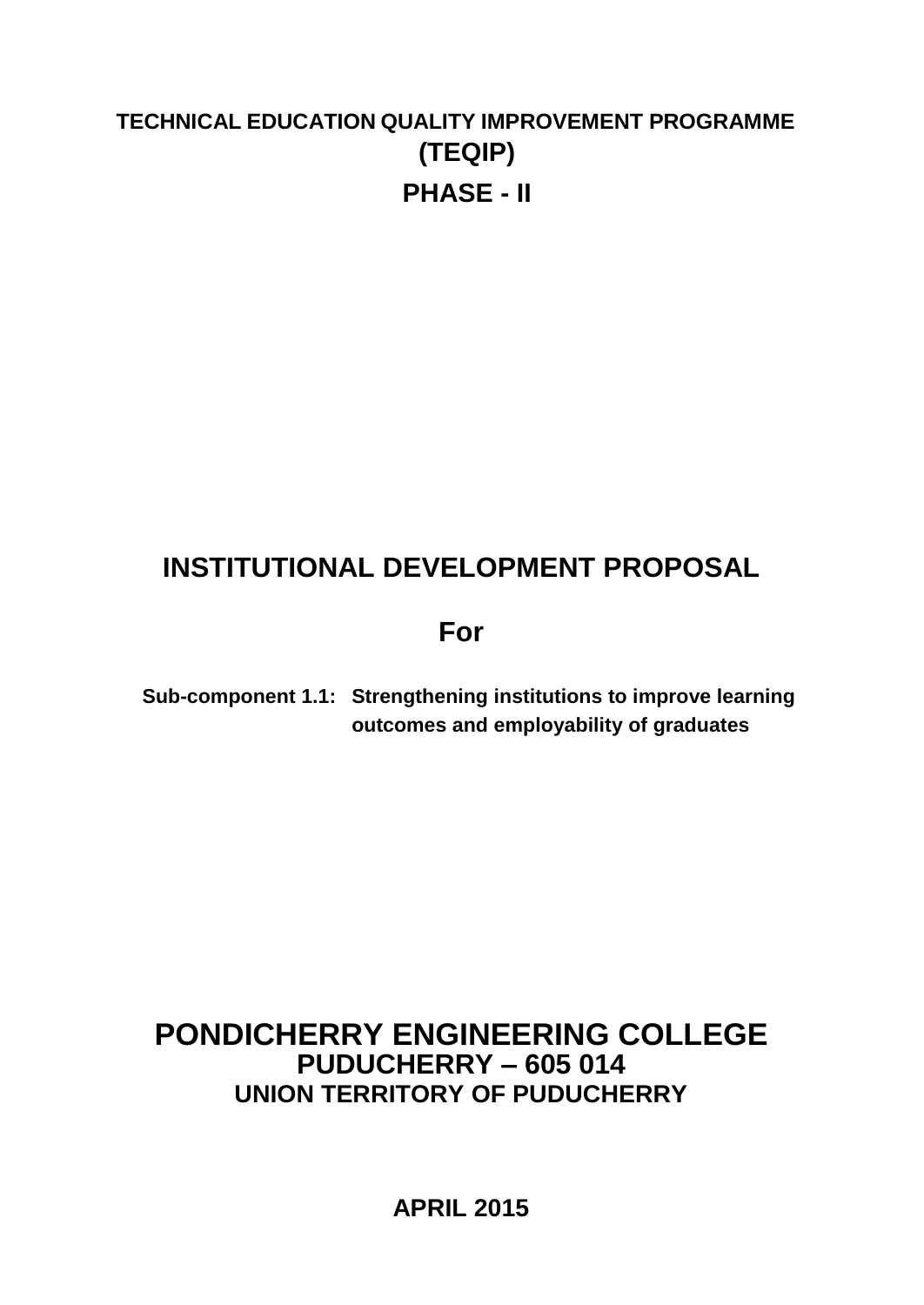## **1. INSTITUTIONAL BASIC INFORMATION**

### **1.1 Institutional Identity**

- Name of the institution : **PONDICHERRY ENGINEERING COLLEGE**
- Is the institution AICTE approved? : **Yes**
- Furnish AICTE approval no.  $\qquad : 730-51-101(E)/ET/97$  dated 02.05.2008
- Type of institution : **GOVERNMENT FUNDED INSTITUTION**
- Status of institution : **Autonomous** from 2014-15 onwards
- Affiliating University : **Pondicherry University** (Central University)
- Name of Head of the Institution and Project Nodal Officers

| Head and Nodal<br>Officer                             | Name                      | Phone<br>Number | Mobile<br>Number | Fax Number   | E-mail Address                                |
|-------------------------------------------------------|---------------------------|-----------------|------------------|--------------|-----------------------------------------------|
| Head of the<br>Institution                            | D. Govindarajulu<br>Dr.   | 0413 2655214    | 09443860099      | 0413 2655101 | dgovindarajulu@gmail.com<br>principal@pec.edu |
| <b>TEQIP</b><br>Coordinator                           | G. Sivaradie<br>Dr.       | 04132655281     | 09894088077      | 0413 2655101 | shivraradje@pec.edu                           |
| <b>Project Nodal Officers for:</b>                    |                           |                 |                  |              |                                               |
| Academic<br>activities                                | S. Sundaramoorthy<br>Dr.  | 04132655281     | 09444290056      | 0413 2655101 | ssm_pec@yahoo.com                             |
| Civil works<br>including<br>Environment<br>Management | G. Ramakrishna<br>Dr.     | 04132655281     | 09894270298      | 0413 2655101 | ramakrishna grk@rediff.com                    |
| Procurement                                           | R. Santhanalakshmi<br>Dr. | 04132655281     | 9790972173       | 0413 2655101 | sandanalakshmi@pec.edu                        |
| <b>Financial Aspects</b>                              | Dr. R. Manoharan          | 04132655281     | 9443468480       | 0413 2655101 | rmanoharan@pec.edu                            |
| <b>Equity Assurance</b><br>Plan<br>Implementation     | P. Revathi<br>Dr.         | 04132655281     | 09944427159      | 0413 2655101 | revathi@pec.edu                               |

### **1.2 Academic Information**

#### **Engineering Programmes offered in Academic year 2014 –15**

| S.<br>No.      | Title of Programme                                  | Level<br>(UG, PG,<br>Ph.D | Duration<br>(Years) | Year of<br>starting | <b>AICTE</b><br>Sanctioned<br>Annual Intake | Total<br><b>Student</b><br>Strength** |  |  |  |
|----------------|-----------------------------------------------------|---------------------------|---------------------|---------------------|---------------------------------------------|---------------------------------------|--|--|--|
| 1              | <b>Civil Engineering</b>                            | UG                        | 4                   | 1985                | 60                                          | 272                                   |  |  |  |
| 2              | <b>Mechanical Engineering</b>                       | UG                        | 4                   | 1985                | 60                                          | 271                                   |  |  |  |
| 3              | Electronics and<br><b>Communication Engineering</b> | UG                        | 4                   | 1985                | 60                                          | 271                                   |  |  |  |
| 4              | Computer Science and<br>Engineering                 | UG                        | $\overline{4}$      | 1985                | 60                                          | 277                                   |  |  |  |
| 5              | <b>Electrical and Electronics</b><br>Engineering    | UG                        | $\overline{4}$      | 1993                | 60                                          | 272                                   |  |  |  |
| 6              | Electronics and<br>Instrumentation Engineering      | UG                        | 4                   | 1997                | 60                                          | 257                                   |  |  |  |
| $\overline{7}$ | <b>Chemical Engineering</b>                         | UG                        | 4                   | 1997                | 30                                          | 117                                   |  |  |  |
| 8              | Information Technology                              | UG                        | 4                   | 2000                | 60                                          | 254                                   |  |  |  |
| TOTAL          |                                                     |                           |                     |                     |                                             |                                       |  |  |  |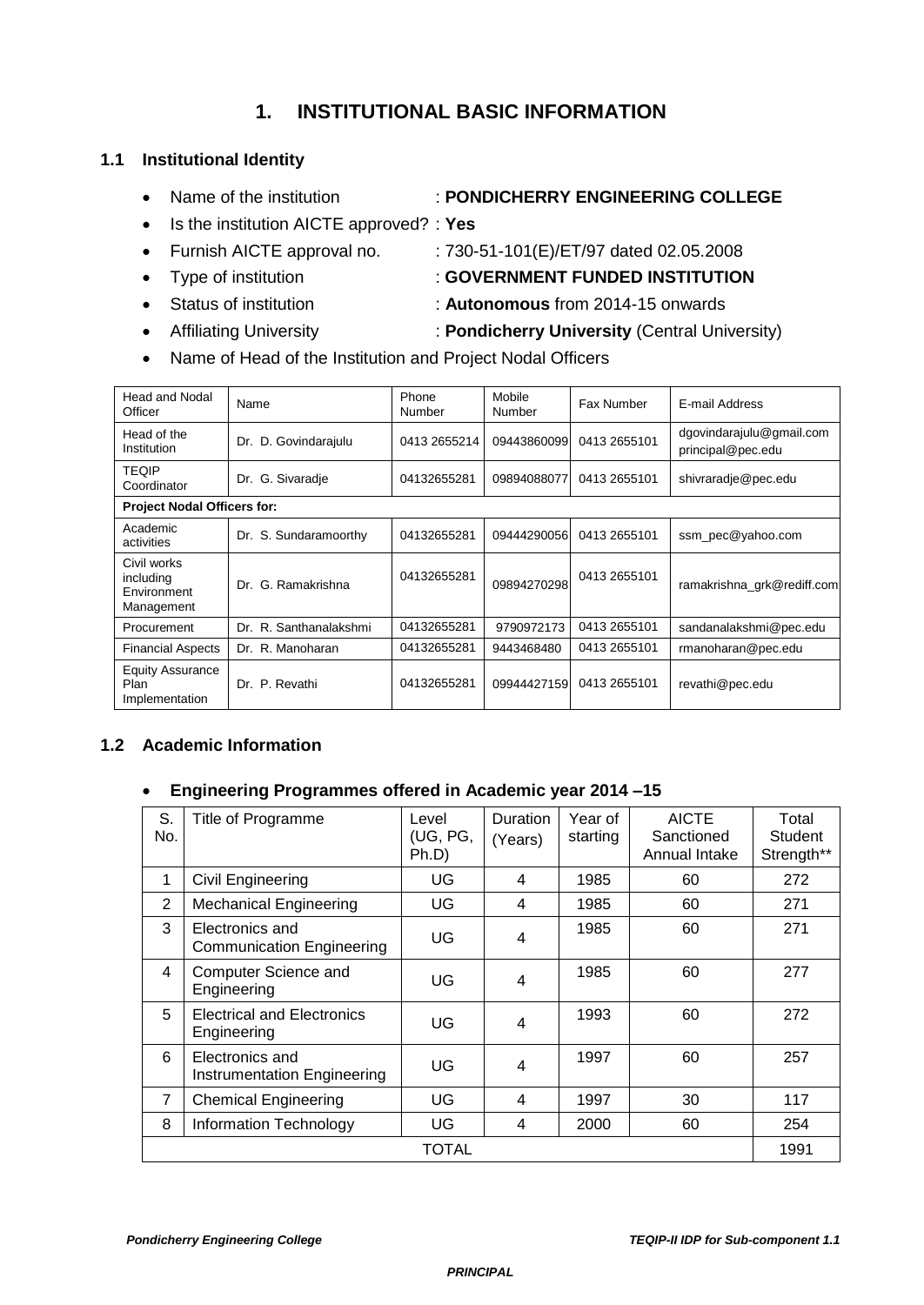| 9  | Electronics and<br><b>Communication Engineering</b> | PG        | $\overline{2}$ | 1989 | 17            | 34                      |
|----|-----------------------------------------------------|-----------|----------------|------|---------------|-------------------------|
| 10 | <b>Energy Technology</b>                            | PG        | 2              | 1994 | 17            | 34                      |
| 11 | <b>Advanced Construction</b><br>Technology          | <b>PG</b> | $\overline{2}$ | 1998 | 17            | 34                      |
| 12 | <b>Distributed Computing</b><br><b>Systems</b>      | PG        | $\overline{2}$ | 2002 | 25            | 50                      |
| 13 | <b>Electrical Drives and</b><br>Controls            | PG        | $\overline{2}$ | 2002 | 25            | 50                      |
| 14 | <b>Environmental Engineering</b>                    | PG        | $\overline{2}$ | 2002 | 18            | 26                      |
| 15 | <b>Information Security</b>                         | PG        | 2              | 2006 | 18            | 36                      |
| 16 | <b>Wireless Communication</b>                       | PG        | 2              | 2006 | 18            | 35                      |
| 17 | Product Design and<br>Manufacturing                 | PG        | $\overline{2}$ | 2006 | 18            | 36                      |
|    |                                                     | TOTAL     |                | .    | $\sim$ $\sim$ | 335<br>$\cdot$ $ \cdot$ |

\*\* Including intake through Lateral Entry

### **Ph D programmes offered in the institute**

| 19 | Civil Engineering                                   | $Ph. D*$     | 2              | --- | 47  |
|----|-----------------------------------------------------|--------------|----------------|-----|-----|
| 20 | <b>Mechanical Engineering</b>                       | $Ph. D^*$    | $\overline{2}$ | --- | 42  |
| 21 | Electronics and<br><b>Communication Engineering</b> | $Ph. D*$     | 2              |     | 87  |
| 22 | Computer Science and<br>Engineering                 | $Ph. D^*$    | 2              | --- | 31  |
| 23 | <b>Electrical and Electronics</b><br>Engineering    | $Ph. D*$     | $\overline{2}$ |     | 49  |
| 24 | <b>Mathematics</b>                                  | $Ph. D*$     | 2              | --- | 09  |
| 25 | Physics                                             | $Ph. D*$     | 2              | --- | 11  |
| 26 | Chemistry                                           | $Ph. D*$     | $\overline{2}$ | --- | 04  |
|    |                                                     | <b>TOTAL</b> |                |     | 280 |

\* - Minimum period of completion for Regular Programme – 2 years and for Part-time Programme - 3 years

#### **Accreditation Status of UG Programmes:**

| Title of UG Programmes being offered           | Whether eligible for<br>accreditation | Whether accredited<br>as on 31 <sup>st</sup> March 2015 | Whether "Applied for"<br>as on 31 <sup>st</sup> March 2015 |  |  |
|------------------------------------------------|---------------------------------------|---------------------------------------------------------|------------------------------------------------------------|--|--|
| Civil Engineering                              | <b>YES</b>                            | <b>YES</b>                                              | <b>NO</b>                                                  |  |  |
| <b>Mechanical Engineering</b>                  | <b>YES</b>                            | <b>YES</b>                                              | <b>NO</b>                                                  |  |  |
| Electronics and Communication<br>Engineering   | <b>YES</b>                            | <b>YES</b>                                              | <b>NO</b>                                                  |  |  |
| <b>Computer Science and Engineering</b>        | YES                                   | <b>YES</b>                                              | NO                                                         |  |  |
| <b>Electrical and Electronics Engineering</b>  | <b>YES</b>                            | <b>YES</b>                                              | <b>NO</b>                                                  |  |  |
| Information Technology                         | <b>YES</b>                            | <b>YES</b>                                              | <b>NO</b>                                                  |  |  |
| Electronics and Instrumentation<br>Engineering | <b>YES</b>                            | <b>YES</b>                                              | <b>NO</b>                                                  |  |  |
| <b>Chemical Engineering</b>                    | <b>YES</b>                            | <b>YES</b>                                              | ΝO                                                         |  |  |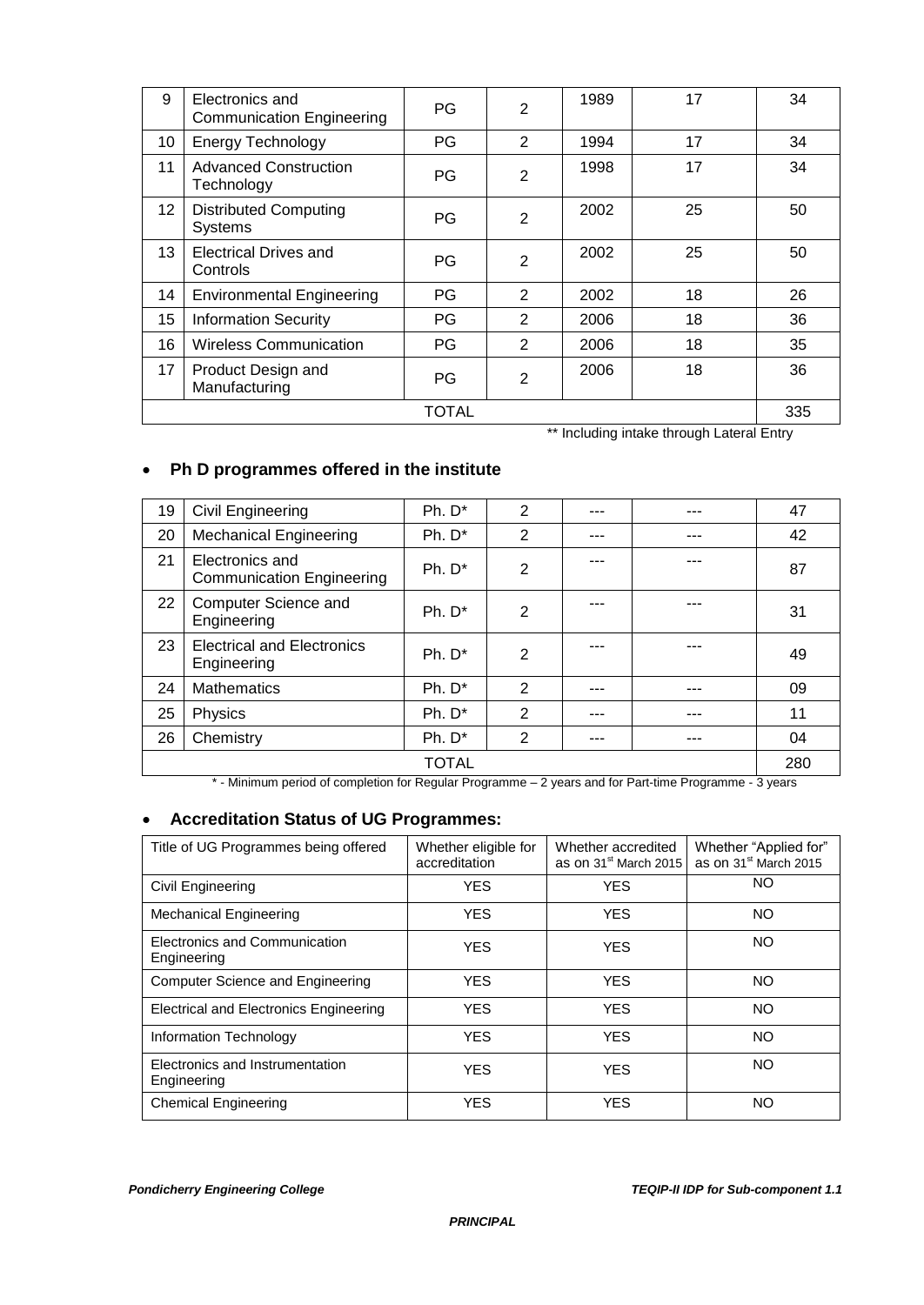| Title of PG Programmes being offered         | Whether eligible for<br>accreditation | Whether accredited<br>as on 31 <sup>st</sup> May 2015 | Whether "Applied for"<br>as on 31 <sup>st</sup> May 2015 |  |  |
|----------------------------------------------|---------------------------------------|-------------------------------------------------------|----------------------------------------------------------|--|--|
| Electronics and Communication<br>Engineering | <b>YES</b>                            | NO.                                                   | <b>YES</b>                                               |  |  |
| Structural Engineering*                      | <b>NO</b>                             |                                                       |                                                          |  |  |
| Energy Technology                            | <b>YES</b>                            | NO.                                                   | <b>YES</b>                                               |  |  |
| <b>Distributed Computing Systems</b>         | <b>YES</b>                            | NO.                                                   | NO.                                                      |  |  |
| <b>Electrical Drives and Controls</b>        | YES.                                  | NO.                                                   | NO.                                                      |  |  |
| <b>Environmental Engineering</b>             | <b>YES</b>                            | NO.                                                   | NO.                                                      |  |  |
| <b>Information Security</b>                  | <b>YES</b>                            | NO.                                                   | NO.                                                      |  |  |
| <b>Wireless Communication</b>                | <b>YES</b>                            | NO.                                                   | <b>YES</b>                                               |  |  |
| Product Design and Manufacturing             | YES.                                  | NO.                                                   | YES                                                      |  |  |
| Information Technology*                      | NO.                                   |                                                       |                                                          |  |  |
| Instrumentation Engineering*                 | NO                                    |                                                       |                                                          |  |  |

#### **Accreditation Status of PG Programmes:**

**\***To be started from the academic year 2015-16

**Note: Improvements of the institutional facilities to meet the new NBA guidelines are to be carried out and hence, there is delay. On receipt of TEQIP grant, accreditation of all UG and PG programmes will be done within two years.** 

### **1.3 Faculty Status (Regular / On-Contract Faculty as on March 31st , 2015):**

| Faculty                                                                                                                                  |                     |              | Present Status: Number in Position by Highest Qualification |                 |                   |                |                 |                |                   |                        |             |              |                   |                                                       |                           |                                               |
|------------------------------------------------------------------------------------------------------------------------------------------|---------------------|--------------|-------------------------------------------------------------|-----------------|-------------------|----------------|-----------------|----------------|-------------------|------------------------|-------------|--------------|-------------------|-------------------------------------------------------|---------------------------|-----------------------------------------------|
| Rank                                                                                                                                     | Regular Post        |              |                                                             | Doctoral Degree |                   |                | Master's Degree |                |                   | <b>Bachelor Degree</b> |             |              |                   |                                                       |                           |                                               |
|                                                                                                                                          | sanctioned<br>No of | Engg.        | Disciplines                                                 |                 | Other Disciplines | Engg.          | Disciplines     |                | Other Disciplines | Engg.                  | Disciplines |              | Other Disciplines | er of Regular Faculty<br>Positions<br>Total Number of | Total Number of Vacancies | Total Number of Contract<br>Faculty Positions |
|                                                                                                                                          |                     | $\mathsf{R}$ | C                                                           | $\mathsf{R}$    | C                 | $\mathsf{R}$   | C               | ${\sf R}$      | $\mathbf C$       | R                      | C           | $\mathsf{R}$ | $\mathbf C$       |                                                       |                           |                                               |
| 1                                                                                                                                        | $\overline{c}$      | 3            | 4                                                           | 5               | 6                 | 7              | 8               | 9              | 10                | 11                     | 12          | 13           | 14                | 15                                                    | 16                        | 17                                            |
| Prof.                                                                                                                                    | 27                  | 69           | -                                                           | 10              |                   |                |                 |                |                   |                        |             |              |                   | 79*                                                   |                           |                                               |
| Asso.<br>Prof.                                                                                                                           | 52                  | 19           | $\blacksquare$                                              | 6               | ۰                 | $\overline{7}$ |                 | $\mathbf{2}$   |                   |                        |             |              |                   | $34*$                                                 |                           |                                               |
| Asst.<br>Prof.                                                                                                                           | 103                 | 20           | -                                                           | 1               |                   | 17             |                 | $\overline{2}$ |                   |                        |             |              |                   | 40*                                                   | 29                        |                                               |
| <b>Total</b>                                                                                                                             | 182                 | 108          | Ē.                                                          | 17              |                   | 24             |                 | 4              |                   |                        |             |              |                   | 153*                                                  | 29                        |                                               |
| Prof.<br>Professor:<br>Asso. Prof.<br>Associate Professor:<br>Asst. Prof.<br><b>Assistant Professor</b><br>R<br>Regular<br>C<br>Contract |                     |              |                                                             |                 |                   |                |                 |                |                   |                        |             |              |                   |                                                       |                           |                                               |

\* Including those promoted under Career Advancement Scheme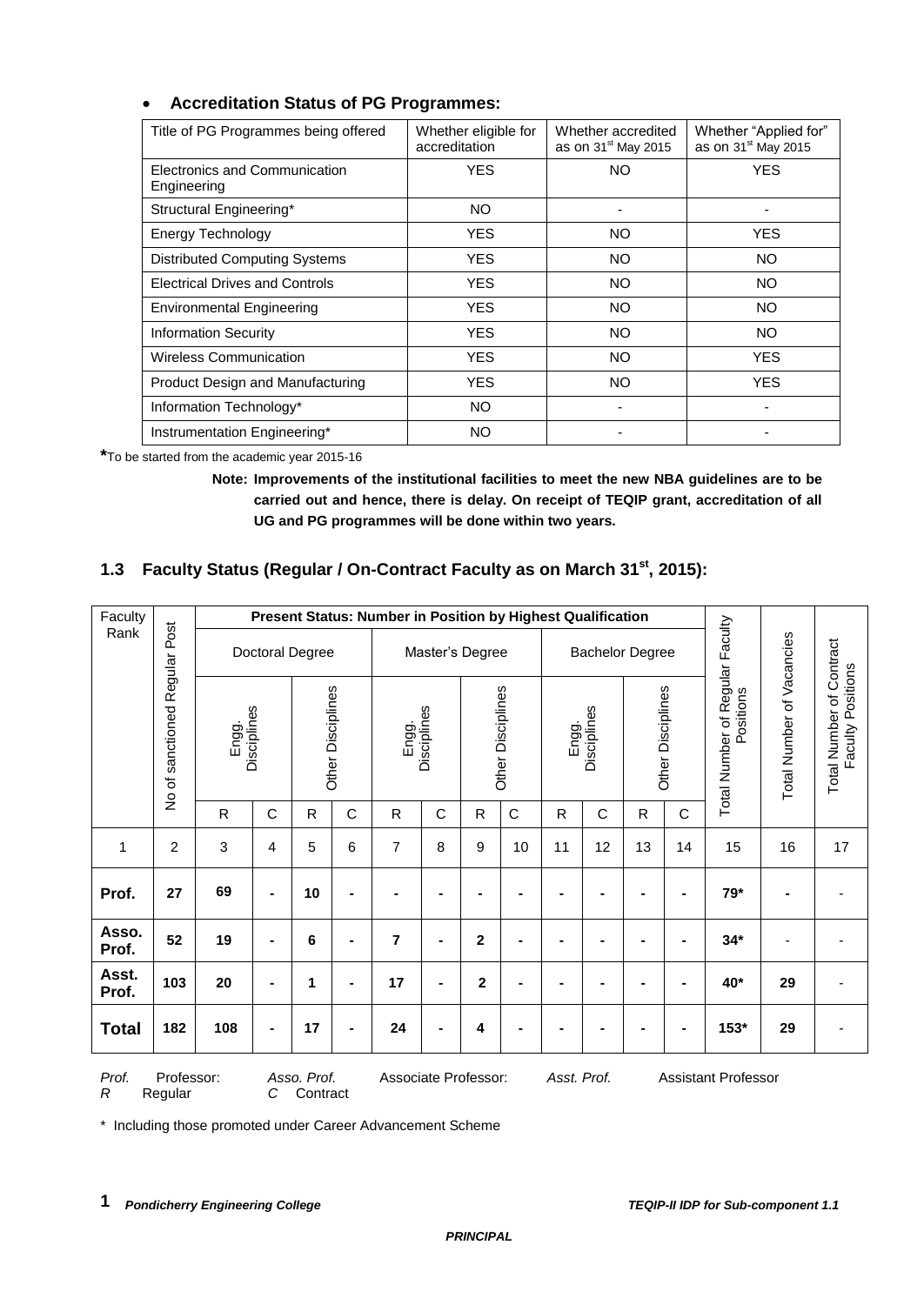| S.<br>No.      | <b>Parameters</b>                                                                                                 |         |
|----------------|-------------------------------------------------------------------------------------------------------------------|---------|
| $\mathbf{1}$   | Total strength of students in all programmes and all years of study in the year 2014-15                           | 2326    |
| 2              | Total women students in all programmes and all years of study in the year 2014-15                                 | 931     |
| 3              | Total SC students in all programmes and all years of study in the year 2014-15                                    | 392     |
| 4              | Total ST students in all programmes and all years of study in the year 2014-15                                    | 32      |
| 5              | Total OBC students in all programmes and all years of study in the year 2014-15                                   | 767     |
| 6              | Number of fully functional P-4 and above level computers available for students<br>in the year 2014-15            | 650     |
| $\overline{7}$ | Total number of text books and reference books available in library for UG and PG<br>Students in the year 2014-15 | 51100   |
| 8              | % of UG students placed through campus interviews in the year 2014-15                                             | 62.00   |
| 9              | % of PG students placed through campus interviews in the year 2014-15                                             | 52.50   |
| 10             | % of high quality undergraduates (>75% marks) passed out in the year 2014-15                                      | 75.16   |
| 11             | % of high quality postgraduates (>75% marks) passed out in the year 2014-15                                       | 77.50   |
| 12             | Number of research publications in Indian refereed journals in the year 2014-15                                   | 85      |
| 13             | Number of research publications in International refereed journals in the year 2014-15                            | 270     |
| 14             | Number of patents obtained in the year 2014-15                                                                    | Nil     |
| 15             | Number of patents filed in the year 2014-15                                                                       | Nil     |
| 16             | Number of sponsored research projects completed in the year 2014-15                                               | 4       |
| 17             | The transition rate of students in percentage from $1st$ year to $2nd$ year in the year<br>2014-15 for:           |         |
|                | (i) all students                                                                                                  | 62.00   |
|                | (ii) SC                                                                                                           | 24.23   |
|                | (iii) ST                                                                                                          | 31.33   |
|                | (iv) OBC                                                                                                          | 72.54   |
| 18             | IRG from students' fee and other charges in the year 2014–15 (Rs. in lacs)                                        | 512.53  |
| 19             | IRG from externally funded R&D projects, consultancies in the year 2014-15 (Rs. in lacs)                          | 21.12   |
| 20             | Total IRG in the year 2014-15 (Rs. in lacs)                                                                       | 533.65  |
| 21             | Total annual recurring expenditure of the applicant entity in the year 2014–15 (Rs. In lacs)                      | 3403.03 |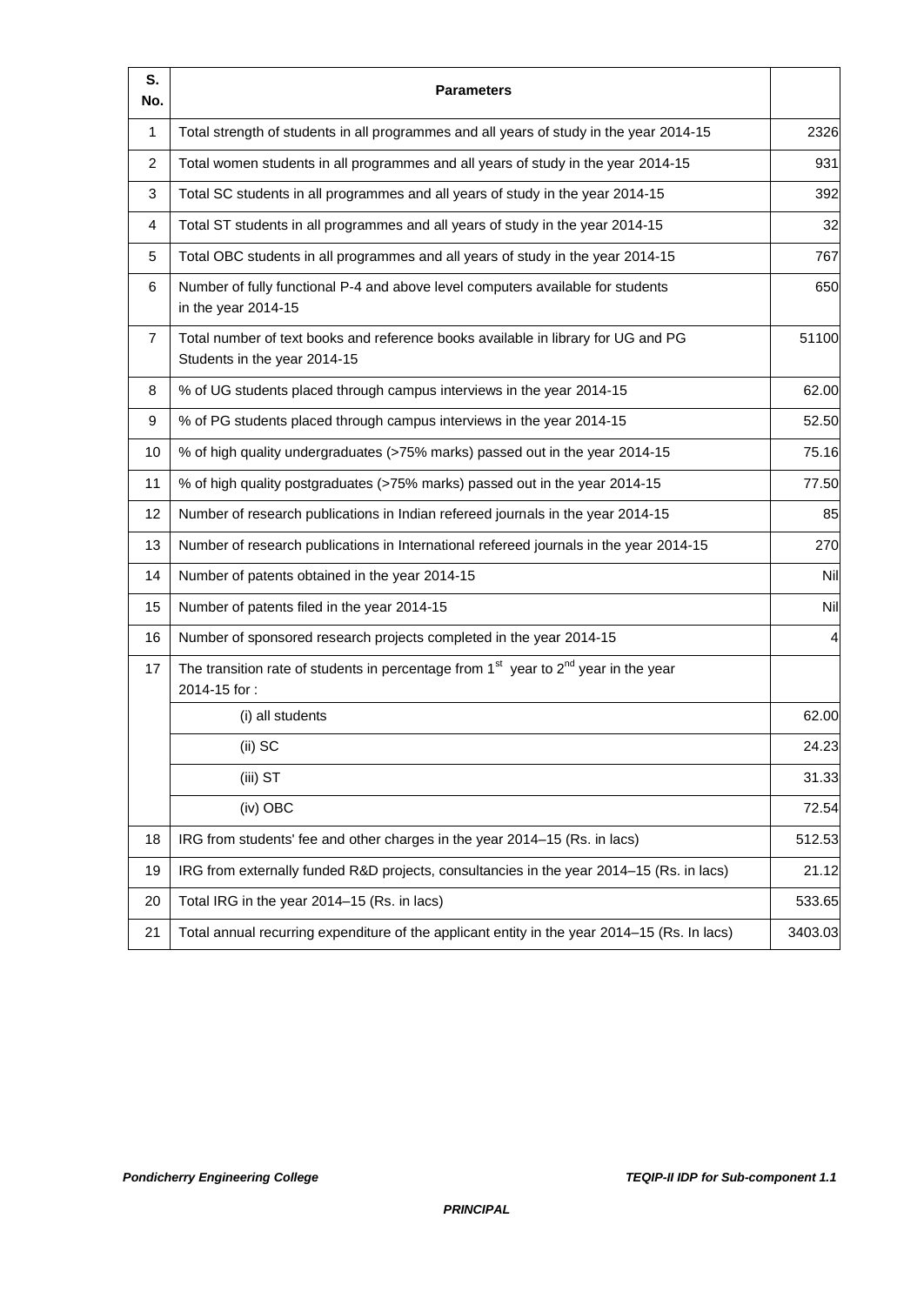### **2. INSTITUTIONAL DEVELOPMENT PROPOSAL (IDP)**

#### **2.1 EXECUTIVE SUMMARY OF THE IDP**

Pondicherry Engineering College was established in 1984 by MHRD, Government of India under the Seventh Five Year Plan to meet the requirement of an engineering institution in the Union Territory of Puducherry. Ever since its inception, the college has maintained a steady academic and research growth both vertically and horizontally with an aim to offer quality technical education and cater to the diverse requirements of the industries besides the expectation of the prevailing societal system. Eight UG and nine PG programmes in core engineering disciplines besides MCA and Ph D programmes in all engineering disciplines and basic sciences are currently offered in the college. As the first engineering college in the Union Territory of Puducherry, it preserves its uniqueness among all professional institutions which were started later. The college enjoys significant autonomy for administration. The college initially affiliated to Pondicherry University, has been granted 'permanent affiliation' as the first and significant step towards attainment of academic autonomy and obtained Autonomous status from 2014-15 onwards.

The major strengths of the institution are its location, well-connected by land and (upcoming) air routes to major cities in India, highly qualified faculty and adequate infrastructure. The college, preserving its brand name, attracts the meritorious students of UT of Puducherry in addition to students from neighboring states. The placement of students through campus is progressive since inception. Considering all these aspects, the strategic plan for institutional development for TEQIP–II has been prepared with the following specific vision: "To transform this technical Institute into a Technological University with greater autonomy and evolve the university as educational institution of national importance and global eminence".

To become a world-class technological university and to keep abreast with emerging technologies that grow rapidly in all disciplines of engineering due to day-by-day revelation of newer research outcomes and technical know-how, and introduction of faster methodologies, it becomes mandatory that, (i) the faculty and staff have to be trained to improve in terms of qualifications and competency, (ii) academic and non-academic reforms have to be carried out to achieve full academic, administrative and financial autonomies, and (iii) the institute has to be strengthened with improved laboratory and computing facilities, advanced campus networking and upgraded teaching-learning resources in all respects.

Considering the above facts, this project proposal envisages a total outlay of Rs.120.00 million with the distribution of spending as follows: Rs. 66.79 million for equipment, furniture and civil works, Rs. 29.21 million for institutional management capacity enhancement, faculty development, training and assistantship, Rs. 6.00 million for upgrading library resources and softwares, Rs. 6.00 million for consultancy secured and Rs. 12.00 million for other operating costs.

By implementing the TEQIP Project, it is estimated that towards the end of the project most of the faculty members would be well qualified and trained, and the college would have the state of the art technology facilities and infrastructure. The transition rate of students will be raised to a reasonable value of 85% from the prevailing figure of 62%. Further, it is reasonable to expect that towards the end of the project all graduates from this institution will be able to find gainful employment and contribute to the growth of economy and industry of the nation. It is hoped that, through the establishment of finishing schools, the soft skills of weaker students will be enhanced so that their employability will be improved.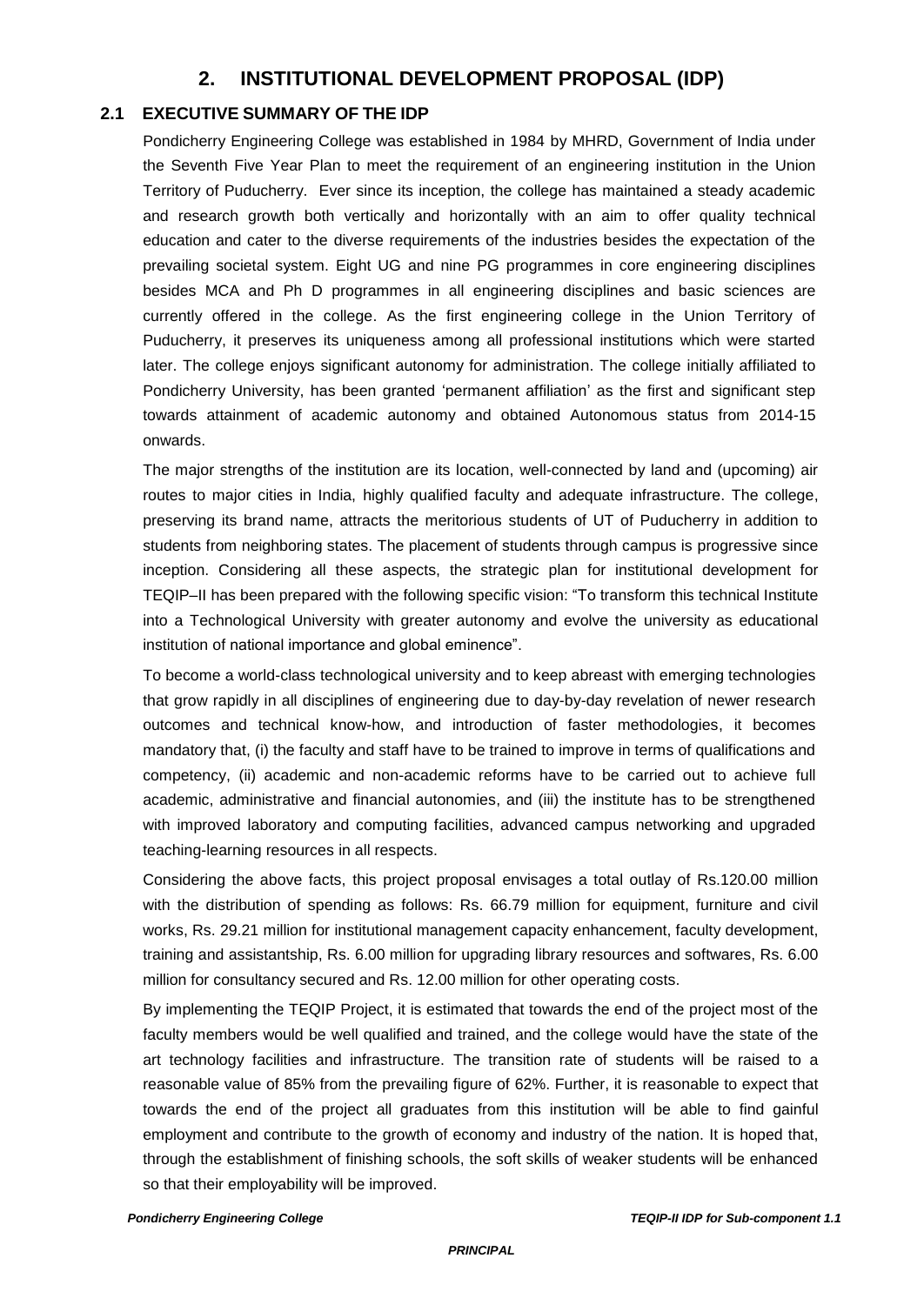#### **2.2 SWOT ANALYSIS**

#### **2.2.1 DETAILS OF SWOT ANALYSIS**

SWOT analysis was carried out utilizing the deliberations from a series of departmental meetings conducted amongst (100% of) faculty and (99% of) staff members besides (95% of) students. The following parameters have been considered at large to make the analysis more rational and realistic.

Parameters involved in assessing "Strengths and Weaknesses" are taken as:

- Manpower : Faculty, Technical and Administrative Staff
- Material assets : Buildings, Laboratories, Workshops, Machinery, Equipment, Computers, Furniture and other Infrastructure
- Management : Curriculum Development, Staff Development, Teaching-Learning Processes, Student Support Services and Administration
- Merchandise : Students: Intake, Passing-out Percentage, Placement; Staff: Sponsored Projects and Consultancy – Research Publications and Project Reports

Factors used for assessing "Opportunities and Threats":

- Technological aspects
- Financial aspects
- Environmental aspects
- Societal and political aspects

#### **STRENGTHS**

- **S1:** Unique status and value as the first Government Institute in this UT kick started in 1985
- **S2:** Acquired brand name making the institute most-sought after by the meritorious rank-holders
- **S3:** Good infrastructure with adequate workshops and laboratories for running 8 B Tech and 9 M Tech courses
- **S4:** Adequate faculty members to educate students in the ratio 1:15
- **S5:** Rich knowledge of faculty members indulging academic developments, research guidance and publications to the tune of more than 300 research papers per year in reputed journals
- **S6:** Achievement of full academic autonomy is making the institute more competitive
- **S7:** Expertise in consultancy and R&D earning 100 lakhs (INR) annually
- **S8:** Well qualified team of technical staff capable of augmenting any technical eventualities
- **S9:** Good interaction with industries and research organizations through MOUs
- **S10:** Eudemonic interpersonal-relationship existing among faculty, staff and students
- **S11:** Strong commitment to teaching enabling an annual pass percentage of around 90%
- **S12:** Spirit of transforming students to suit industries resulting in 75% annual placement
- **S13:** Ardent coaching to score high in GRE, GATE, CAT etc. by 25% of students every year
- **S14:** Academic standards of the institute justifiable with accreditation of UG courses by NBA thrice, certification to LEVEL-A status by TATA Group and rating us to be amongst the top 5 institutes in South India by other industries
- **S15:** Constructive Counseling and Career Guidance to students including weaker sections unto instill participation in co- and extra-curricular activities.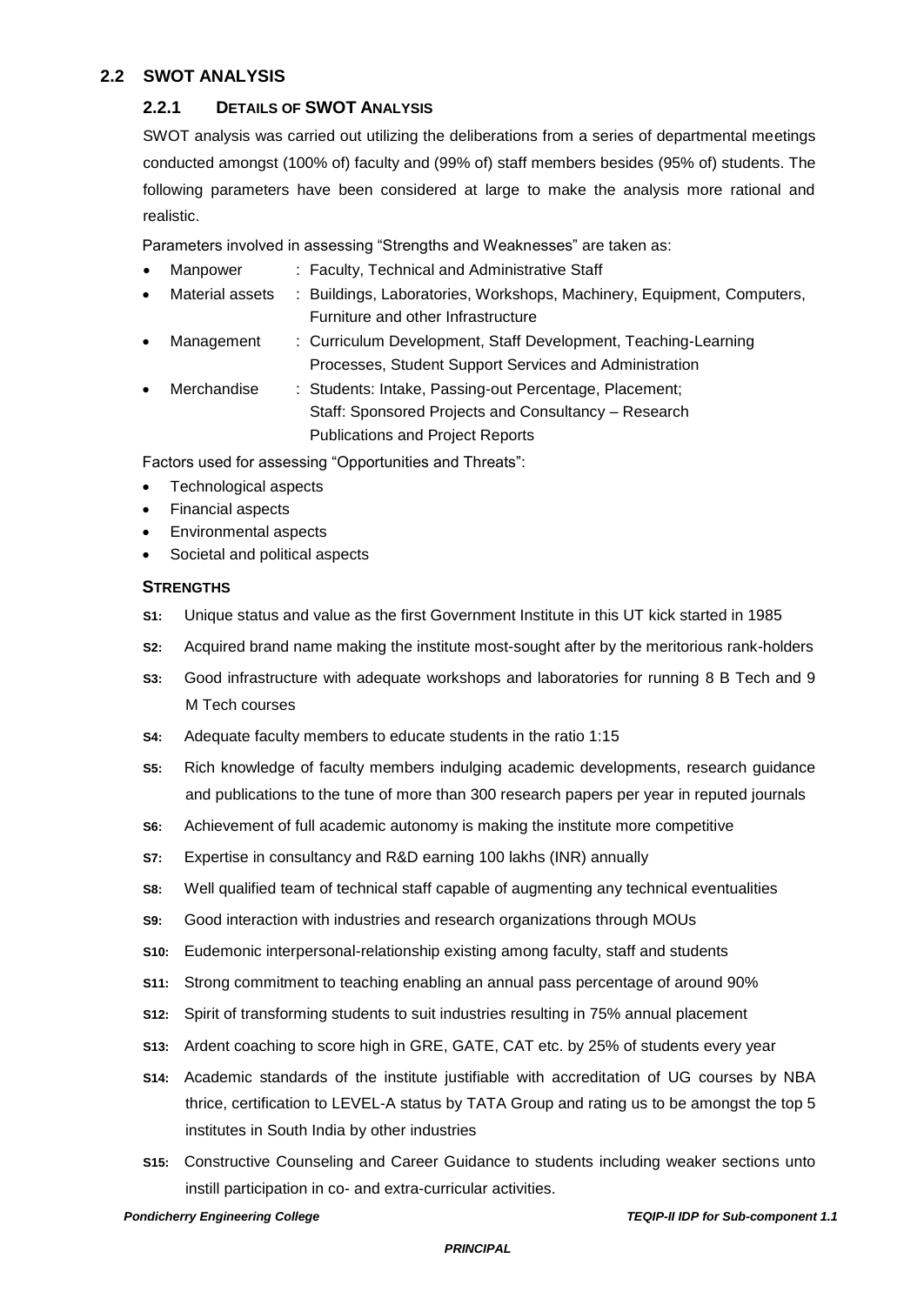#### **WEAKNESS**

- **W1:** Inadequate annual grant-in-aid not matching with demand and growth
- **W2:** Old laboratory equipment and accessories which have served more than their lifetime
- **W3:** Lack of AMC to maintain computer laboratories and other sophisticated scientific equipment
- **W4:** Lack of advanced scientific and technological equipment and accessories
- **W5:** Absence of full academic autonomy for PhD programs
- **W6:** Lack of modern teaching aids in class rooms like smart class rooms
- **W7:** Lack of multi-user access facility in central/department library
- **W8:** Absence of corpus and maintenance funds to maintain equipment, accessories and machinery
- **W9:** Absence of major industries in and around Pondicherry.
- **W10:** Lack of funds for assignments and visits to build partnership with distant industries

#### **OPPORTUNITIES**

- **O1:** Greater potential to become a technological university
- **O2:** More collaborated activities through MOUs with universities and industries globally
- **O3:** Improving the status to QIP centre for PG and Ph D programmes in all disciplines
- **O4:** Authentication of higher quality in industrial research and patentable product
- **O5:** More revenue generation through industrial consultancy and sponsored projects
- **O6:** Enhancing employability of engineering graduates/post graduates in industries
- **O7:** Attracting large number of high caliber students for PG and Ph D programmes
- **O8:** Increased access to world-best e-books and journals through digitalized library systems
- **O9:** Improving marketability of graduates/post graduates with full academic autonomy.
- **O10:** Building higher confidence, quality and standards of students by teaching and learning process through multimedia-assisted lectures in class rooms
- **O11:** Improving technical skill of technical staff in advanced technologies
- **O12:** Establishment of specialized centres of excellence in Disaster Management and Mitigation, Energy Efficient Systems, Information and Communication Technology

#### **THREATS**

- **T1:** Rapid Changes in technologies (hardware / software configuration) in short interval
- **T2:** Establishment of NIT/ private engineering colleges in close vicinity with relatively better infrastructural facilities
- **T3:** Chances of migration of experienced and talented faculty members and staff to newer central institutes/foreign universities
- **T4:** Chances of missing meritorious students due to upcoming nearby governmental and nongovernmental institutes/ universities
- **T5:** Unexpected industrial recession and its consequence on employment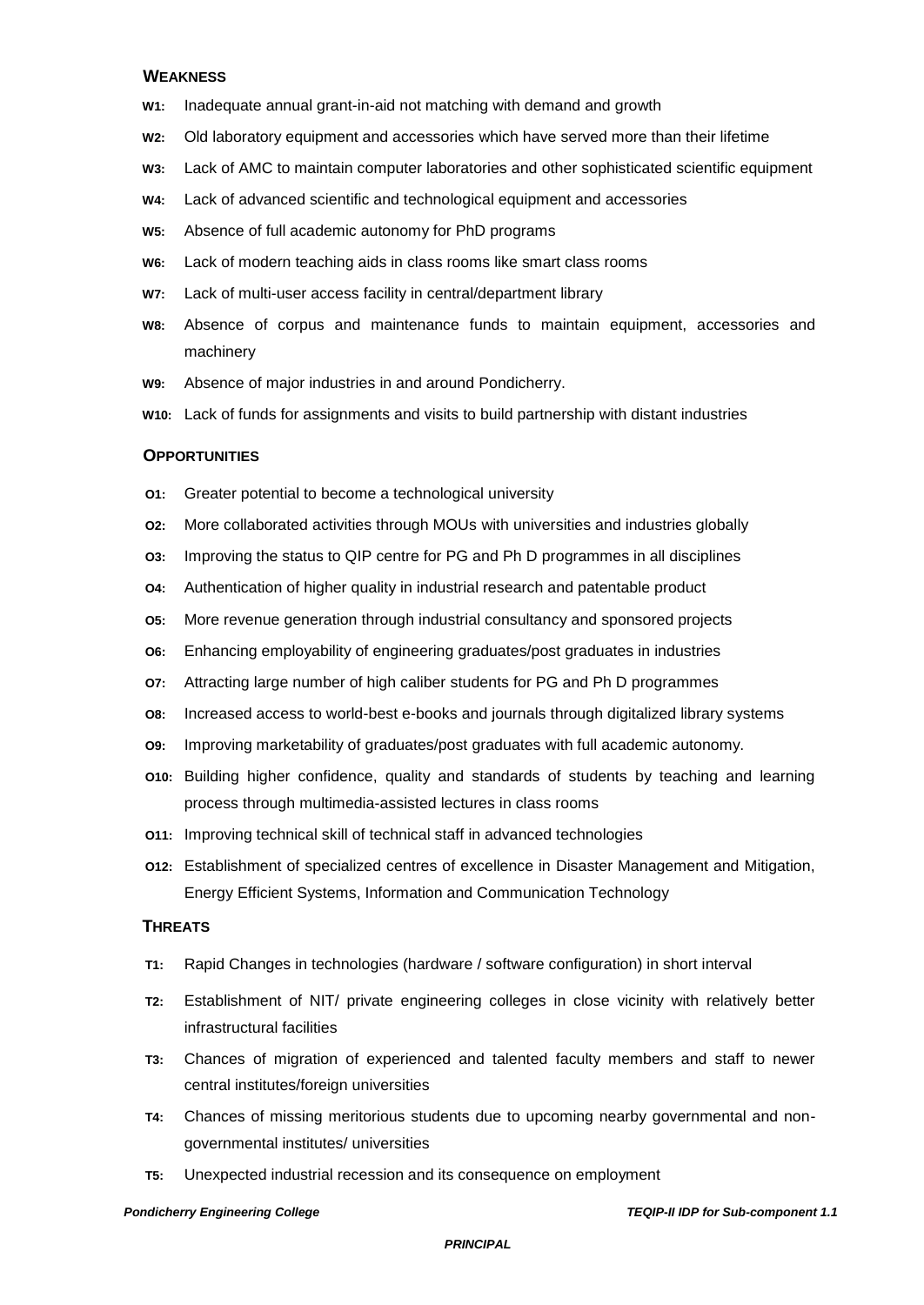#### **2.2.2 STRATEGIC PLAN DEVELOPED FOR INSTITUTIONAL DEVELOPMENT**

Pondicherry Engineering College experiences stiff competitions which have arisen due to new NIT in this union territory and neighboring governmental and non-governmental institutions and educational establishments. This competitive environment has prompted the institute to strengthen UG and PG besides Ph.D programmes offered in the college. This necessitates a mandatory leap into major reforms in curriculum, governance and infrastructural facilities. To keep the institute at the helm of global expectations, the following strategic plan is being evolved.

- $\triangleright$  Transform into a Technological University and evolve as an Institute of national importance
- $\triangleright$  Upgrade the institute as QIP center for PG and Ph D programmes
- Creating ICT enabled learning environment through up-gradation of campus networking and e-library facilities
- $\triangleright$  Increase the student's intake in demand driven UG/PG courses
- $\triangleright$  Augmenting the class rooms with Smart Teaching Aids and improvise teaching-learning process.
- $\triangleright$  Upgrading the laboratory facilities with modern/advanced equipment
- $\triangleright$  Provide stipend/contingency grant to the students enrolled for PG / Ph D programmes
- $\triangleright$  Enhance the testing and consultancy services with the specialized facilities
- $\triangleright$  Strengthening the faculty research through seed grant
- $\triangleright$  Increase the conduction of conferences/workshop/panel discussions, staff development and continuing education programmes
- $\triangleright$  Support the faculty members with grant to visit and collaborate with industries/research laboratories/ universities in India and abroad
- $\triangleright$  Provide periodical training to Technical staff in industries/training institutions

#### **2.2.3 INSTITUTE'S MISSION, VISION AND VALUES**

#### **VISION**

 $\triangleright$  To foster prosperity through technology by means of education, innovation and collaborative research and emerge as a world-class technical institution.

#### **MISSION**

- $\triangleright$  To impart high quality training to students so as to provide human resource appropriate to the local and national needs.
- $\triangleright$  To create and disseminate knowledge for the betterment of mankind in general and rural masses in particular.
- $\triangleright$  To establish centres of excellence in collaboration with industries, research laboratories and other agencies to meet the changing needs of society.

#### **VALUES**

- "Brand Name"
- $\triangleright$  Adequate faculty members
- $\triangleright$  Vast experience of the faculty to effect academic reforms
- Expertise to undertake consultancy, R&D
- $\triangleright$  Well qualified team of technical staff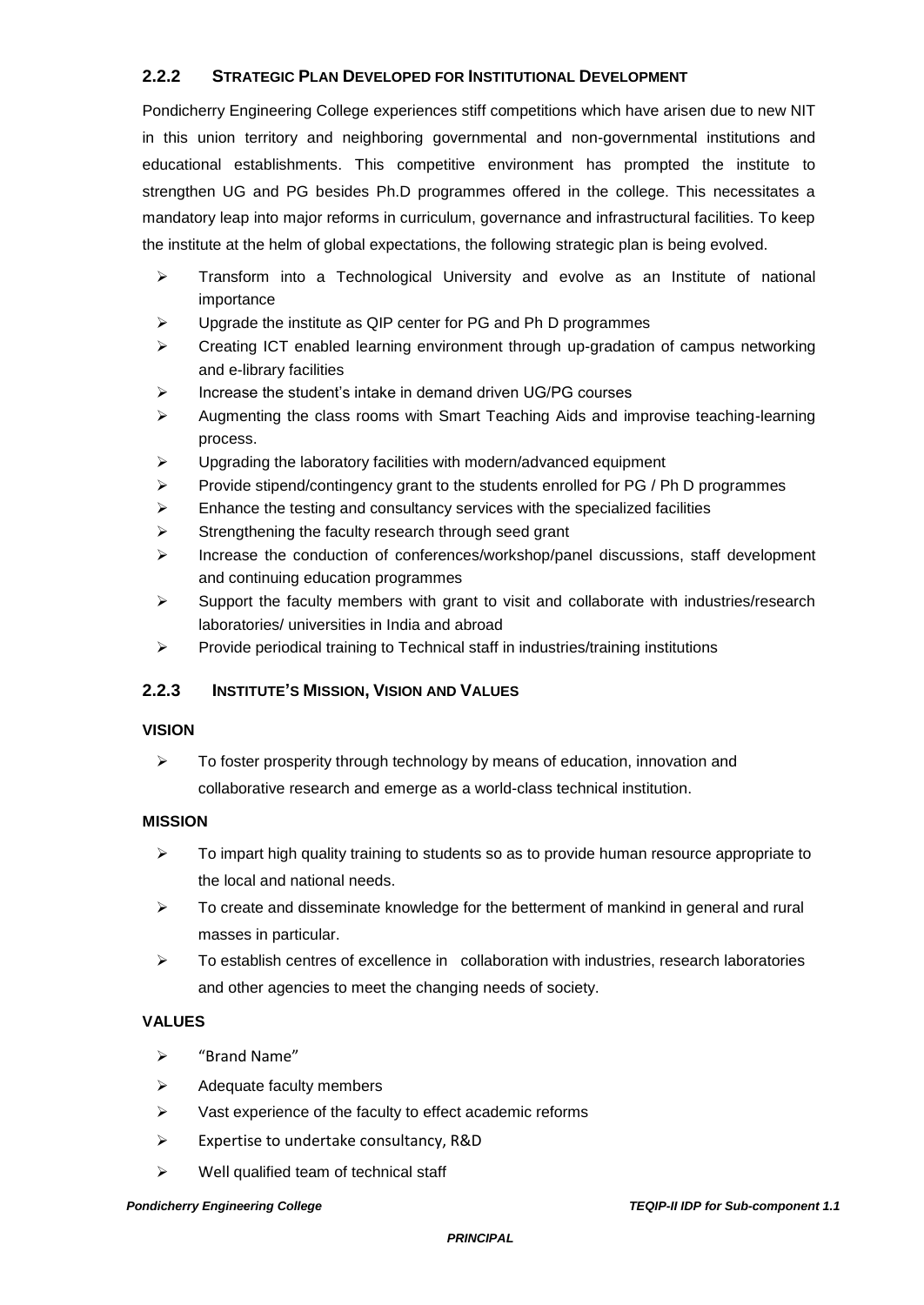#### **2.2.4 GOALS TO ACCOMPLISH OVER THE NEXT FOUR YEARS**

- $\triangleright$  To foster higher quality and standards in academics and research
- $\triangleright$  To enhance the quality of teachers in the other institutes
- $\triangleright$  To enhance quality in research and publications
- $\triangleright$  To meet the industrial requirements for quality graduate.
- $\triangleright$  To orient towards student centric learning /teaching, enhanced delivery of lectures
- $\triangleright$  To impart high quality practical knowledge through demonstration and practice of advanced concepts
- $\triangleright$  To attract meritorious students and increase in enrollment
- $\triangleright$  To enhance research leading to quality publications and patents
- $\triangleright$  To establish MOUs to enable the globally competitive research and developments
- $\triangleright$  To refresh and upgrade the skills of technical staff to handle the specialized equipments
- $\triangleright$  To upgrade the quality of students so that the employability is improved
- $\triangleright$  To establish networking with other institutes for sharing of resources

#### **2.2.5 SUMMARY OF SWOT ANALYSIS LINKED TO INSTITUTIONAL KEY ACTIVITIES**

|                 | Institutional key activities proposed                                                                                                                   | S                                                      | W                                        | O                                                | T                                  |
|-----------------|---------------------------------------------------------------------------------------------------------------------------------------------------------|--------------------------------------------------------|------------------------------------------|--------------------------------------------------|------------------------------------|
| $\mathbf{1}$    | Transform into a Technological University with greater<br>autonomy and evolve as the Institute of<br>national<br>importance.                            | S1-S8                                                  | <b>W5 W8</b>                             | O <sub>1</sub> O <sub>3</sub><br>O7 012          | T1 T2<br><b>T3 T7</b>              |
| $\overline{2}$  | Upgrade the institute as QIP center for PG and Ph D<br>programmes.                                                                                      | S5-S7                                                  | W <sub>5</sub>                           | $O1 - O3$                                        | T <sub>3</sub>                     |
| 3               | Creating ICT enabled learning environment through up-<br>gradation of campus networking and e-library facilities.                                       | S4-S15                                                 | W1 W2<br><b>W6 W7</b><br>W <sub>11</sub> | O <sub>4</sub> O <sub>5</sub><br>O8 O9<br>O12    | $T1-$<br>T <sub>4</sub>            |
| 4               | Increase the student's intake in demand driven UG/PG<br>courses.                                                                                        | S1-S4<br>S <sub>12</sub><br>S <sub>13</sub>            | W1 W5<br>W8                              | O <sub>1</sub> O <sub>6</sub><br>O <sub>9</sub>  | T <sub>3</sub>                     |
| 5               | Augmenting the class rooms with Smart Teaching Aids<br>and improvise teaching-learning process.                                                         | $S11-$<br>S <sub>15</sub>                              | <b>W6 W7</b><br>W11                      | O6 O7<br>O8 O10                                  | <b>T1 T4</b>                       |
| 6               | Upgrading the laboratory facilities with modern/advanced<br>equipments.                                                                                 | S3 S4-<br>S6 S11<br>S <sub>12</sub><br>S <sub>14</sub> | $W1-W3$                                  | O6 O9<br>O10 O11                                 | <b>T1 T4</b>                       |
| 7               | Provide<br>stipend/contingency grant<br>the<br>to<br>students<br>enrolled for PG / Ph.D programmes.                                                     | S3, S5,<br>S7, S9                                      | <b>W1 W7</b>                             | O6, O7                                           | <b>T1 T4</b>                       |
| 8               | Enhance the testing and consultancy services with the<br>specialized facilities.                                                                        | S <sub>2</sub> , S <sub>7</sub><br>S9                  | W4 W9                                    | O <sub>2</sub> O <sub>5</sub><br>O <sub>12</sub> | <b>T1 T5</b><br>T6                 |
| 9               | Strengthening the faculty research through seed grant.                                                                                                  | S4 S6<br>S7 S9                                         | W4 W9                                    | O1 O6<br>O <sub>9</sub>                          | <b>T1 T4</b>                       |
| 10 <sup>°</sup> | Increase the conduction of conferences / workshop, staff<br>development and continuing education programmes.                                            | $S1 - S3$ ,<br>S6 S7                                   | W9 W10                                   | Q1 Q2<br>Q7 Q8<br>Q12                            |                                    |
| 11              | Support the faculty members with grant to visit and<br>collaborate<br>with<br>industries/research<br>laboratories/<br>universities in India and abroad. | S7, S9                                                 | W9 W10                                   | Q2 Q5<br>Q7 Q12                                  | T <sub>5</sub> ,<br>T <sub>6</sub> |
| 12 <sup>2</sup> | Provide periodical training to Technical staff in<br>industries/training institutions.                                                                  | S <sub>8</sub>                                         |                                          | W9 W10 010 011                                   | T1                                 |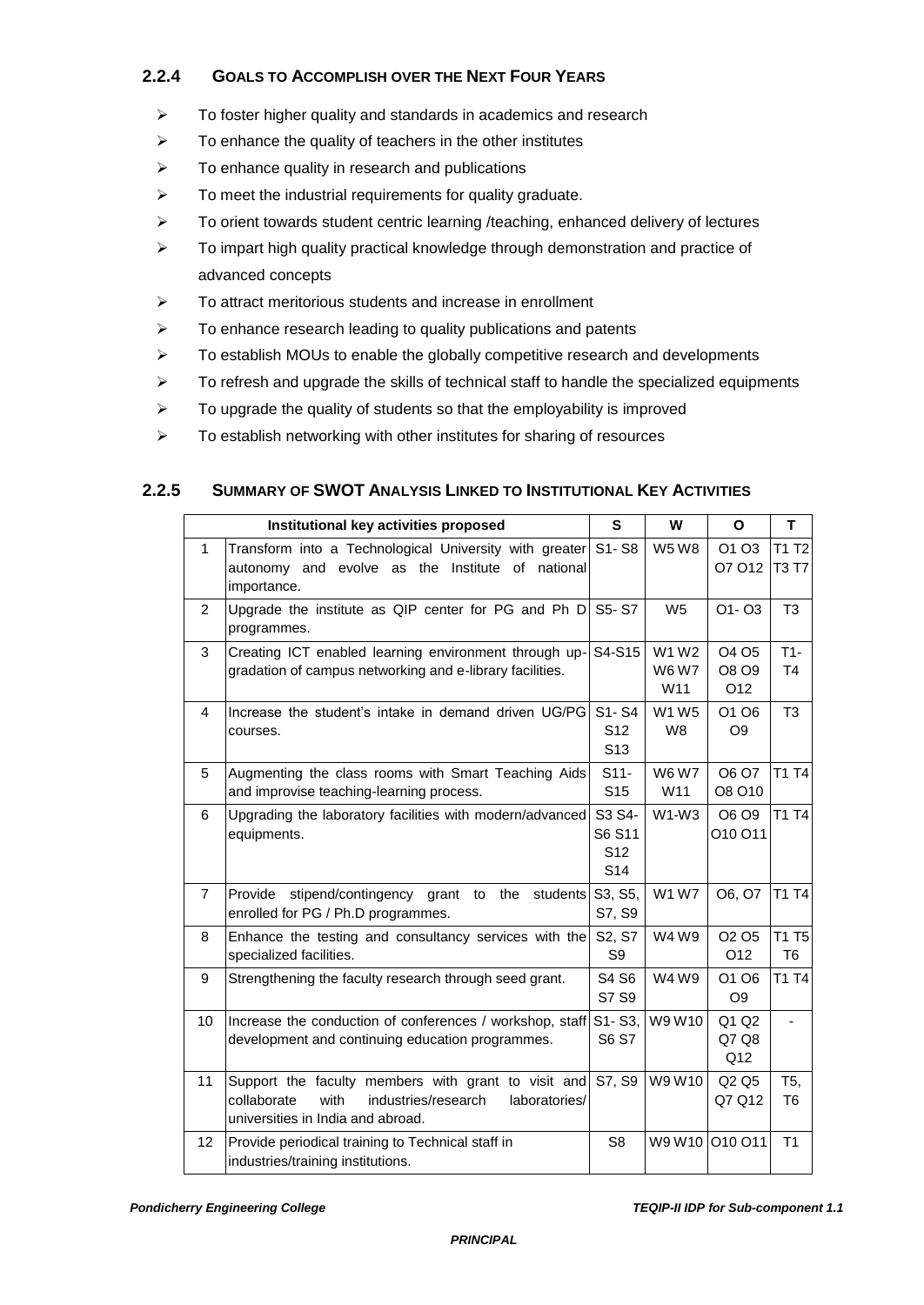#### **2.3 SPECIFIC OBJECTIVES OF THE PROPOSAL AND EXPECTED RESULTS OF THE PROPOSAL IN TERMS OF INSTITUTIONAL STRENGTHENING AND IMPROVEMENTS IN EMPLOYABILITY AND LEARNING OUTCOMES OF GRADUATES. THESE OBJECTIVES AND RESULTS ARE LINKED TO THE SWOT ANALYSIS**

#### **2.3.1 INSTITUTIONAL OBJECTIVES LINKED TO EXPECTED RESULTS**

In the academically intense environment which is fully charged with stiff competition amongst several technical institutions, constructive objectives to strengthen the institute become unambiguous need of the hour. Further, it is also mandatory to elevate the academic, administrative and deliverable status of Pondicherry Engineering College to a level higher to the surrounding engineering institutions. With this foresight, the following objectives are outlined for achieving the expected results which are consolidated below.

| S.No.          | <b>Institution Objectives</b>                                                                                                                           | <b>Expected Results</b>                                                                                                 |
|----------------|---------------------------------------------------------------------------------------------------------------------------------------------------------|-------------------------------------------------------------------------------------------------------------------------|
| 1              | Transform into a Technological University and<br>evolve as the Institute of national importance.                                                        | Foster higher quality and standards in<br>academics and research                                                        |
| $\overline{2}$ | Upgrade the institute as QIP center for PG and<br>Ph.D programmes.                                                                                      | Enhance the quality of teachers in the<br>other institutes.                                                             |
| 3              | Creating ICT enabled learning environment<br>through up-gradation of campus networking and<br>e-library facilities.                                     | Enabling instant access to diverse<br>knowledge and enhance<br>quality in<br>research and publications.                 |
| 4              | Increase the student's intake in demand driven<br>UG/PG courses.                                                                                        | To meet the industrial requirements for<br>quality graduates.                                                           |
| 5              | Augmenting the class<br>with<br>Smart<br>rooms<br>Teaching Aids and improvise teaching-learning<br>process.                                             | Orient towards student centric learning<br>/teaching, enhanced delivery of lectures<br>to the satisfaction of teaching. |
| 6              | Upgrading<br>the<br>laboratory<br>facilities<br>with<br>modern/advanced equipments.                                                                     | Imparting<br>high<br>practical<br>quality<br>knowledge through demonstration and<br>practice of advanced concepts.      |
| $\overline{7}$ | Provide<br>stipend/contingency<br>the<br>grant<br>to<br>students enrolled for PG/Ph.D programmes.                                                       | Attract meritorious students and increase<br>in enrollment.                                                             |
| 8              | Enhance the testing and consultancy services<br>with the specialized facilities.                                                                        | Increase the revenue generations.                                                                                       |
| 9              | Strengthening the faculty research through seed<br>grant.                                                                                               | Research leading to quality publications<br>and patents.                                                                |
| 10             | conduction<br>Increase<br>the<br>of<br>conferences/workshop, staff development and<br>continuing education programmes                                   | Facilitates sharing and imparting of<br>knowledge<br>among<br>researchers<br>and<br>professionals.                      |
| 11             | Support the faculty members with grant to visit<br>collaborate<br>with<br>industries/research<br>and<br>laboratories/ universities in India and abroad. | Establish MOUs to enable the globally<br>competitive research and developments.                                         |
| 12             | Provide periodical training to Technical staff in<br>industries/training institutions.                                                                  | Refresh and upgrade the skills of<br>technical staff to handle and service the<br>specialized equipments.               |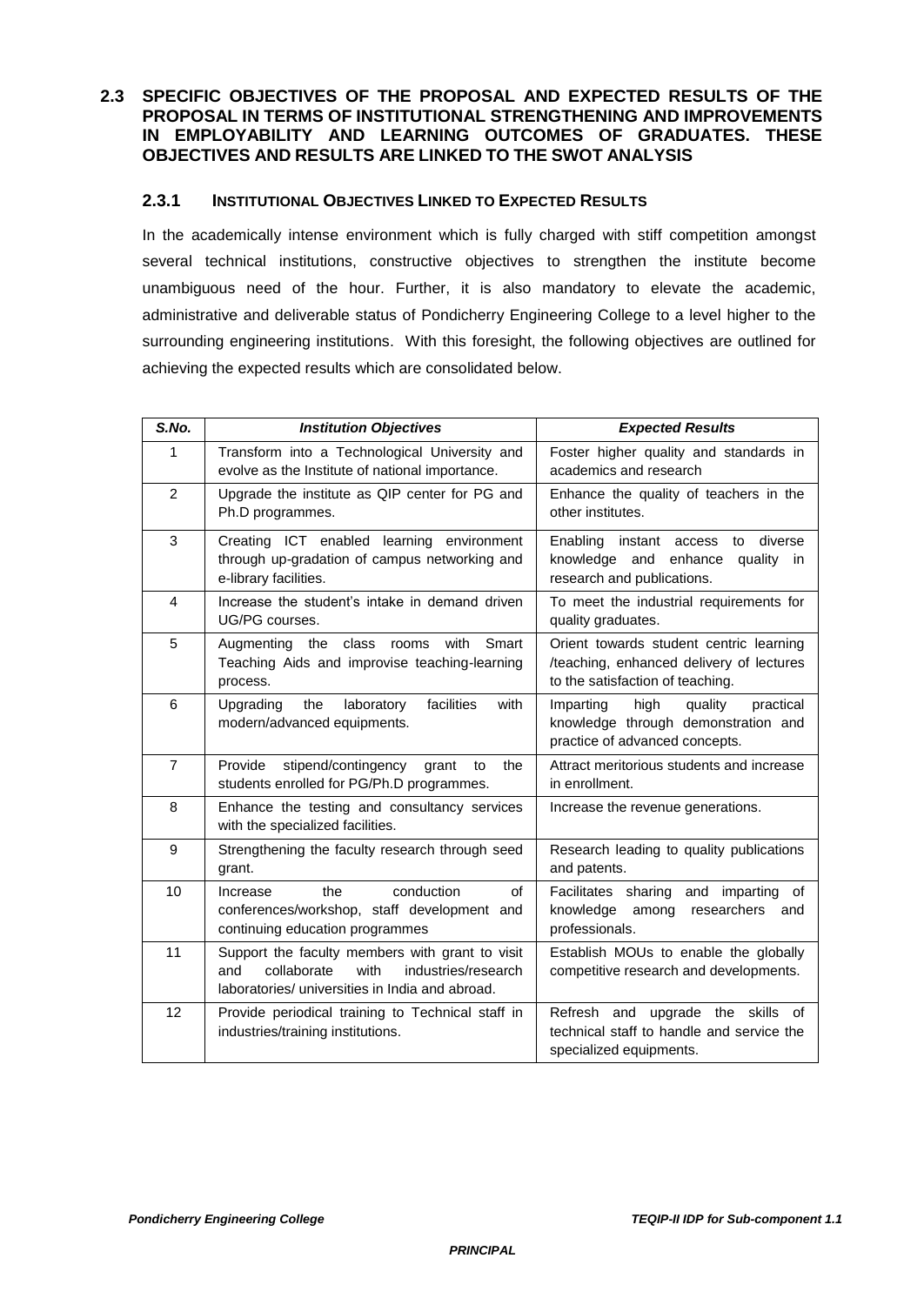#### **2.3.2 INSTITUTIONS OBJECTIVES AND RESULTS MAPPED WITH SWOT ANALYSIS**

|                 | <b>Institutional objectives</b>                                                                                                                                               | S                                                                                                | W                                                   | O                                                               | <b>Expected Results</b>                            |                                                                                                                                        |  |  |
|-----------------|-------------------------------------------------------------------------------------------------------------------------------------------------------------------------------|--------------------------------------------------------------------------------------------------|-----------------------------------------------------|-----------------------------------------------------------------|----------------------------------------------------|----------------------------------------------------------------------------------------------------------------------------------------|--|--|
| 1               | Transform into a Technological<br>with<br>University<br>greater<br>autonomy and evolve as the<br>Institute of national importance.                                            | $S1 -$<br>S <sub>8</sub>                                                                         | W <sub>5</sub><br>W8                                | O <sub>1</sub><br>O <sub>3</sub><br>O7<br>O12                   | T1<br>T <sub>2</sub><br>T <sub>3</sub><br>T7       | Foster higher quality and<br>standards in academics<br>and research.                                                                   |  |  |
| $\overline{2}$  | Upgrade the institute as QIP<br>PG<br>for<br>and Ph.D<br>center<br>programmes.                                                                                                | S5-<br>S7                                                                                        | W <sub>5</sub>                                      | $O1 -$<br>O <sub>3</sub>                                        | T <sub>3</sub>                                     | Enhance the quality of<br>teachers<br>in<br>the<br>other<br>institutes.                                                                |  |  |
| 3               | Creating ICT enabled learning<br>through<br>environment<br>up-<br>gradation<br>of<br>campus<br>networking<br>and<br>e-library<br>facilities.                                  | S4-<br>S <sub>15</sub>                                                                           | W1<br>W <sub>2</sub><br>W <sub>6</sub><br>W7<br>W11 | O <sub>4</sub><br>O <sub>5</sub><br>O8<br>O <sub>9</sub><br>O12 | $T1-$<br>T4                                        | Enabling instant access to<br>diverse knowledge<br>and<br>enhance<br>quality<br>in<br>research and publications.                       |  |  |
| 4               | Increase the student's intake in<br>demand<br>driven<br>UG/PG<br>courses.                                                                                                     | $S1 -$<br>S <sub>4</sub><br>S <sub>12</sub><br>S <sub>13</sub>                                   | W1<br>W <sub>5</sub><br>W8                          | O <sub>1</sub><br>O <sub>6</sub><br>O <sub>9</sub>              | T <sub>3</sub>                                     | To meet the industrial<br>requirements for quality<br>graduates.                                                                       |  |  |
| 5               | Augmenting the class rooms<br>with Smart Teaching Aids and<br>teaching-learning<br>improvise<br>process.                                                                      | $S11-$<br>S <sub>15</sub>                                                                        | W <sub>6</sub><br>W7<br>W11                         | O <sub>6</sub><br>O7<br>O <sub>8</sub><br>O10                   | T1<br>T4                                           | Orient towards<br>student<br>centric learning /teaching,<br>Enhanced<br>delivery<br>of<br>lectures to the satisfaction<br>of teaching. |  |  |
| 6               | Upgrading<br>the<br>laboratory<br>facilities with modern/advanced<br>equipments.                                                                                              | S <sub>3</sub><br>S4-<br>S <sub>6</sub><br>S <sub>11</sub><br>S <sub>12</sub><br>S <sub>14</sub> | $W1-$<br>W <sub>3</sub>                             | O <sub>6</sub><br>O <sub>9</sub><br>O10<br>O11                  | T1<br>T <sub>4</sub>                               | Imparting<br>high<br>quality<br>practical<br>knowledge<br>through<br>demonstration<br>and practice of advanced<br>concepts.            |  |  |
| $\overline{7}$  | Provide<br>stipend/contingency<br>grant to the students enrolled<br>for PG / Ph.D programmes.                                                                                 | S <sub>3</sub><br>S <sub>5</sub><br>S7<br>S9                                                     | W1<br>W7                                            | O6,<br>O7                                                       | T1<br>T4                                           | Attract<br>meritorious<br>students and increase in<br>enrollment.                                                                      |  |  |
| 8               | Enhance<br>the<br>testing<br>and<br>consultancy services with the<br>specialized facilities.                                                                                  | S <sub>2</sub><br>S7<br>S9                                                                       | W4<br>W9                                            | O <sub>2</sub><br>O <sub>5</sub><br>O12                         | T <sub>1</sub><br>T <sub>5</sub><br>T <sub>6</sub> | Increase<br>the<br>revenue<br>generations.                                                                                             |  |  |
| 9               | Strengthening<br>faculty<br>the<br>research through seed grant.                                                                                                               | S <sub>4</sub><br>S <sub>6</sub><br>S7<br>S9                                                     | W4<br>W9                                            | O1<br>O <sub>6</sub><br>O <sub>9</sub>                          | T1<br>T4                                           | Research<br>leading<br>to<br>quality publications<br>and<br>patents.                                                                   |  |  |
| 10              | Increase the<br>conduction<br>οf<br>conferences / workshop, staff<br>development and continuing<br>education programmes.                                                      | $S1 -$<br>S <sub>3</sub><br>S <sub>6</sub><br>S7                                                 | W9<br>W10                                           | Q1<br>Q <sub>2</sub><br>Q7<br>Q8<br>Q12                         |                                                    | <b>Facilitates</b><br>sharing<br>and<br>imparting of knowledge<br>among researchers and<br>professionals.                              |  |  |
| 11              | Support the faculty members<br>with<br>grant<br>visit<br>to<br>and<br>collaborate<br>with<br>industries/research<br>laboratories/<br>universities<br>in.<br>India and abroad. | S7<br>S9                                                                                         | W9<br>W10                                           | Q2<br>Q <sub>5</sub><br>Q7<br>Q12                               | T <sub>5</sub> ,<br>T <sub>6</sub>                 | Establish MOUs to enable<br>the globally competitive<br>research<br>and<br>developments.                                               |  |  |
| 12 <sub>2</sub> | Provide periodical training to<br>Technical staff in<br>industries/training institutions.                                                                                     | S <sub>8</sub>                                                                                   | W9<br>W10                                           | O10<br>O11                                                      | T <sub>1</sub>                                     | Refresh and upgrade the<br>skills of technical staff to<br>handle and service the<br>specialized equipments.                           |  |  |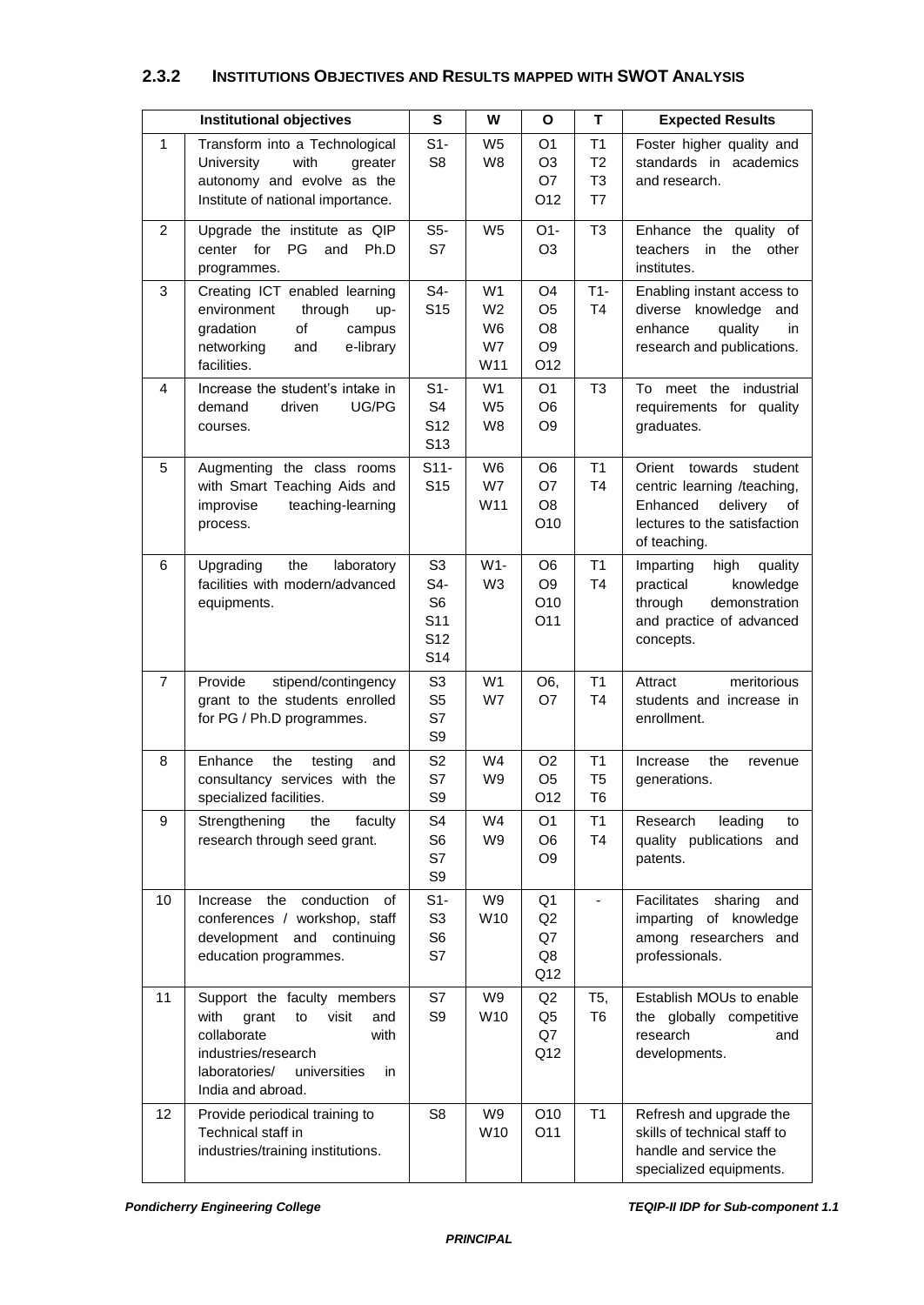### **2.4 ACTION PLAN FOR:**

- $\triangleright$  Improving employability of students
- $\triangleright$  Increased learning outcomes of the students
- > Implementation of Autonomous status
- $\triangleright$  Maintaining the Accreditation status in live for all programmes which are already accredited.
- $\triangleright$  Implementation of academic and non-academic reforms
- $\triangleright$  Improving interaction with industry
- $\triangleright$  Enhancement of research and consultancy activities

#### **2.4.1 IMPROVING THE EMPLOYABILITY**

- $\triangleright$  Making the curriculum more appropriate and relevant to the current industrial trends through active participation of industrial experts in curriculum planning and design. More number of elective subjects is to be introduced in the curriculum to suit current industrial demands. This would make our graduates more attractive to the industry and improve employability.
- $\triangleright$  Arranging a number of 'Expert Lectures' and 'Industrial Visits' to keep our students updated with latest technological developments and industrial practices.
- $\triangleright$  Introducing compulsory in-plant training of two to three months duration in the curriculum to help the students gain practical knowledge of the subjects learnt in the class room.
- $\triangleright$  Introducing summer internships for the students to undertake mini projects in industries and R&D establishments. This would provide the students with opportunity to innovate practical solutions to industrial problems and enhance their design skills. This will be facilitated through Memorandum of Understanding with leading industries and R&D establishments involving CII and other bodies.
- $\triangleright$  Creating specialized facilities for training of students in soft skills development by setting up a 'Language and Communication Skills Laboratory'. This laboratory will also be suitably facilitated to offer foreign language classes (French / German) to the students in order to provide them with new employment avenues and opportunities in the global arena.
- $\triangleright$  Organizing short term courses / programmes to train the students in Leadership and Inter personnel skill development. Such programmes would help the students to mould their overall personality and groom themselves into confident individuals, who are capable of facing greater challenges in their profession. Student council would be supported with necessary grants to organize such programs.
- $\triangleright$  Creating curative-learning environment and imparting easygoing-teaching methodology for improving learning among weaker students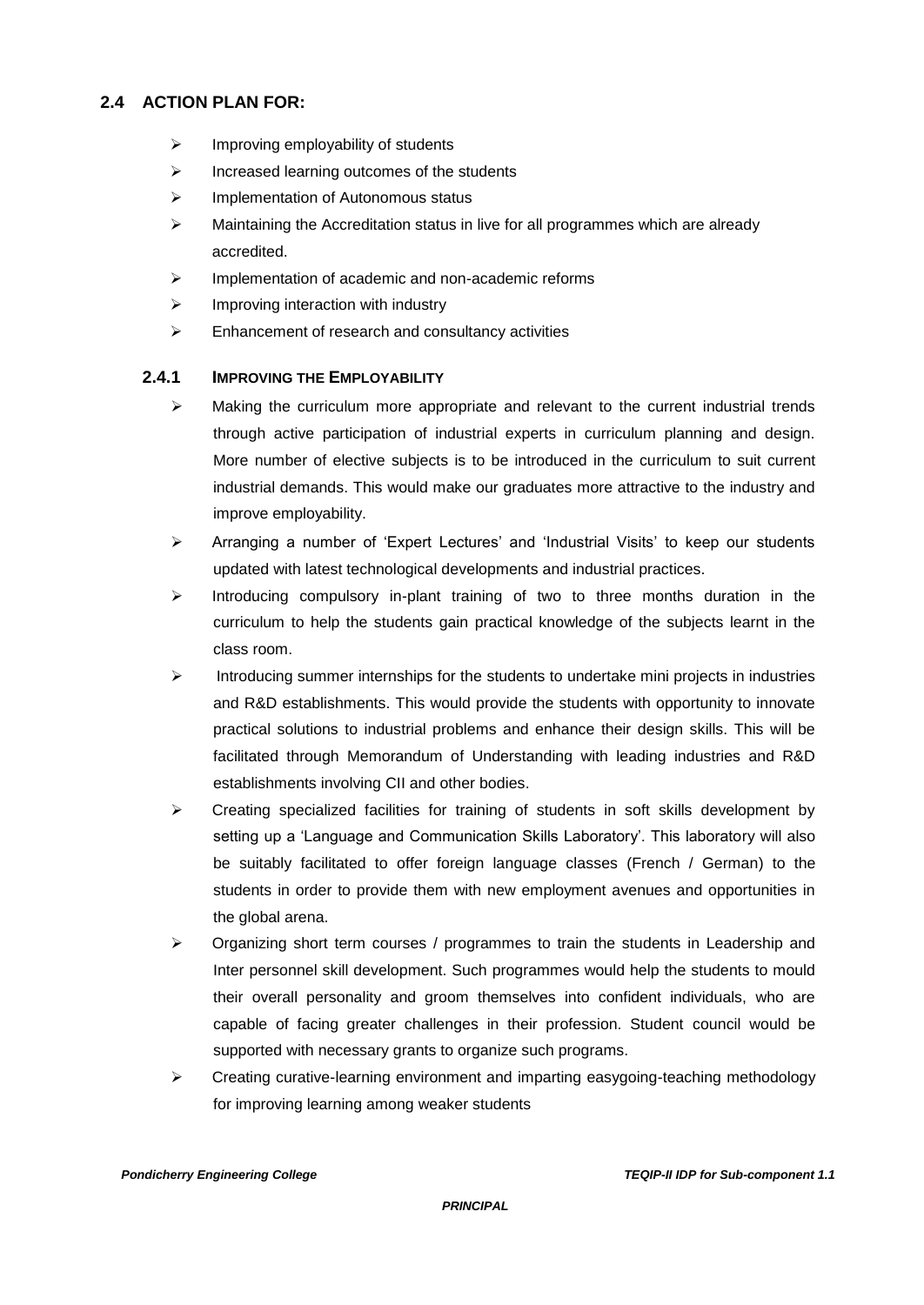### **Plan for improving employability of the students**

|                |                                                                                    |               |                           |                |              |                           |                |                           |              | Project Months |                |                |              |                           |             |                           |              |
|----------------|------------------------------------------------------------------------------------|---------------|---------------------------|----------------|--------------|---------------------------|----------------|---------------------------|--------------|----------------|----------------|----------------|--------------|---------------------------|-------------|---------------------------|--------------|
| S. No.         | Activity                                                                           | $\frac{3}{1}$ | $4 - 6$                   | $7 - 9$        | $10 - 12$    | $13 - 15$                 | $16 - 18$      | $19 - 21$                 | 22-24        | 25-27          | 28-30          | $31 - 33$      | 34-36        | 37-39                     | 40-42       | 43-45                     | 46-48        |
| $\mathbf{1}$   | Curriculum development through industrial<br>participation                         | $\mathsf X$   | $\boldsymbol{\mathsf{X}}$ |                |              | X                         | $\pmb{\times}$ |                           |              | $\mathsf X$    | $\mathsf X$    |                |              | $\pmb{\times}$            | $\mathsf X$ |                           |              |
| $\overline{2}$ | Expert lecture by experts from industries                                          | $\mathsf X$   | $\mathsf X$               |                |              | $\boldsymbol{\mathsf{X}}$ | $\mathsf X$    |                           |              | $\mathsf X$    | $\mathsf X$    |                |              | $\boldsymbol{\mathsf{X}}$ | X           |                           |              |
| 3              | Industrial visits                                                                  |               |                           | $\mathsf X$    | $\mathsf{X}$ |                           |                | $\times$                  | $\mathsf{X}$ |                |                | $\mathsf X$    | $\mathsf{X}$ |                           |             | $\times$                  | $\mathsf{X}$ |
| $\overline{4}$ | In-plant training                                                                  |               |                           | $\pmb{\times}$ |              |                           |                | $\boldsymbol{\mathsf{X}}$ |              |                |                | $\pmb{\times}$ |              |                           |             | $\mathsf X$               |              |
| 5              | Summer internship                                                                  |               | $\boldsymbol{\mathsf{X}}$ | $\mathsf X$    |              |                           | $\pmb{\times}$ | $\mathsf X$               |              |                | $\pmb{\times}$ | $\sf X$        |              |                           | $\sf X$     | $\pmb{\times}$            |              |
| $\,6\,$        | Soft skill development through language<br>laboratory and open class room coaching | X             | $\boldsymbol{X}$          |                |              | $\times$                  | X              |                           |              | $\pmb{\times}$ | $\sf X$        |                |              | $\pmb{\times}$            | X           |                           |              |
| $\overline{7}$ | Short-term programmes                                                              |               | $\boldsymbol{\mathsf{X}}$ | $\mathsf X$    |              |                           | $\pmb{\times}$ | $\boldsymbol{\mathsf{X}}$ |              |                | $\pmb{\times}$ | $\mathsf X$    |              |                           | $\mathsf X$ | $\mathsf X$               |              |
| 8              | Finishing school                                                                   |               | X                         | X              |              |                           | $\mathsf X$    | $\boldsymbol{\mathsf{X}}$ |              |                | $\mathsf X$    | X              |              |                           | Χ           | $\boldsymbol{\mathsf{X}}$ |              |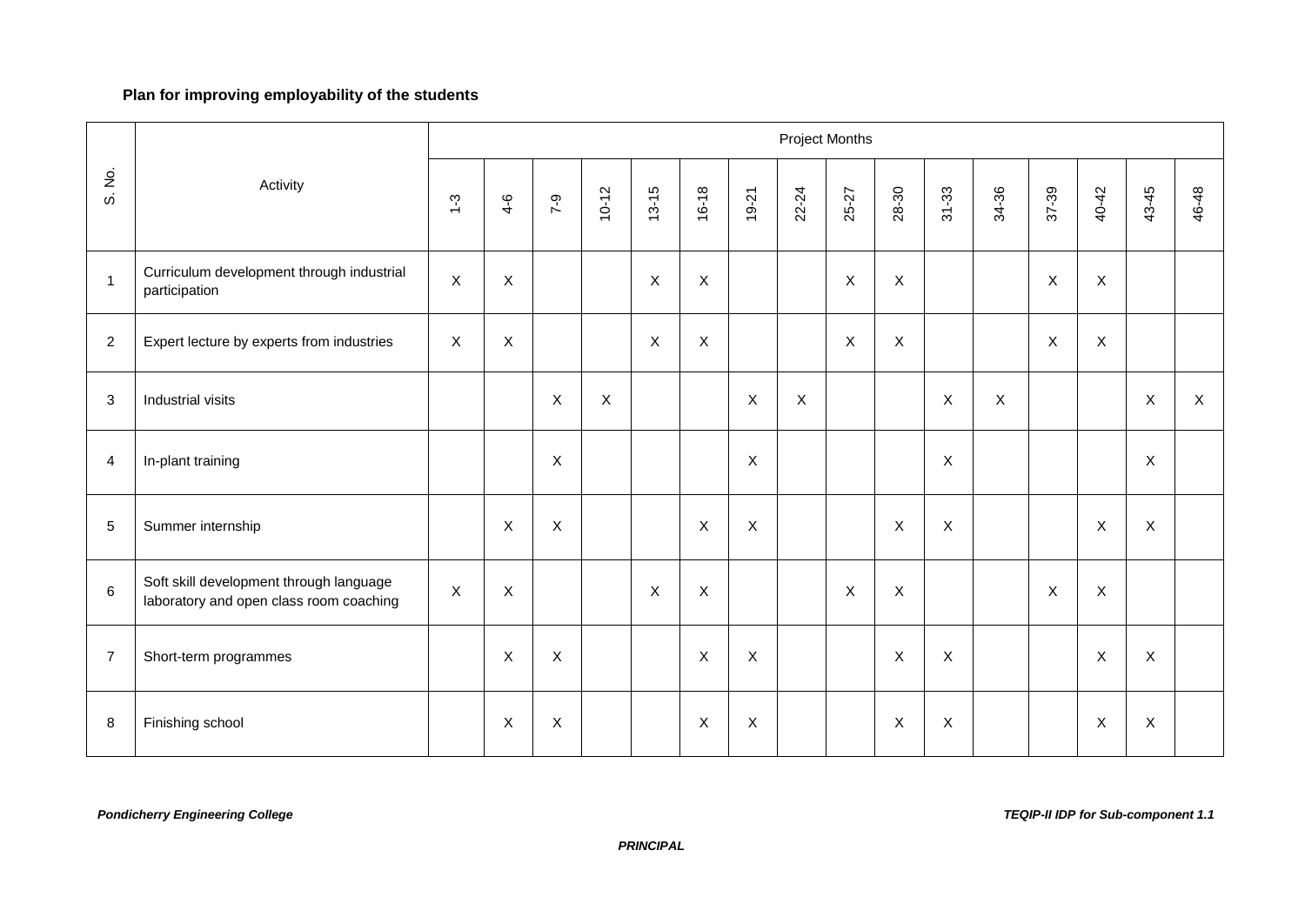#### **2.4.2 IMPROVING LEARNING OUTCOME OF STUDENTS**

- Modernization of class rooms to have Smart Boards and Computers linked to LCD projectors with screens to create simulation environment for on-line demonstration of teaching concepts. This would remarkably improve the quality of lecture delivery and make the teaching – learning process more effective and efficient.
- Creating ICT enabled learning environment through upgradation of campus networking and E-library facilities. This will facilitate the students to have access to additional online study material that will help in self-learning and gaining deeper understanding of fundamental concepts covered in the class room.
- $\triangleright$  Introducing student centric active learning methods, in which students are facilitated to learn the concepts through participation in 'Group tasks' and 'Interactive subject seminars'. Regular 'Tutorial sessions' and 'Assignments' will be introduced to emphasize on the problem solving skills of the students.
- $\triangleright$  Introducing 'Continuous Evaluation' of student's performance to provide ample opportunities for improvement of learning outcomes. In this evaluation pattern, more weightage would be given to periodic assignments, tests and seminars. This would help in progressive monitoring of the students performance. The students will be helped in identifying their academic weaknesses and various options for performance improvement through a brainstorming by faculty with students.
- $\triangleright$  Enhancing the 'quality of teaching' by preparing the teachers in effective utilization of modern teaching aids and methodologies through regular pedagogical training programmes offered to teachers. Teachers are to be trained and encouraged to prepare E-learning materials in their respective subjects and effectively utilize them in their class room teaching.
- $\triangleright$  Modernization and strengthening of existing laboratories for UG/PG programmes by removal of obsolescence in laboratories and workshops
- $\triangleright$  Refurbishment of infrastructure and establishing new laboratories for existing UG and PG programmes
- $\triangleright$  Upgradation of Central and Departmental computer centres with newer hardwareconfigurations and licensed scientific and engineering softwares
- $\triangleright$  Modernization of Central library by converting into a Digital library
- $\triangleright$  Guiding the students to do mini and major projects that are relevant to industries
- $\triangleright$  Through industry-institute interaction, creating opportunity to the students to do realtime industry-sponsored projects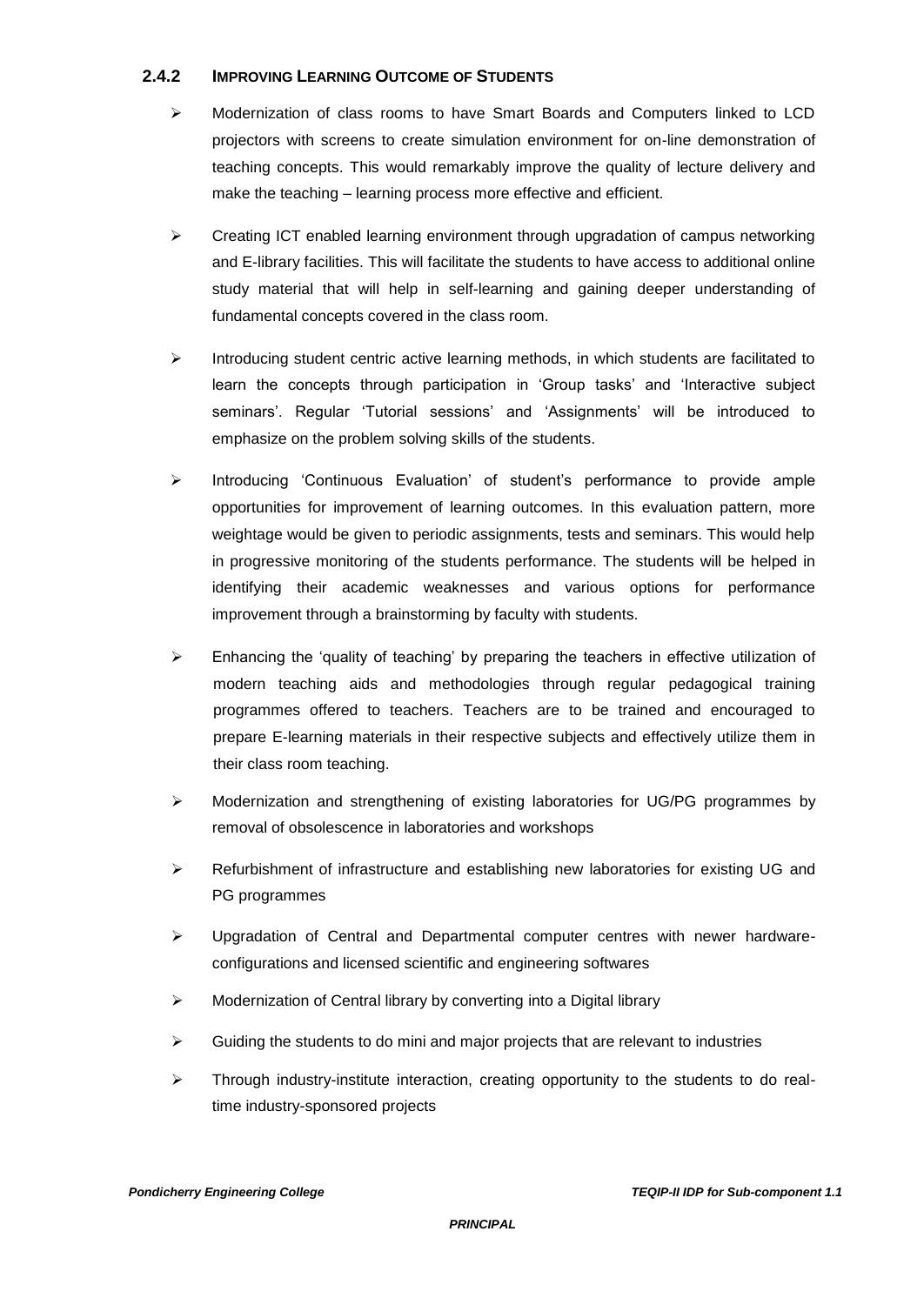#### **Plan for improving learning outcomes of the students**

|                |                                                                            |                |                           |                  |                |                           |                           |              |              | <b>Project Months</b> |              |           |                           |                           |                |                |              |
|----------------|----------------------------------------------------------------------------|----------------|---------------------------|------------------|----------------|---------------------------|---------------------------|--------------|--------------|-----------------------|--------------|-----------|---------------------------|---------------------------|----------------|----------------|--------------|
| S. No.         | Activity                                                                   | $\frac{3}{2}$  | $4 - 6$                   | $6 - 2$          | $10 - 12$      | $13 - 15$                 | $16 - 18$                 | $19 - 21$    | 22-24        | 25-27                 | 28-30        | $31 - 33$ | 34-36                     | 37-39                     | 40-42          | 43-45          | 46-48        |
| $\overline{1}$ | Modernization of class rooms with smart<br>boards and computer-linked LCDs | $\mathsf{X}$   | $\boldsymbol{\mathsf{X}}$ | $\mathsf{X}$     | $\mathsf{X}$   | $\boldsymbol{\mathsf{X}}$ | $\mathsf{X}$              |              |              |                       |              |           |                           |                           |                |                |              |
| $\overline{2}$ | Modernization of laboratories                                              | X              | $\boldsymbol{\mathsf{X}}$ | $\mathsf X$      | $\mathsf X$    | $\boldsymbol{\mathsf{X}}$ | $\boldsymbol{\mathsf{X}}$ |              | X            |                       | X            |           | X                         |                           | $\sf X$        |                | $\mathsf{X}$ |
| 3              | Establishment of new laboratories                                          | $\mathsf{X}$   | $\boldsymbol{\mathsf{X}}$ | $\mathsf{X}$     | $\mathsf{X}$   | $\mathsf{X}$              | $\mathsf{X}$              |              |              |                       |              |           |                           |                           |                |                |              |
| $\overline{4}$ | Student-centric active learning                                            | X              | $\boldsymbol{\mathsf{X}}$ | X                | $\pmb{\times}$ | $\boldsymbol{\mathsf{X}}$ | $\mathsf X$               | $\mathsf X$  | X            | $\mathsf X$           | X            | X         | $\pmb{\times}$            | $\pmb{\times}$            | $\times$       | $\pmb{\times}$ | X            |
| 5              | Continuous and transparent evaluation and<br>counseling                    | $\pmb{\times}$ | $\boldsymbol{\mathsf{X}}$ | $\mathsf X$      | $\mathsf{X}$   | $\mathsf{X}$              | $\mathsf X$               | $\times$     | $\mathsf{X}$ | $\mathsf X$           | $\mathsf{X}$ | X         | $\boldsymbol{\mathsf{X}}$ | $\pmb{\times}$            | $\mathsf X$    | $\pmb{\times}$ | $\mathsf{X}$ |
| 6              | Preparation of simplified learning materials                               | X              | X                         | X                | X              | X                         | X                         |              |              |                       |              |           |                           |                           |                |                |              |
| $\overline{7}$ | ICT enabled e-learning                                                     | X              | X                         | X                | X              | $\mathsf{X}$              | $\mathsf X$               | $\mathsf{X}$ | $\mathsf{X}$ | $\mathsf{X}$          | X            | X         | $\mathsf{X}$              | $\boldsymbol{\mathsf{X}}$ | $\mathsf{X}$   | X              | $\mathsf{X}$ |
| 8              | Hand-on experience through real-time and<br>industry-sponsored projects    |                |                           | $\boldsymbol{X}$ | $\pmb{\times}$ | $\mathsf{X}$              | X                         | $\times$     | $\mathsf{X}$ | $\mathsf X$           | X            | X         | $\mathsf{X}$              | $\pmb{\times}$            | $\pmb{\times}$ | $\sf X$        | X            |

 *Pondicherry Engineering College TEQIP-II IDP for Sub-component 1.1*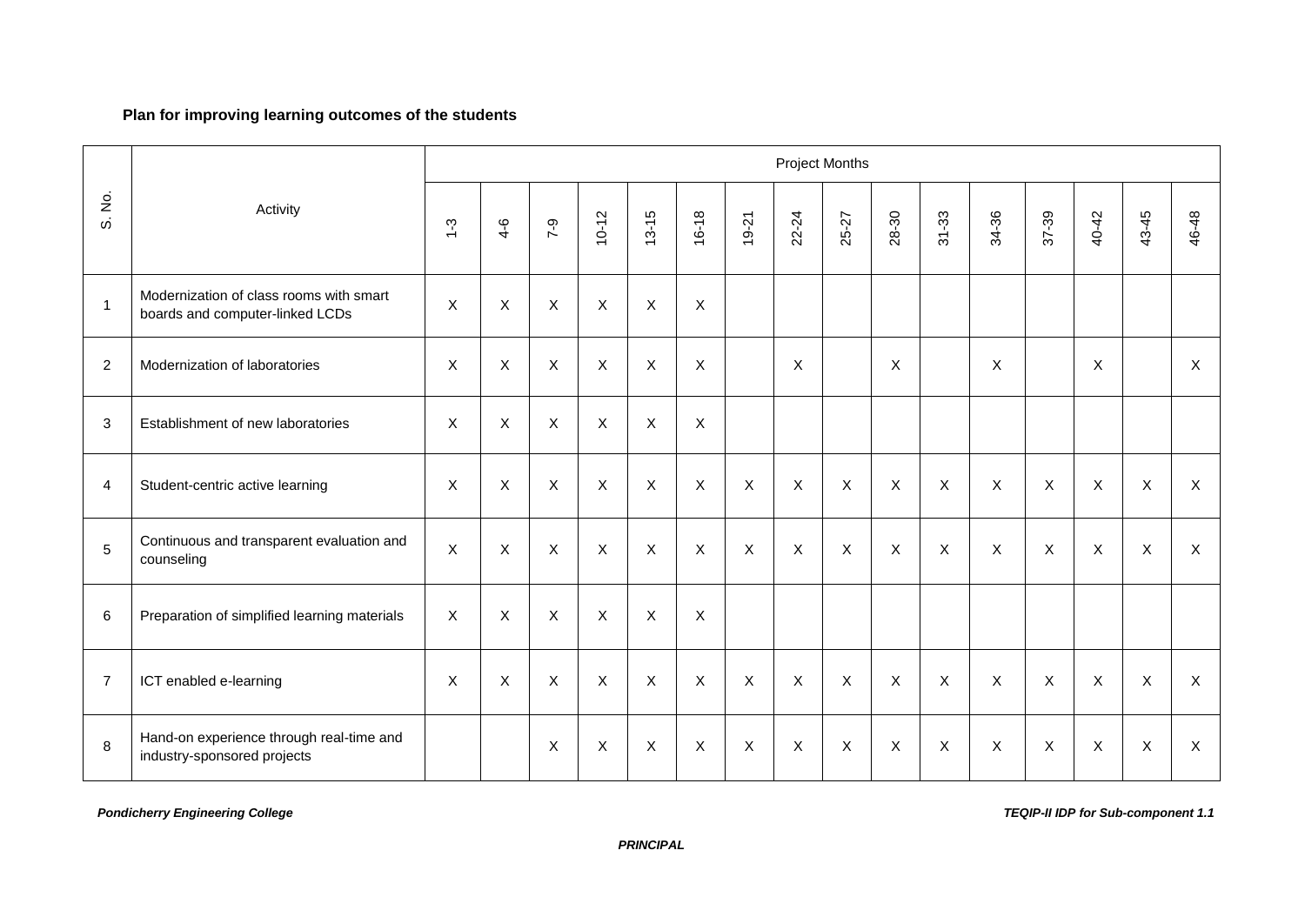#### **2.4.3 IMPLEMENTATION OF AUTONOMOUS STATUS**

Based on the recommendations of the Expert Committee, the UGC has agreed to confer fresh autonomous status to Pondicherry Engineering College under the UGC autonomous colleges' scheme for a period of six years w.e.f. the academic year 2014-2015 to 2019-2020.

The UGC has requested Pondicherry University to issue necessary orders to PEC for grant of autonomous status for a period of six year from the academic year 2014-15.

Though the college is enjoying the academic autonomous status for all PG programmes from 2003 onwards, after getting a nod from UGC the college started academic and examination reforms for UG programmes. After obtaining autonomous status the college had constituted (/ modified the existing committee) the following statutory committees and Dean offices.

#### **2.4.3.1 Statutory Committees :**

The UGC guidelines for Autonomous Colleges specify that the college should constitute the following committees for the proper management of academic, financial and general administrative affairs.

- a. Governing Body
- b. Academic Council
- c. Board of Studies
- d. Finance Committee (Autonomy Grants)

UGC in its regulations for Autonomous status mentioned constitution of the above committees and functions of the above committees.

The Governing Body, which is existing at present had been included with one UGC nominee. The remaining three committees (Financial Committee -Autonomy Grants, Academic Council and Boards of Studies) had been constituted. The following Dean offices had been established to support the smooth functioning of the administration.

- 1. Dean Academics
- 2. Dean Examinations (Controller of Examinations)
- 3. Dean Administration
- 4. Dean Students
- 5. Dean Research
- 6. Dean Projects, consultancy and Industry Interaction
- 7. Dean Autonomy and Accreditation

The constitution of the Academic Council, Board of Studies, and Finance Committee (Autonomy Grants) is given below:

#### **Constitution of Academic Council:**

- a. The principal (Chairman).
- b. All above said Deans
- c. All the heads of department in the college.
- d. Four teachers of the college representing different categories of teaching staff by rotation on the basis of seniority of service in the college.
- e. Not less than four experts from outside the college representing such areas as Industry, Commerce, Law, Education, Medicine, Engineering etc., to be nominated by the Governing Body.
- f. Three nominees of the university.
- g. Dean Academic (member secretary).

#### **Constitution of Board of Studies:**

- a. Head of the department concerned (Chairman).
- b. The entire faculty of each specialization.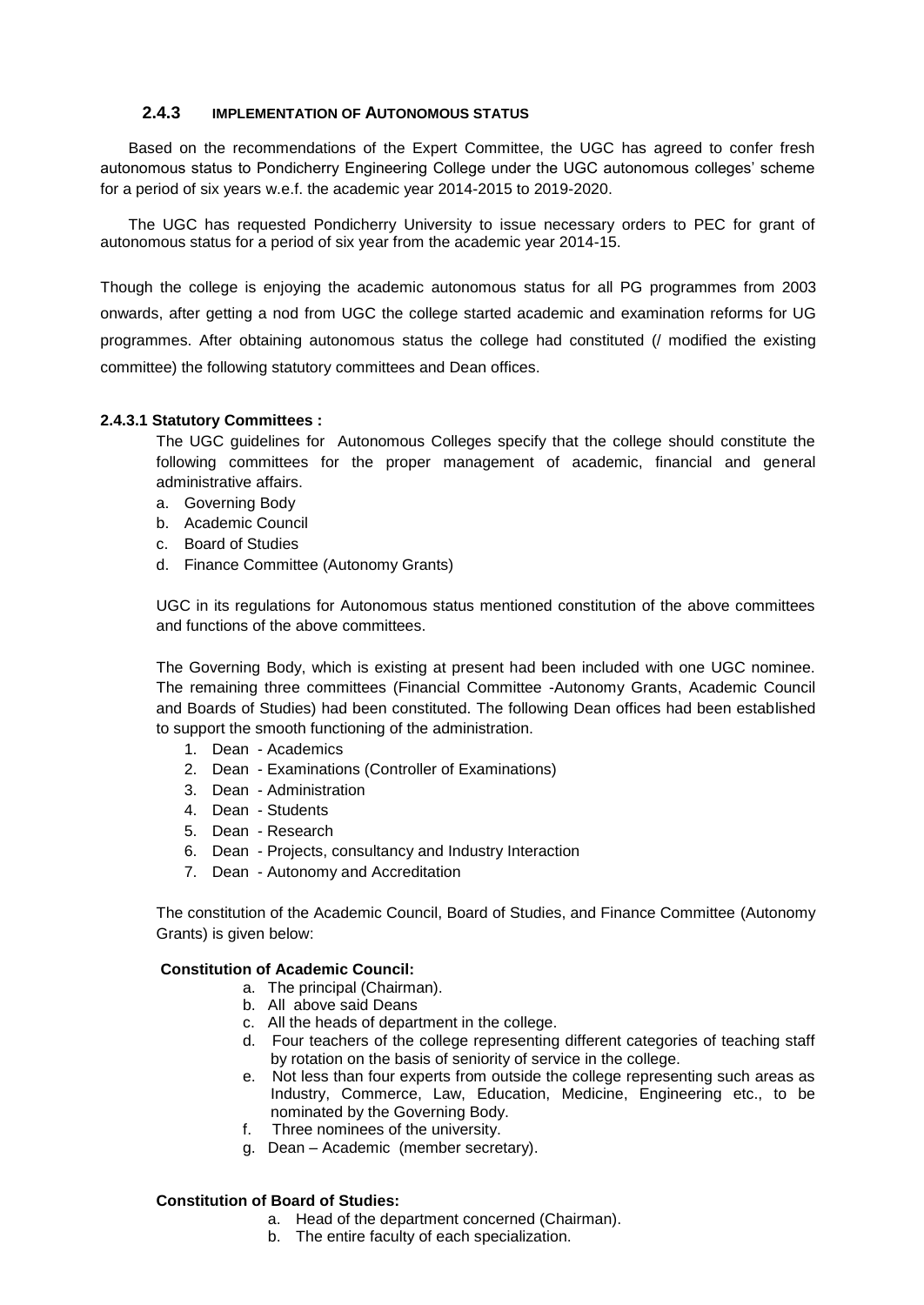- c. Two experts in the subject from outside the college to be nominated by the Academic Council.
- d. One expert to be nominated by the vice-chancellor from a panel of six recommended by the college principal.
- e. One representative from industry/corporate sector/allied area relating to placement.
- f. One postgraduate meritorious alumnus to be nominated by the principal.
- g. One Expert other related branch of study from the college.
- h. One faculty Member Member Secretary

#### **Constitution of Finance Committee** (Autonomy Grants)**:**

- a. The Principal (Chairman).
- b. One person to be nominated by the Governing Body of the college for a period of two years.
- c. One senior-most teacher of the college to be nominated in rotation by the principal for two years.
- d. Dean (Administration) Member Secretary

#### **ACADEMIC AUTONOMY**

- $\triangleright$  Academic council and Board of Studies have been constituted and the curriculum has been revised.
- $\triangleright$  The curriculum existing at present is more student-centric.
- $\triangleright$  The present curriculum consists of courses which will enable a student to enhance the professional skills and personality.
- $\triangleright$  The new curriculum will enable a student to carry out final semester project in the industry / research organization.
- $\triangleright$  It is necessary to study the effect of new curriculum on the students.
- $\triangleright$  Students should be given a provision to take up sufficient number of inter-department electives, so that one can logically migrate from one area of study to another.
- $\triangleright$  At present, the number of faculty and number of class rooms exist in each department may not be sufficient to implement more number of electives and in particular, interdepartment electives.
- $\triangleright$  Faculty recruitment and addition of more class rooms need to be taken place.
- $\triangleright$  The institute has taken initiative to become a technological university

*Pondicherry Engineering College TEQIP-II IDP for Sub-component 1.1*

 *PRINCIPAL*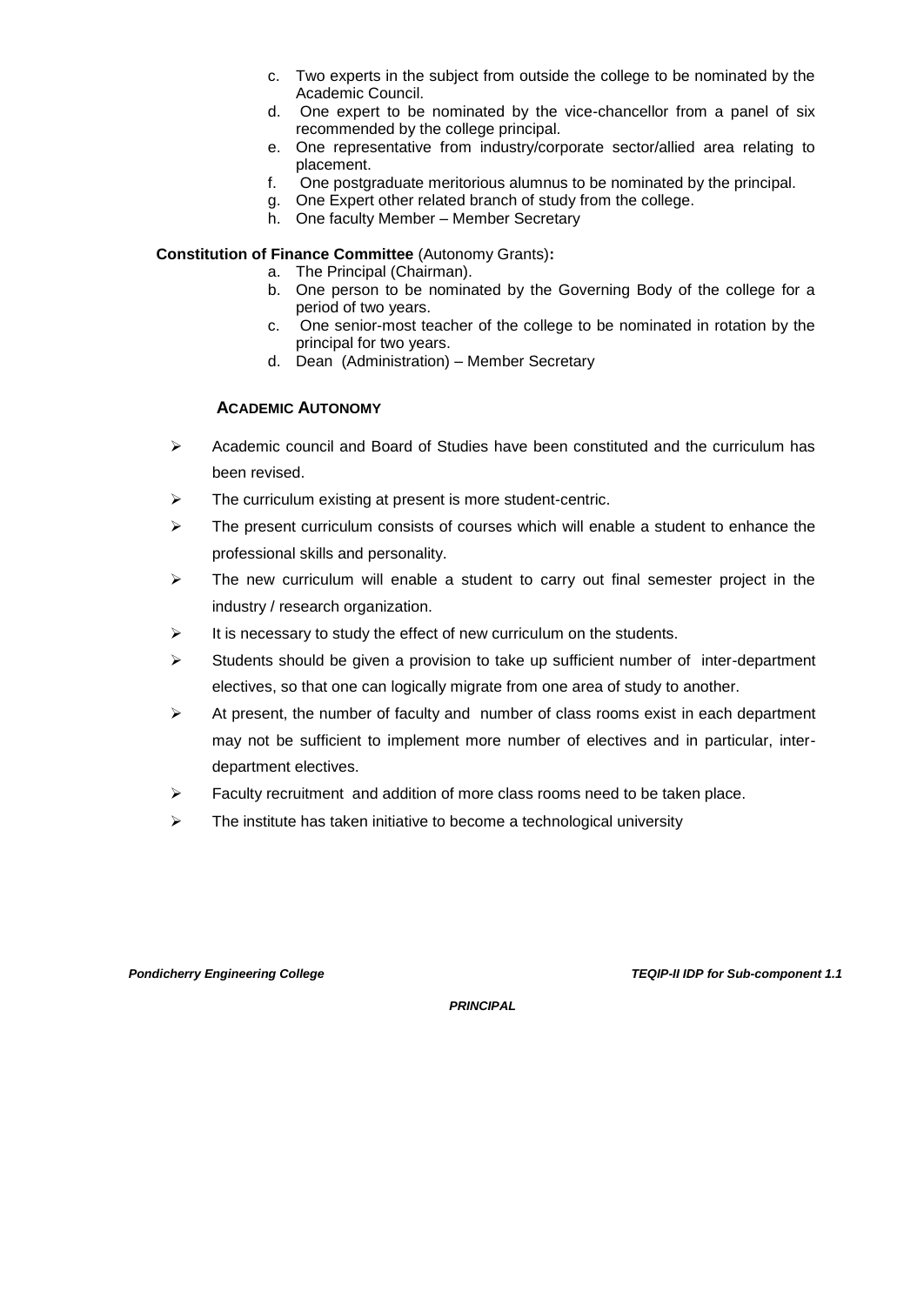#### **Plan for implementing autonomous status**

|                     |                                                                                 |                           |                  |                           |                           |              |             |             | <b>Project Months</b> |              |                           |              |             |                           |             |         |         |
|---------------------|---------------------------------------------------------------------------------|---------------------------|------------------|---------------------------|---------------------------|--------------|-------------|-------------|-----------------------|--------------|---------------------------|--------------|-------------|---------------------------|-------------|---------|---------|
| $\frac{1}{2}$<br>ωj | Activity                                                                        |                           | $4-6$            | $7 - 9$                   | $10 - 12$                 | $13 - 15$    | 16-18       | 19-21       | 22-24                 | 25-27        | 28-30                     | $31 - 33$    | 34-36       | 37-39                     | 40-42       | 43-45   | 46-48   |
|                     | <b>Academic autonomy</b>                                                        |                           |                  |                           |                           |              |             |             |                       |              |                           |              |             |                           |             |         |         |
| 1                   | Implementation of New curriculum                                                | $\boldsymbol{\mathsf{X}}$ | $\boldsymbol{X}$ | $\boldsymbol{\mathsf{X}}$ | $\boldsymbol{\mathsf{X}}$ | $\mathsf{X}$ | $\mathsf X$ | $\mathsf X$ | $\times$              |              |                           |              |             |                           |             |         |         |
| $\overline{c}$      | Study the performance and tuning the curriculum                                 |                           |                  |                           |                           |              |             |             |                       | $\sf X$      | $\boldsymbol{\mathsf{X}}$ |              |             |                           |             |         |         |
| 3                   | Recruitment of faculty to offer more electives and industry oriented<br>courses |                           |                  |                           |                           |              |             |             | X                     | $\mathsf{X}$ | $\boldsymbol{X}$          | $\mathsf{X}$ | $\mathsf X$ | $\boldsymbol{\mathsf{X}}$ |             |         |         |
| 4                   | Encouraging the students for selecting more inter-department electives.         |                           |                  |                           |                           |              |             |             |                       |              |                           |              |             |                           | $\mathsf X$ | $\sf X$ | $\sf X$ |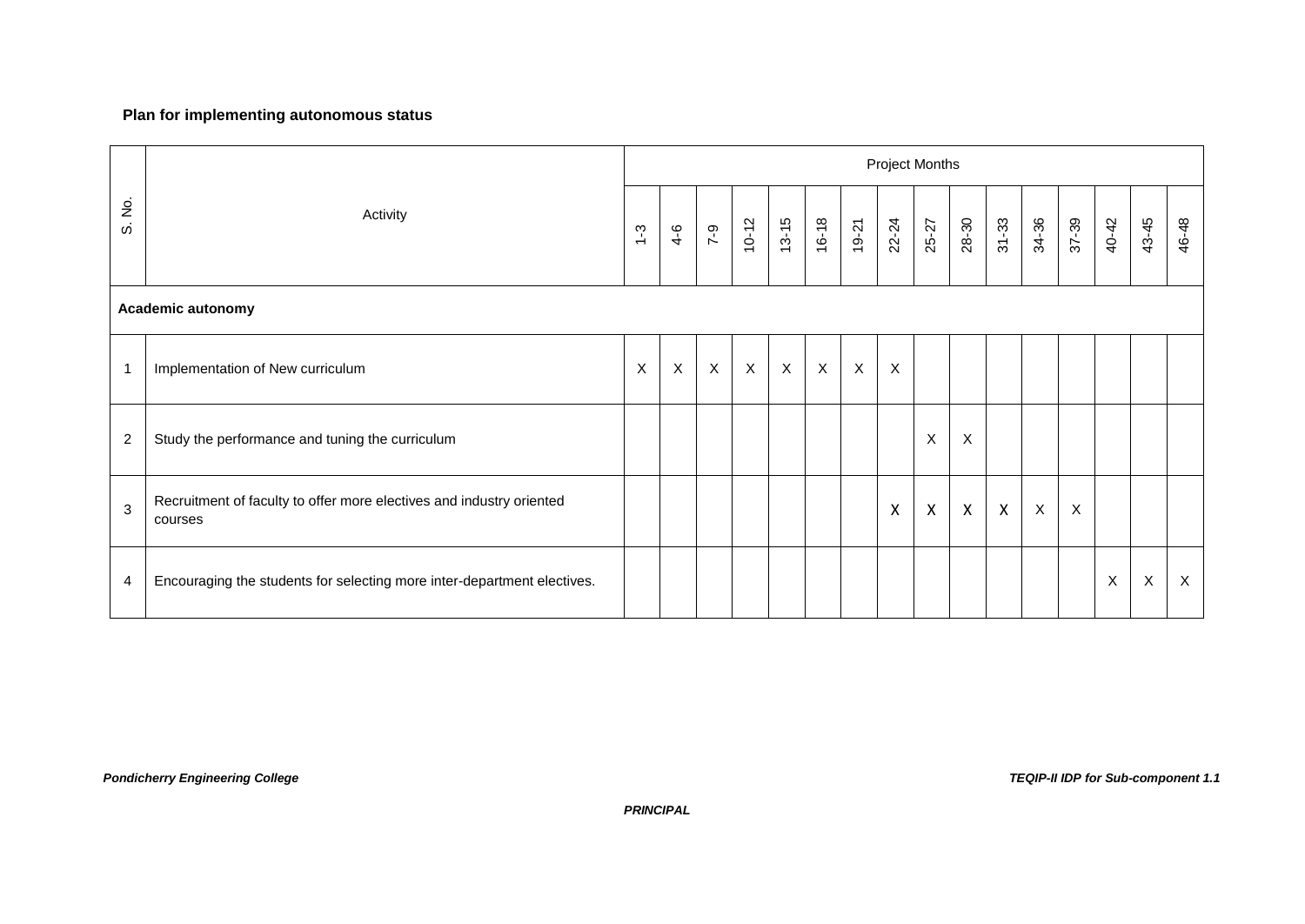#### **2.4.4 ACCREDITATION OF UG AND PG PROGRAMMES**

- $\triangleright$  All the undergraduate programmes offered by PEC have been accredited by National Board of Accreditation (NBA) thrice.
- $\triangleright$  Five UG progrmmes (B.Tech in Civil engineering, Mechanical Engineering, Electronics and Communications Engineering, Computer Science and Engineering and Electrical and Electronics Engineering) have been awarded five years (w.e.f. 8.11.2013) of accreditation by NBA. Three UG programmes (B.Tech in Information Technology, Electronics and Instrumentation Engineering, and Chemical Engineering) have been awarded the status of provisional accreditation for two years (w.e.f. 8.11.2013) by NBA.
- $\triangleright$  The process of accreditation for all PG programmes is in progress and expected to complete by the end of 2015.
- $\triangleright$  The process of accreditation of above three UG programmes which got provisional accreditation is in progress and expected to complete by the end of 2015.
- $\triangleright$  New laboratories need to be established to support all PG programmes and three UG programmes.
- $\triangleright$  To continue the process of accreditation infrastructure and laboratory facilities have to be upgraded.

#### **2.4.5 IMPLEMENTATION OF ACADEMIC AND NON-ACADEMIC REFORMS**

#### **2.4.5.1 ACADEMIC REFORMS**

- $\triangleright$  Curricular reforms will be excised with innovative approaches in periodic revision of curricula and syllabi in consultation with industrial requirements for all engineering disciplines at UG and PG levels so as to make outgoing students well-suited for any assignment in the global manpower market
- $\triangleright$  Performance appraisal of faculty by students will be carried out such that the results of this appraisal could be used to help faculty identify weaknesses and implement remedial actions for improvement of teaching-learning processes
- $\triangleright$  Evaluation of performance of every student admitted to respective engineering discipline will be carried out continuously subject-wise and subsequently, the results will be published in the shortest period and thus providing opportunities for improvement of student's performance
- $\triangleright$  Initiatives will be taken up to improve the soft-skill and the competency-level of students for suitable placement in multi-national companies or furthering their education in worldclass universities and research organizations.
- $\triangleright$  Motivation of faculty members will be done to participate in 'Training-the-Trainers' programmes so that they could impart quality education in specialized area
- $\triangleright$  Improvement in teaching of faculty will be made through performance appraisal of students
- $\triangleright$  All faculty members will be encouraged through proper incentives to participate in organizing and /or attending continuing education programmes, to offer consultancy services to industries and to take part in both academic and industrial R&D activities
- $\triangleright$  Proper actions in appropriate time will be taken to get all eligible UG and PG programmes accredited within the specified time-frame in order to publicize and attract quality-students and improve in intake of students in demand-driven specializations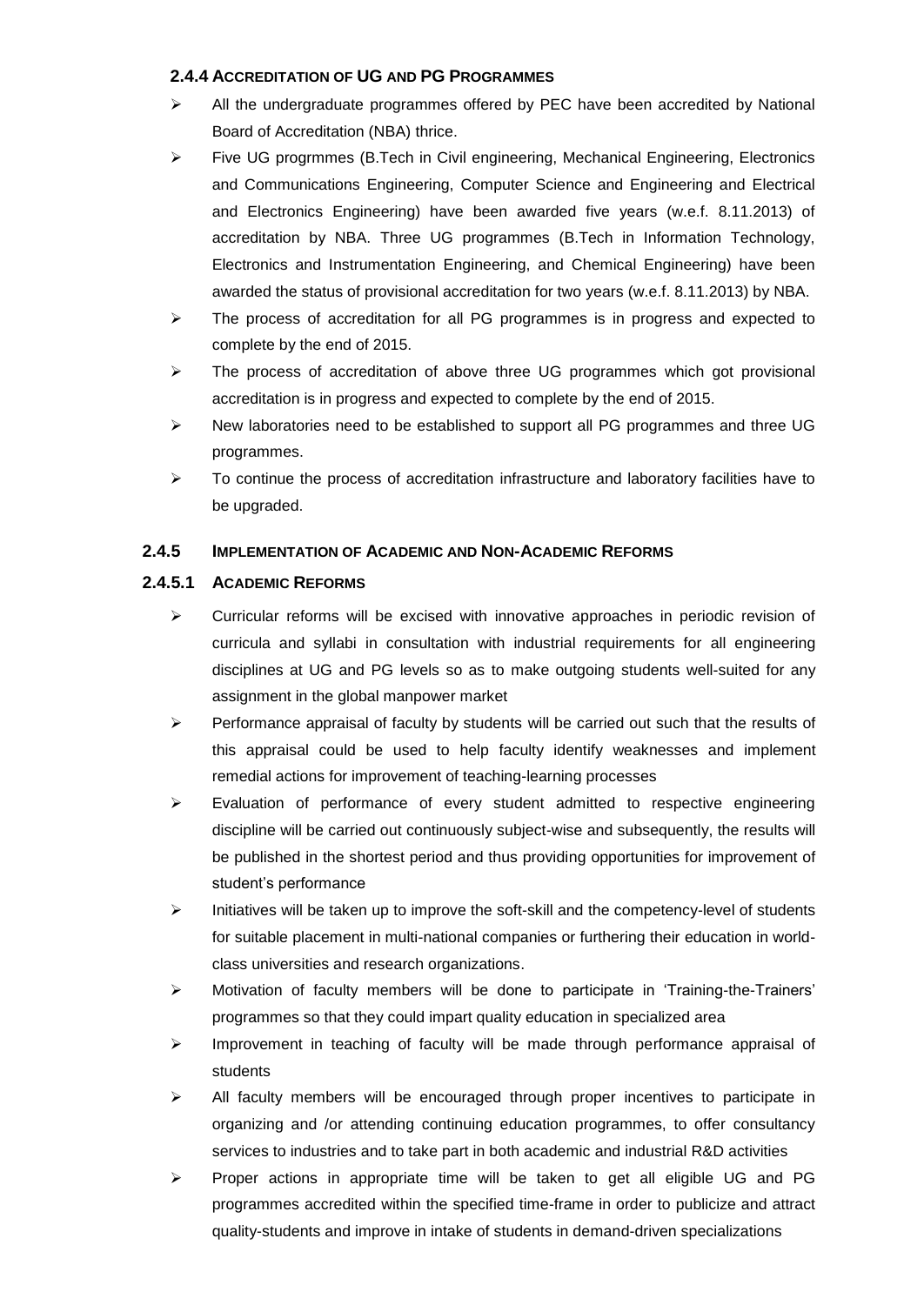#### **2.4.5.2 NON-ACADEMIC REFORMS**

#### At present,

- $\triangleright$  All financial powers are vested with Head of the Institution
- $\triangleright$  The Head of the Institution allocates funds to various financial heads like Salary, Infrastructure, Purchase of Equipment and Machineries etc.
- $\triangleright$  Purchase of equipment and machineries are approved by a Purchase Committee constituted by the Governing Body
- $\triangleright$  The institute retains and utilizes all the revenue generated including 100% of tuition fees and other charges from the students without adjusting the revenue in non-plan grants
- $\triangleright$  Pondicherry Engineering College (PEC) which is twenty five years old has autonomy in the matters of administration, staff recruitment and development
- $\triangleright$  The institute receives plan funds from the UT Government on regular basis towards salaries and development of infrastructure
- $\triangleright$  The Head of the Institution has discretionary power for the utilization of the grant to special need that deems fit

As a move to non-academic reforms,

- $\triangleright$  Steps will be taken for filling up of all existing vacancies of faculty and staff within two years
- $\triangleright$  Steps will also be taken for formation of various committees paving way for participation and governance of all stake-holders
- $\triangleright$  Delegation of financial powers to all senior institutional functionaries will be provided to help better implementation of the Project and establish a decentralized administrative environment in which every faculty and staff will be made to know their responsibilities and accountabilities
- $\triangleright$  Initiatives will be taken up to create and operate separate bank accounts for four funds, namely, Corpus Fund, Faculty Development Fund, Equipment Replacement Fund and Maintenance Fund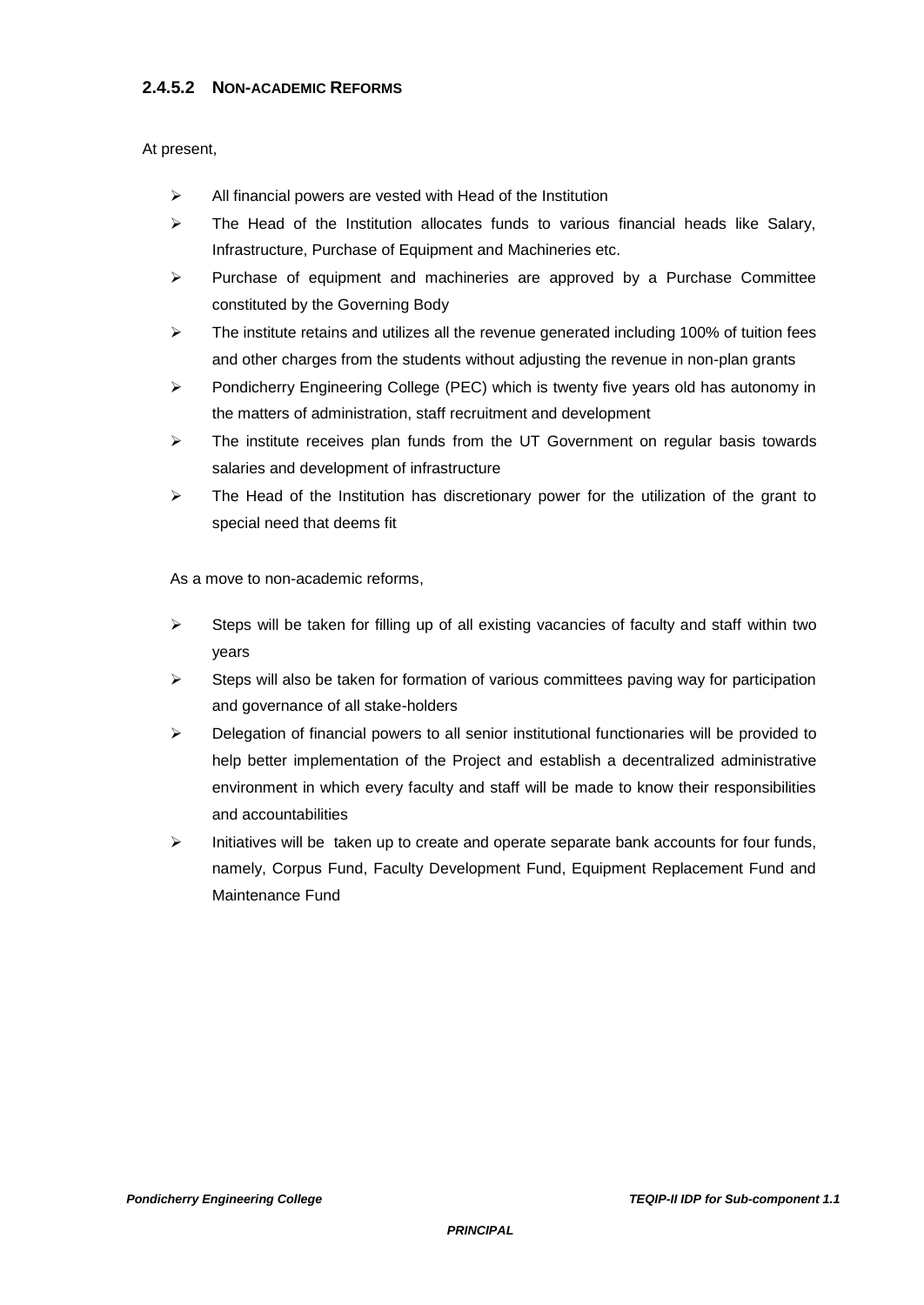### **Plan for accreditation of UG and PG programmes**

|                                          |                                        |         |                           |              |             |              |                |                | <b>Project Months</b> |             |                           |             |             |             |                           |       |       |
|------------------------------------------|----------------------------------------|---------|---------------------------|--------------|-------------|--------------|----------------|----------------|-----------------------|-------------|---------------------------|-------------|-------------|-------------|---------------------------|-------|-------|
| $\stackrel{\text{o}}{z}$<br><sub>0</sub> | Activity                               | $1 - 3$ | $4 - 6$                   | $7 - 9$      | $10 - 12$   | $13 - 15$    | $16 - 18$      | $19 - 21$      | 22-24                 | 25-27       | 28-30                     | $31 - 33$   | 34-36       | 37-39       | 40-42                     | 43-45 | 46-48 |
| $\mathbf 1$                              | Upgrading infrastructure facilities    | X       | $\mathsf X$               | $\mathsf X$  | $\mathsf X$ | $\mathsf X$  | $\pmb{\times}$ |                |                       |             |                           |             |             |             |                           |       |       |
| $\overline{2}$                           | Upgrading laboratory facilities        | X       | $\mathsf X$               | $\mathsf{X}$ | $\mathsf X$ | $\mathsf X$  | X              |                |                       |             |                           |             |             |             |                           |       |       |
| 3                                        | Filling of faculty and staff vacancies | X       | $\boldsymbol{\mathsf{X}}$ | $\mathsf{X}$ | $\mathsf X$ | $\mathsf X$  | $\mathsf{X}$   | $\pmb{\times}$ | X                     |             |                           |             |             |             |                           |       |       |
| $\overline{4}$                           | Increasing R&D and consultancy         | X       | $\boldsymbol{\mathsf{X}}$ | $\mathsf X$  | X           | $\mathsf{X}$ | $\mathsf X$    | X              | $\sf X$               | $\mathsf X$ | $\boldsymbol{\mathsf{X}}$ | $\mathsf X$ | $\mathsf X$ | $\mathsf X$ | $\boldsymbol{\mathsf{X}}$ | X     | X     |

 *PRINCIPAL*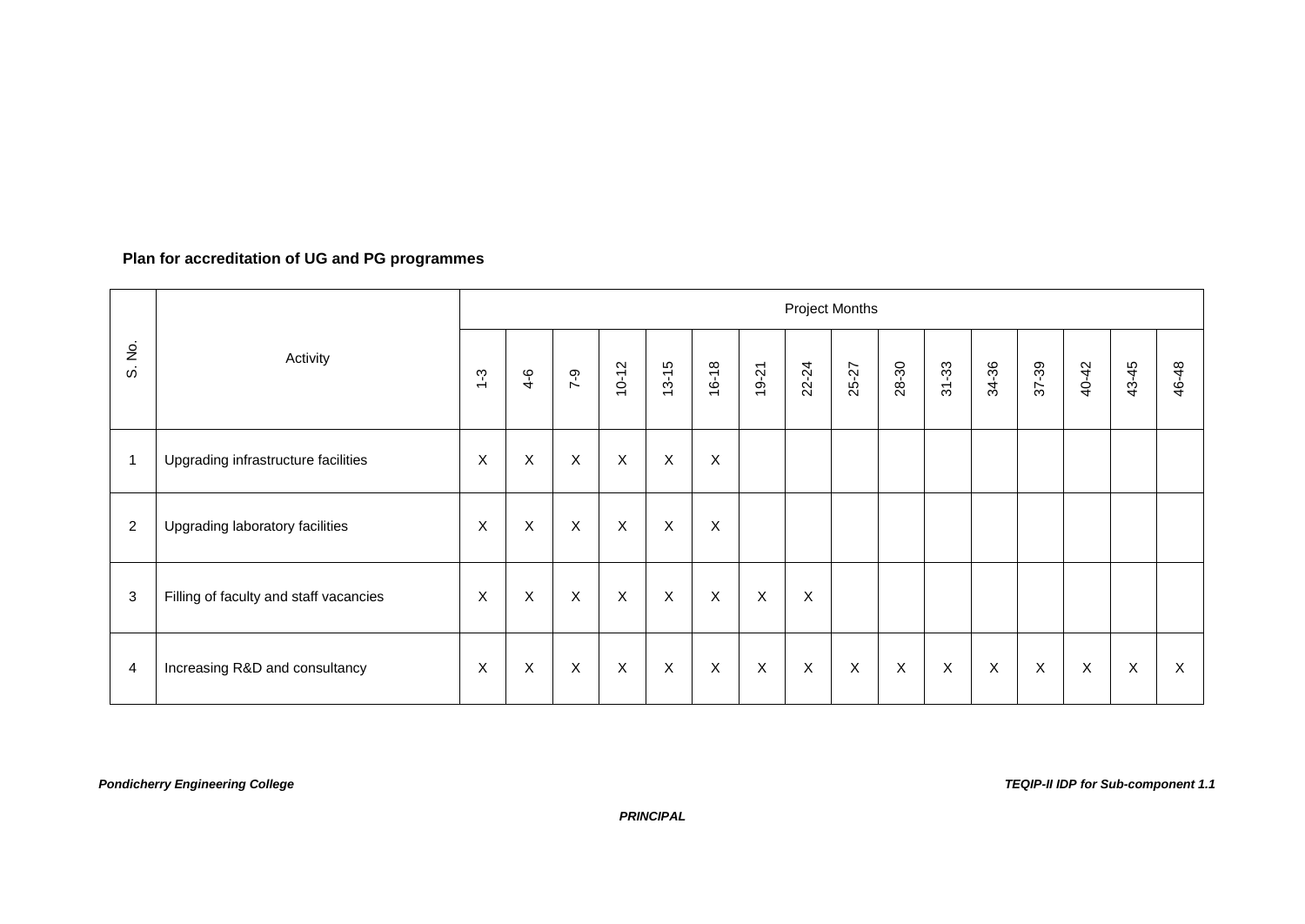#### **Plan for academic and non-academic reforms**

|                    |                                                                                                                         |       |                           |              |                           |              |                           |              | Project Months |                           |              |             |              |                           |                  |              |         |
|--------------------|-------------------------------------------------------------------------------------------------------------------------|-------|---------------------------|--------------|---------------------------|--------------|---------------------------|--------------|----------------|---------------------------|--------------|-------------|--------------|---------------------------|------------------|--------------|---------|
| $\frac{1}{2}$<br>ω | Activity                                                                                                                | $1-3$ | $4 - 6$                   | $7 - 9$      | $10 - 12$                 | $13 - 15$    | 16-18                     | $19 - 21$    | 22-24          | 25-27                     | 28-30        | $31 - 33$   | 34-36        | 37-39                     | 40-42            | 43-45        | 46-48   |
| -1                 | Curricular reforms                                                                                                      | X     | $\boldsymbol{\mathsf{X}}$ |              |                           | $\sf X$      | $\boldsymbol{\mathsf{X}}$ |              |                | $\boldsymbol{\mathsf{X}}$ | X            |             |              | $\boldsymbol{\mathsf{X}}$ | $\boldsymbol{X}$ |              |         |
| $\overline{2}$     | Soft skill development of students                                                                                      | X     | X                         | $\mathsf{X}$ | $\boldsymbol{\mathsf{X}}$ | $\mathsf{X}$ | $\mathsf X$               | $\mathsf{X}$ | $\mathsf{X}$   | $\boldsymbol{\mathsf{X}}$ | $\mathsf{X}$ | $\mathsf X$ | $\mathsf{X}$ | $\boldsymbol{\mathsf{X}}$ | $\mathsf X$      | $\mathsf{X}$ | $\sf X$ |
| 3                  | Establishment of four funds (Corpus Fund, Faculty Development Fund,<br>Equipment Replacement Fund and Maintenance Fund) | X     | $\sf X$                   | X            | $\boldsymbol{\mathsf{X}}$ |              |                           |              |                |                           |              |             |              |                           |                  |              |         |
| 4                  | Formation of committees for participating management                                                                    | X     | X                         |              |                           |              |                           |              |                |                           |              |             |              |                           |                  |              |         |
| 5                  | Financial reforms                                                                                                       | X     | $\sf X$                   | X            | $\boldsymbol{\mathsf{X}}$ |              |                           |              |                |                           |              |             |              |                           |                  |              |         |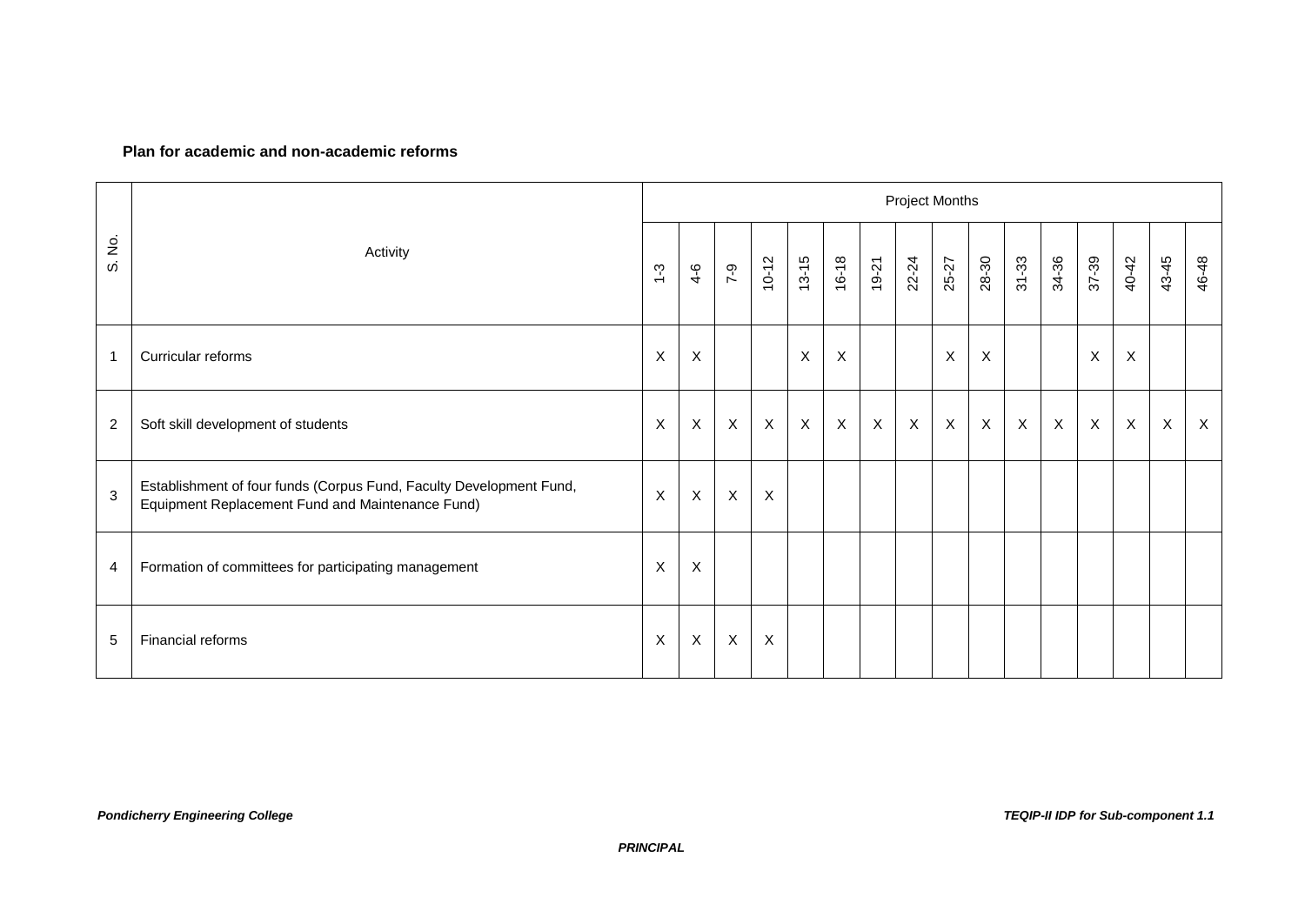#### **2.4.6 IMPROVING INTERACTION WITH INDUSTRY**

The institute has so-called Institute-Industry-Partnership Cell (IIP Cell) for more than a decade with the Principal as chairman, a senior faculty as convenor and few senior faculty as members including Training and Placement Officer. However, this Cell will be renamed as Industry-Institute-Interaction Cell (I-I-I Cell) with active participation of more members from the institute and industry as per the guidelines presented in PIP. The members of I-I-I Cell and activities to be carried out are listed below.

| 1              | Prof. D.Govindarajulu, Principal            | Chairman    |
|----------------|---------------------------------------------|-------------|
| $\overline{2}$ | Dr. S. Kothandaraman, HoD (CE)              | Member      |
| 3              | Dr. A. Selvaraju, HoD (ME)                  | Member      |
| 4              | Dr. G. Nagarajan, HoD (ECE)                 | Member      |
| 5              | Dr. D. Loganathan, HoD (CSE)                | Member      |
| 6              | Dr. (Mrs.). Alamelu Nachiappan, HoD (EEE)   | Member      |
| $\overline{7}$ | Dr. P. Rajmeshbabu, HoD (EIE)               | Member      |
| 8              | Dr. G. Chandrasekar, HoD (Chem.Engg)        | Member      |
| 9              | Dr. S. Saraswathi, HoD (IT)                 | Member      |
| 10             | Dr. R. Saravanane, CE                       | Member      |
| 11             | Dr. B. Prabu, ME                            | Member      |
| 12             | Dr. V. Vijayalakshmi, ECE                   | Member      |
| 13             | Dr. Ka. Selvaradjou, CSE                    | Member      |
| 14             | Dr. R. Gnanadass, EEE                       | Member      |
| 16             | Dr. G. Srinivasan, Chem. Engg.              | Member      |
| 17             | Dr. M. Ezhilarasan, IT                      | Member      |
| 18             | Mr. R. Mananathan, MD, MANATEC              | Member      |
| 19             | Mr. C.S. Dwivedi, Vice-President, HCL       | Member      |
| 20             | Dr. F. Sagayaraj Francis, Placement Officer | Member      |
| 21             | Dr. K. Mahadevan, ME                        | Coordinator |

#### **Industry-Institute-Interaction Cell (I-I-I Cell)**

- $\triangleright$  Expert lectures by high profile managers, administrators and CEOs for the benefit of students
- $\triangleright$  Involving industries in curriculum design and curriculum implementation
- $\triangleright$  Participation of industries in such bodies as the Board of Governors, Academic Council, and Boards of Studies.
- $\triangleright$  Participation in joint R&D activities
- $\triangleright$  Establishing laboratories and research facilities within the institutional premises through MOU with industries and R&D organizations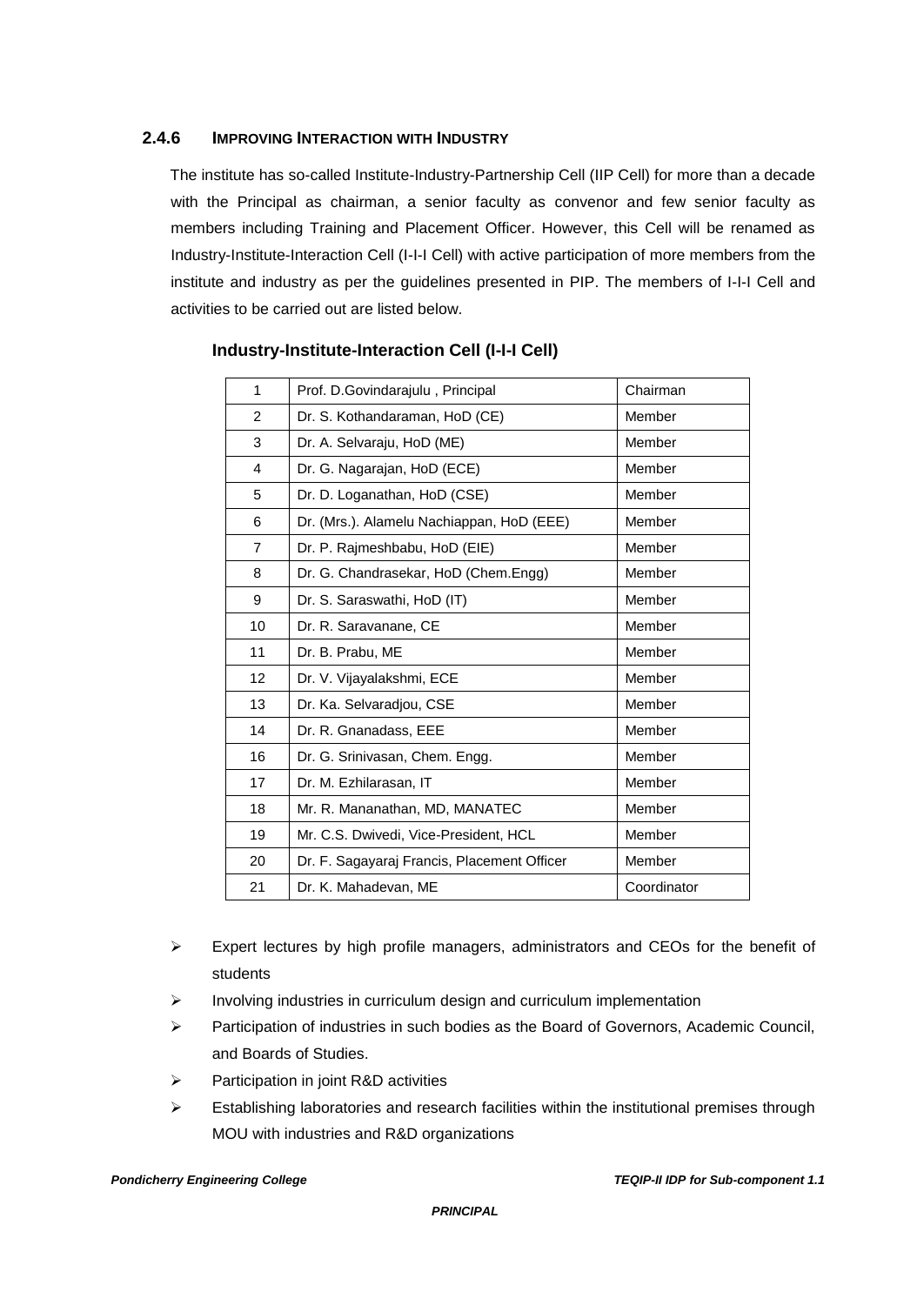- $\triangleright$  Involving industries in development of PG education in current and potential areas of demand
- $\triangleright$  Industrial training for faculty and technical staff in newer technologies and processes
- $\triangleright$  Training students in industries and exposing students to new technologies
- $\triangleright$  Providing student-groups to undertake problem-solving projects in industries
- $\triangleright$  Assistance of industries in improving employability of students in different disciplines through entrepreneurial training, technical skill training and training in soft skills required by industries
- Utilizing institutional resources and expertise for industrial man-power training
- $\triangleright$  Establishing demand-driven facilities for offering special training in technical skill development, improvement of domain knowledge and soft skill development for industrial personnel

#### **2.4.7 ENHANCEMENT OF RESEARCH AND CONSULTANCY ACTIVITIES**

- $\triangleright$  A separate "Industrial Consultancy and Research Cell" will be established to promote increased participation of faculty in sponsored research and consultancy
- $\triangleright$  Consultancy activities will be enhanced with active participation of all qualified faculty to market technical know-how and services of the institution to industries
- $\triangleright$  Policy will be framed to reward revenue generation to the institute by the faculty through incentives by way of providing assistantship for attending conferences and purchase of literatures
- $\triangleright$  Steps will be initiated to obtain patents for technical know-how and outcome of research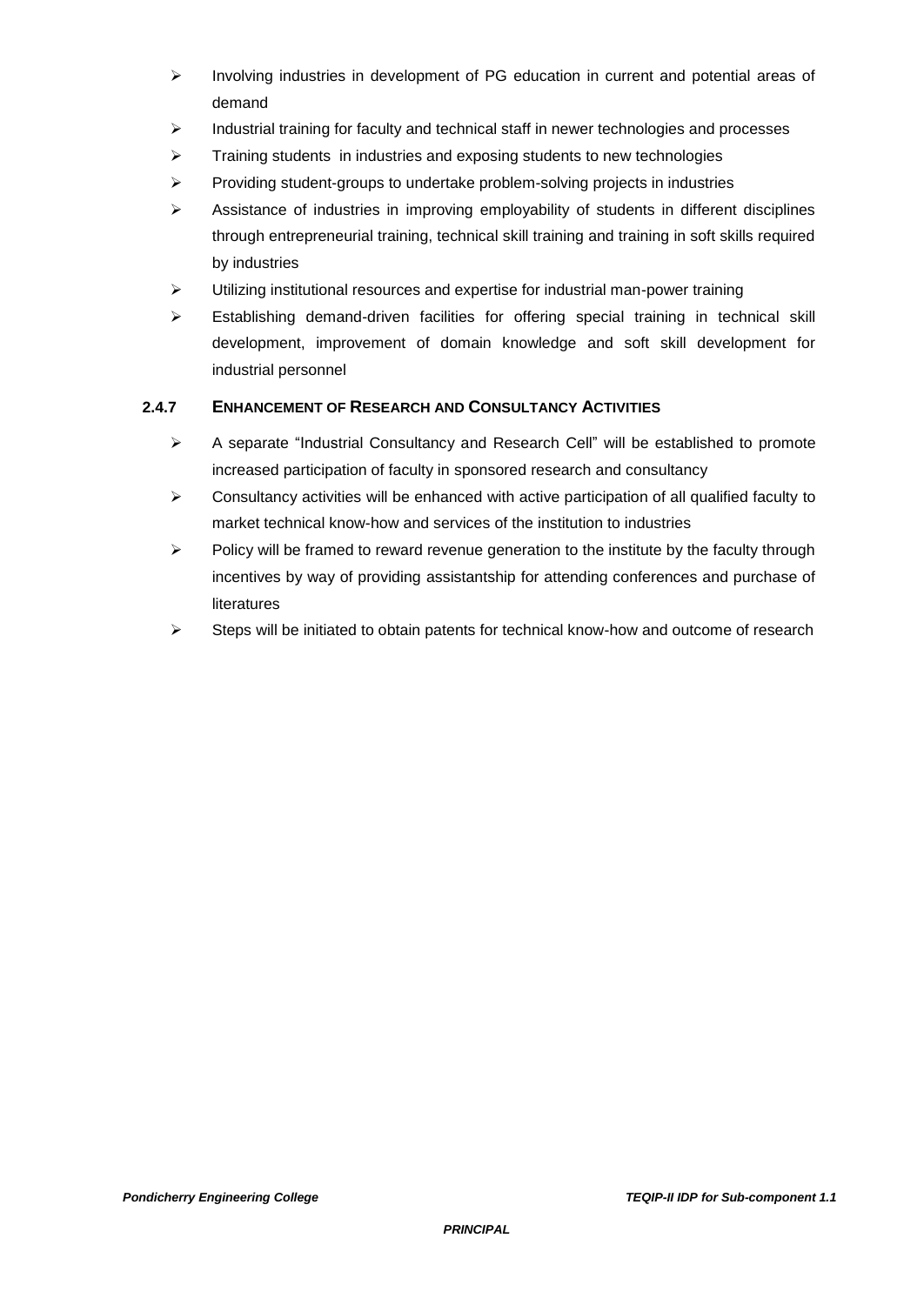#### **Plan for improving interaction with industries, R&D and consultancy**

|                |                                                                                      |               |                           |                           |                           |              |       |              | <b>Project Months</b> |                           |                           |                  |          |                           |                           |              |                           |
|----------------|--------------------------------------------------------------------------------------|---------------|---------------------------|---------------------------|---------------------------|--------------|-------|--------------|-----------------------|---------------------------|---------------------------|------------------|----------|---------------------------|---------------------------|--------------|---------------------------|
| S. No.         | Activity                                                                             | $\frac{3}{2}$ | $4 - 6$                   | $7 - 9$                   | $10 - 12$                 | $13 - 15$    | 16-18 | 19-21        | 22-24                 | 25-27                     | 28-30                     | $31 - 33$        | 34-36    | 37-39                     | 40-42                     | 43-45        | 46-48                     |
| $\overline{1}$ | Setting up of ICRC                                                                   | X             | $\mathsf X$               | $\boldsymbol{\mathsf{X}}$ | X                         |              |       |              |                       |                           |                           |                  |          |                           |                           |              |                           |
| $\overline{c}$ | Deputation of faculty to industries                                                  |               | $\boldsymbol{\mathsf{X}}$ |                           | X                         |              | X     |              | $\mathsf{X}$          |                           | X                         |                  | X        |                           | X                         |              | $\mathsf{X}$              |
| $\sqrt{3}$     | Development of industry-driven curriculum                                            |               | $\boldsymbol{\mathsf{X}}$ |                           | X                         |              | X     |              | $\pmb{\times}$        |                           | $\boldsymbol{\mathsf{X}}$ |                  | $\times$ |                           | X                         |              | $\mathsf{X}$              |
| 4              | Industry-based projects                                                              |               | $\boldsymbol{\mathsf{X}}$ | X                         |                           |              | X     | $\sf X$      |                       |                           | X                         | X                |          |                           | X                         | X            |                           |
| $\sqrt{5}$     | Training of industrial personnel                                                     |               | $\boldsymbol{\mathsf{X}}$ |                           | X                         |              | X     |              | $\mathsf{X}$          |                           | $\mathsf{X}$              |                  | X        |                           | X                         |              | $\mathsf{X}$              |
| $\,6\,$        | Marketing know-how                                                                   |               |                           |                           |                           | $\times$     | X     | $\mathsf{X}$ | $\mathsf{X}$          | $\boldsymbol{\mathsf{X}}$ | $\mathsf X$               | $\boldsymbol{X}$ | X        | $\boldsymbol{\mathsf{X}}$ | $\boldsymbol{\mathsf{X}}$ | X            | $\sf X$                   |
| $\overline{7}$ | Signing MoUs in specialized areas with renowned industries and R&D<br>establishments | X             | $\boldsymbol{X}$          | $\sf X$                   | $\boldsymbol{\mathsf{X}}$ | $\mathsf{X}$ | X     | $\sf X$      | $\sf X$               | $\boldsymbol{\mathsf{X}}$ | $\mathsf X$               | $\boldsymbol{X}$ | $\sf X$  | $\boldsymbol{X}$          | $\sf X$                   | $\mathsf{X}$ | $\boldsymbol{\mathsf{X}}$ |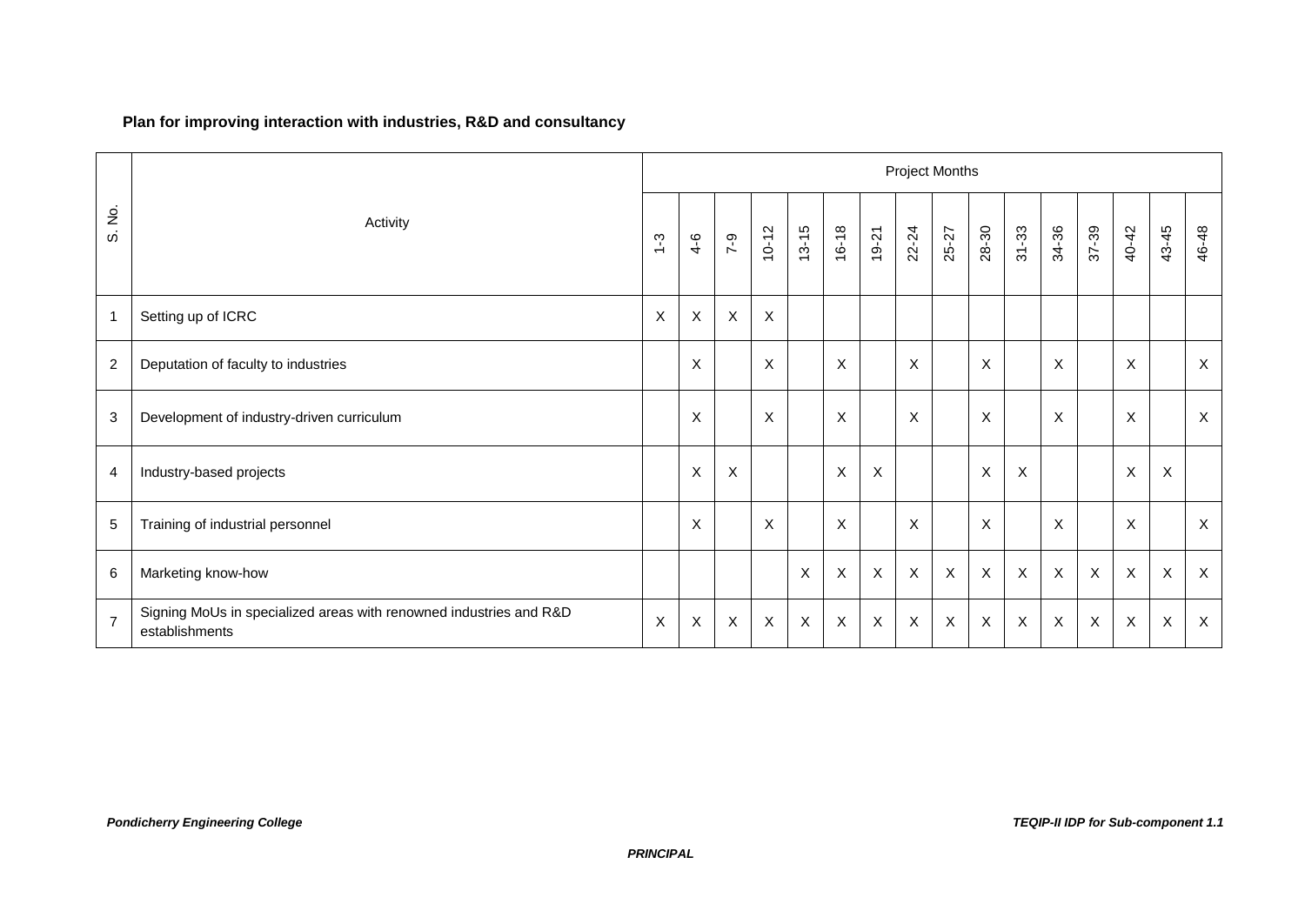### **2.5 AN ACTION PLAN FOR IMPROVING THE ACADEMIC PERFORMANCE OF SC / ST / OBC / ACADEMICALLY WEAK STUDENTS**

#### **2.5.1 EVALUATION OF REMEDIAL TEACHING-LEARNING PROCESS**

- $\triangleright$  Weaker students will be divided into smaller groups so that counseling can be done effectively to identify draw-backs for mismatch with so-called stronger students
- $\triangleright$  With a view to uplift the level of understanding of weaker students, soft skill development classes will be conducted in both open class rooms and language laboratory
- $\triangleright$  Simplified course materials will be prepared specially for engineering subjects to make the concepts and contents understandable by any weak student
- $\triangleright$  Remedial coaching classes will be conducted with a highlight on illustrated mechanisms / methods which would be familiar to students
- $\triangleright$  The weak students will be trained thoroughly and tested on the most frequently asked questions (FAQ) in the respective courses of engineering discipline
- $\triangleright$  The students will be given every opportunity to improve their performance by conducting weekly / periodical tests and publication of results in a shortest period
- $\triangleright$  Learning resources such as book banking, web-based e-book access, internet connectivity etc. will be made easily and specially available for the students to improve their analytical, design and technical skills and to instill creative and innovative thinking

#### **2.5.2 TRAINING FOR PLACEMENT**

- $\triangleright$  Job-oriented training programmes will be conducted to make the students fit for software, service and core industries belonging to public and private sectors
- $\triangleright$  Special coaching classes will also be conducted with an aim to make students participate in national level civil service and engineering service examinations
- $\triangleright$  Finishing school programmes will be arranged to improve soft skill
- $\triangleright$  Professional organizations will be involved to offer necessary training / coaching towards improving the employability of weak students

#### **2.6 AN ACTION PLAN FOR STRENGTHENING OF PG PROGRAMMES**

#### **2.6.1 IMPROVING TEACHING-LEARNING FACILITIES**

- $\triangleright$  Existing laboratories will be modernized with advanced equipment, machines, devices and softwares
- $\triangleright$  New laboratories will be established by inducting newer and current state-of-art equipment, machines and devices
- $\triangleright$  Teaching resources will be upgraded with smart boards and computers linked to LCD projectors with screens
- $\triangleright$  Learning resources such as web-based e-book access, electronic libraries, advanced internet connectivity etc. will be made available exclusively to all PG students for improving their knowledge and acquire information on current status of advancement in the selected area of interest of any student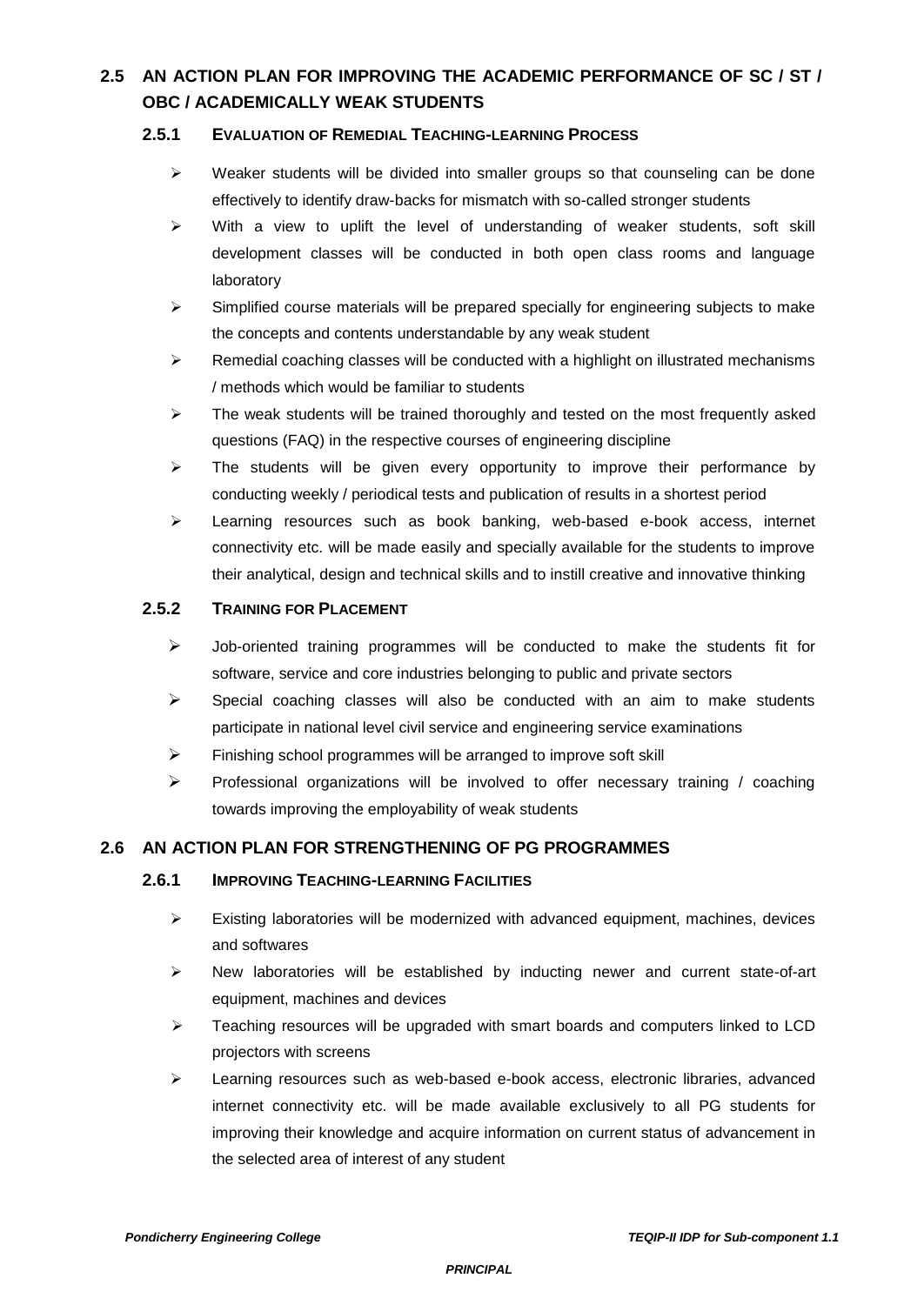#### **2.6.2 FINANCIAL SUPPORT AND ENHANCEMENT OF RESEARCH**

- $\triangleright$  Teaching assistantships will be provided to non-GATE qualified students with an aim to attract more and better qualified students for existing PG programmes
- $\triangleright$  Initiatives will be taken to interact with prospective industries for resource sharing through collaborative projects and research so that PG students could be involved to gain hands-on experience in a real-time working environment
- $\triangleright$  MoUs will be signed with research institutions and laboratories for developing interest in research for PG students through executing demand-driven research and projects
- $\triangleright$  Through industry-institute partnership programmes, steps will be initiated to improve enrolment of more candidates sponsored by industries for all PG programmes
- $\triangleright$  Strengthening of PG programmes will be done by establishing new laboratories, procurement of furniture, upgradation of learning resources and refurbishment of infrastructure

### **2.7 FACULTY DEVELOPMENT PLAN FOR THE FIRST 18 MONTHS**

The faculty status in terms of number at present in the institute is 153, which is more than the required number of 151 as per the new AICTE norms. Steps would be initiated to fill up vacancies of already sanctioned faculty positions. The major strength of the institute is highly qualified team of faculty comprising of 125 Ph D holders and 28 Post-Graduates. However, to identify and define the gap between the knowledge that the individual faculty currently possesses and the knowledge that he /she requires to meet on recent trend in specific area of the selected discipline in addition to satisfying the department's and institute's objectives, All faculty members have been made to carry out Training Need Analysis (TNA) so as to draw up a concise faculty development plan.

- $\triangleright$  Parameters used for exercising TNA by the individual faculty are as follows:
	- o Current strategic development plan of the institution
	- o Recent SWOT analysis of the institute
	- o Seniors' feedback
	- o Students' feedback
	- o Feedback from previous training programmes
- $\triangleright$  The TNA report submitted by the individual faculty has been reviewed by respective departmental scrutiny committee headed by concerned HoD to investigate the relevance of the training for the departmental and institutional development plan.
- $\triangleright$  The outcomes of the TNA, namely, training have been categorized to fit in a particular faculty for improving his / her knowledge/expertise through appropriate training as given below:
	- o Training to gain advanced subject knowledge
	- o Training to take up advanced R&D activities
	- o Training to acquire state-of-art knowledge for laboratory / workshop developments
	- o Training towards specialized consultancy
- $\triangleright$  On the basis of the consolidated report of TNA of faculty from all departments, faculty development plan at institute-level has been drawn
- $\triangleright$  Steps have been initiated to train the faculty in a phased manner
- $\triangleright$  As the initial move for training of faculty, the following plan for the first 18 months of the TEQIP project is presented.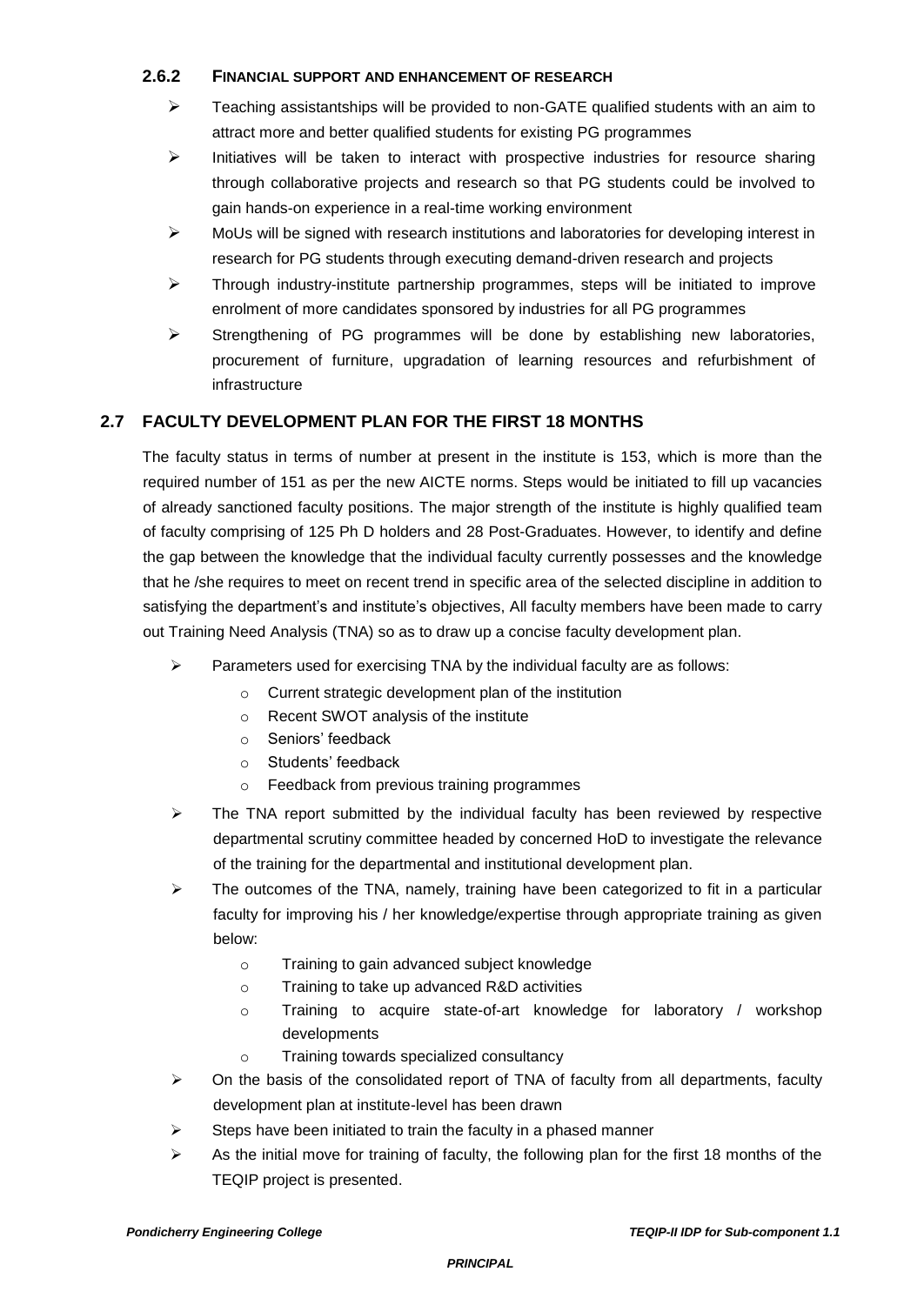| Subject of Training              | <b>Duration</b> | Number<br>of faculty | Place /Location /<br>Institution | <b>Estimated Cost</b><br>(Rs.) in Crores |
|----------------------------------|-----------------|----------------------|----------------------------------|------------------------------------------|
| Advanced<br>subject<br>knowledge | 15 days         | 01                   | Abroad                           | 0.0100                                   |
| Advanced R&D activity            | 30 days         | 14                   | Abroad                           | 0.1750                                   |
| Lab. Developments                | 15 days         | 15                   | Within country                   | 0.0375                                   |
| Training for consultancy         | 30 days         | 08                   | Within country                   | 0.0280                                   |

### **2.8 AN ACTION PLAN FOR TRAINING TECHNICAL AND OTHER STAFF IN FUNCTIONAL AREAS**

#### **2.8.1 TRAINING FOR TECHNICAL AND ADMINISTRATIVE STAFF**

- $\triangleright$  Training Need Analysis (TNA) has been made to exercise by every staff to assess and define the gap between the knowledge, skills and attitudes that the individual staff currently possess, and the knowledge, skills and attitudes that he /she requires to meet the objectives in functional areas.
- $\triangleright$  Parameters used for exercising TNA by the individuals are:
	- o Current strategic development plan of the institution
	- o Recent SWOT analysis of the institute
	- o Controlling Officers' / Supervisors' feedback
	- o Feedback from previous training programmes
- $\triangleright$  The TNA report submitted by the individual staff has been reviewed by respective section's / department's head to find out the usefulness and effectiveness of such training for the department / section and institutional development plan.
- $\triangleright$  The outcomes of the TNA, namely, training have been categorized to fit in a particular staff for improving his / her knowledge / expertise through appropriate training as given below:
	- o Training for attitudinal and mind-set change
	- o Training for operation and maintenance of advanced equipment
	- o Training for advance learning in relevant occupational area
	- o Training for development of domain skill, communication skill and knowledge
- $\triangleright$  Training for technical and other staff has been evolved using the above outcomes
- On the basis of the consolidated report of TNA of staff from all departments and sections, the following plan for the first 18 months of the Project is presented.

| Staff category  | Duration | staff | Number of Place / Location /<br>Institution | <b>Estimated Cost</b><br>(Rs.) in lacs |
|-----------------|----------|-------|---------------------------------------------|----------------------------------------|
| Class IV staff  | 15 days  | 05    | In-house training                           | 0.50                                   |
| Support staff   | 30 days  | 19    | In-house training                           | 1.90                                   |
| Technical staff | 15 days  | 26    | In-house training                           | 2.60                                   |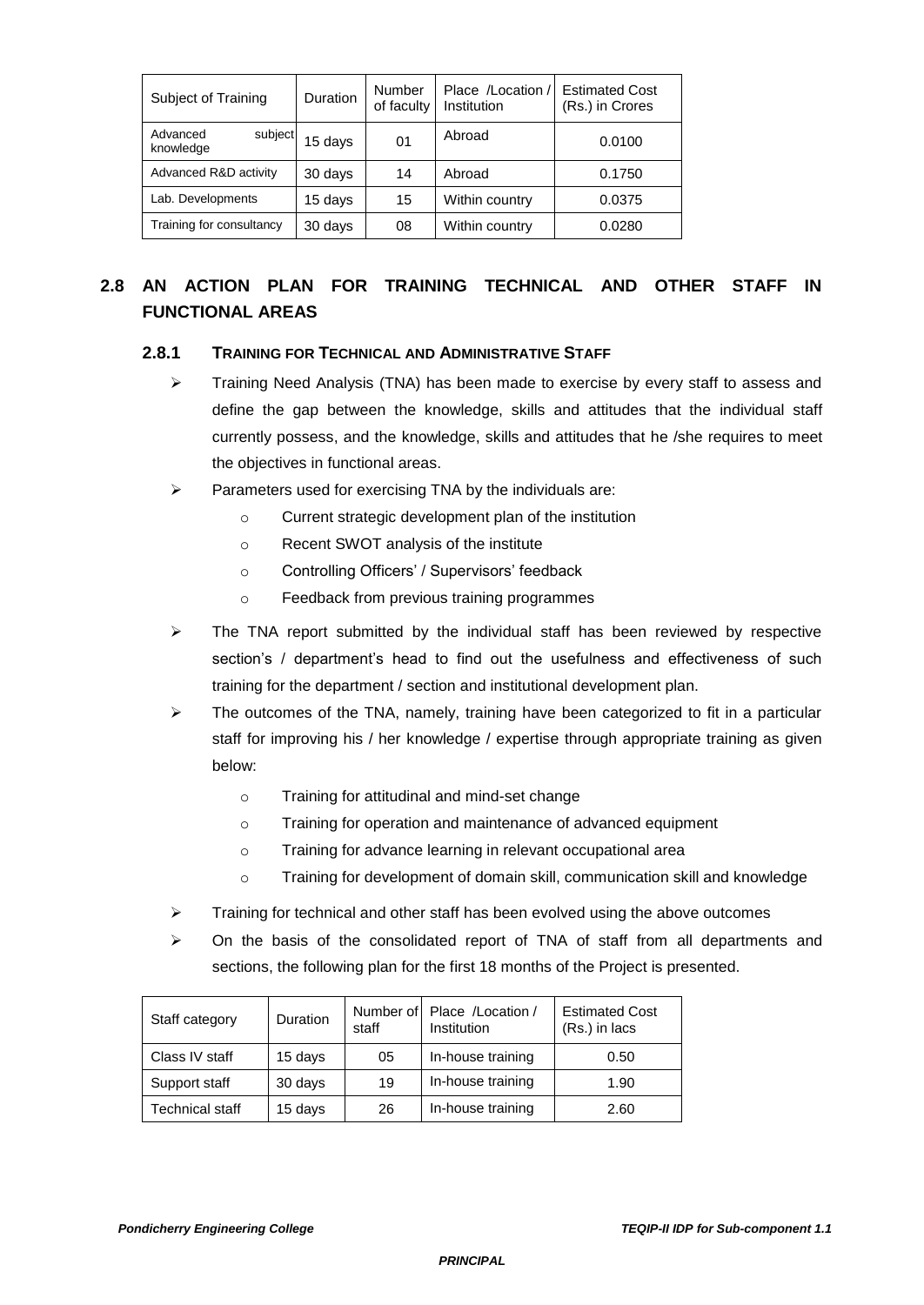#### **2.8.2 INSTITUTIONAL MANAGEMENT CAPACITY ENHANCEMENT (IMCE)**

The main objectives of this activity are:

- $\triangleright$  Improving managerial and administrative abilities of Head of institution, Heads of departments, Senior faculties and officials through specially designed training programmes
- $\triangleright$  Enhancing management capacities of Heads, senior faculties and officials through study tours and visits within the country and abroad for helping the institution to gain increased autonomy and improved efficiencies
- **The IMCE activities will be finalized in concurrence with initiatives taken by NPIU**

### **2.9 THE RELEVANCE AND COHERENCE OF INSTITUTIONAL DEVELOPMENT PROPOSAL WITH STATE'S / INDUSTRIAL / ECONOMIC DEVELOPMENT PLAN**

The Union Territory of Puducherry, the erstwhile French settlement, comprises of four scattered enclaves, viz., Puducherry (formerly known as Pondicherry), Karaikal, Yanam and Mahe located along eastern and western coastal belts of south India. This Union Territory interspersed over a total land area of 479 sq. kilometers has a population of nearly one million (974,345 according to the 2001 census) with the density of population being 2034 persons per sq. kilometer. The rural population constitutes 33.43% whereas the urban population accounts for the remaining 66.57% of total population. Agriculture is the most important occupation in this Union Territory, which provides livelihood for majority of the population. Due to competing demand on inelastic land resources by urbanization, industries and other socioeconomic activities, there has been a constant decline in the net area cultivated. Hence, the urban population (accounting 2/3 of the total population) as well as a part of rural population looks for suitable employment on the basis of their educational qualification in companies, industries and factories situated within the Union Territory and neighbouring States. It is obvious that the technical education becomes a vital source for sustaining the livelihood of majority of people.

Further, the Government of Puducherry has projected in its report (*presented during 52nd National Development Council meeting held on 09<sup>th</sup> December 2006*) on 11<sup>th</sup> Five year plan that, over the past few years, this Union Territory has come to be recognized as an educational hub with many professional colleges being set up. This is one sector where Puducherry could go from strength to strength. While welcoming more professional colleges, adequate care has to be taken to ensure that the institutions established / being established in Puducherry should function as Centres of Excellence. As addressed in the approach paper during the Eleventh Plan, steps have be taken in a major way to expand and improve the quality of the higher education system.

Thus, on looking at the rapid industrial growth demanding more man power with greater technical skills and capability, the territorial government has brought out initiatives to address looming challenges and strengthen technical education. Upon implementation of TEQIP Project, it is projected that:

- $\triangleright$  Quality of engineering graduates is enhanced to improve their employability in local industrial establishments besides global job market
- $\triangleright$  Socio-economic status of society including under-privileged and weaker sections is improved through quality technical education
- $\triangleright$  Overall capability and competency of technological institution in the Union Territory is enhanced, thereby, raising the per capita income of the Union Territory of Puducherry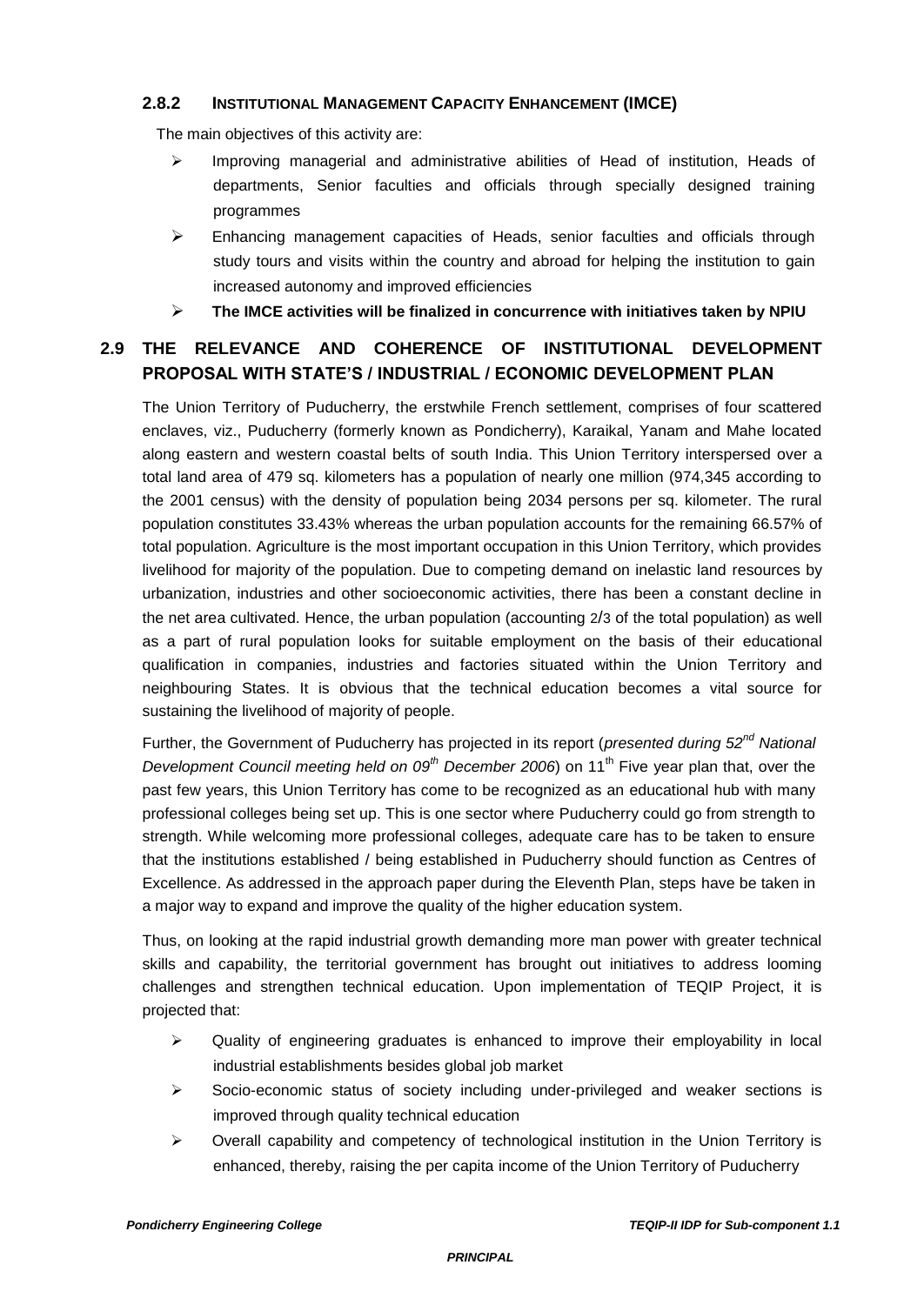### **2.10 BRIEF NOTE ON THE PARTICIPATION OF DEPARTMENTS / FACULTY IN THE PROPOSAL PREPARATION AND IMPLEMENTATION**

The proposals for TEQIP project are originally generated by the faculty members in charge of the laboratories / programmes and staff in each of the departments. In fact, an implementation committee at the department-level comprising of sub-committees, such as, academic development committee, infrastructure & resource development committee, procurement committee, financial management committee and planning committee, has been formed by involving all departmental faculty and staff to make the processes of execution of the Project in the institute effective, transparent and more interactive. This implementation committees formed by the departments have vetted their proposals and put up to the college level committees for approval. Preparation of department-level SWOT analysis and consolidation of TNA of faculty and staff have been performed meticulously by the implementation committee members. Every member of the committees realizing his / her responsibility and commitment to the implementation of departmental development plan has indulged in preparation of departmental proposal along with budgetary estimates. The activities taken up and to be carried forward by the development-level committees are listed below to emphasize on the role and contribution of each committee in implementation of the TEQIP Project:

| Academic development committee       | Improving teaching-learning process,<br>training<br>faculty and staff, TNA etc                                                                                                                                                              |  |  |  |  |  |  |  |
|--------------------------------------|---------------------------------------------------------------------------------------------------------------------------------------------------------------------------------------------------------------------------------------------|--|--|--|--|--|--|--|
| Procurement committee                | purchase of equipment and devices etc.                                                                                                                                                                                                      |  |  |  |  |  |  |  |
| Infrastructure development committee | Creation of facilities like virtual class rooms,<br>remodeling working space etc.                                                                                                                                                           |  |  |  |  |  |  |  |
| Financial management committee       | Monitoring the departmental budget for listed<br>activities and maintaining record of expenditure                                                                                                                                           |  |  |  |  |  |  |  |
| Planning committee                   | Justification of academic<br>development,<br>infrastructural development,<br>procurement<br>methodology, consolidation of<br>for<br>reports<br>activities completed, preparation of further plan<br>for implementation of TEQIP project etc |  |  |  |  |  |  |  |

### **2.11 THE INSTITUTIONAL PROJECT IMPLEMENTATION ARRANGEMENTS**

The following committees have been formed for implementation of the project.

#### **2.11.1 ADVISORY AND COORDINATION COMMITTEE**

| Dr. D. Govindarajulu, Professor, Civil Engineering                            |
|-------------------------------------------------------------------------------|
| Dr. S. Subramanian, Professor, Chemistry, Dean Administration                 |
| Dr. P. Dananjayan, Professor, ECE, Dean Examinations                          |
| Dr. S. Sundaramoorthy, Professor, Chemical Engineering, Dean Academic         |
| Dr. K. Vivekanandan, Professor, Computer Science & Engineering, Dean Students |
| Dr. N. Srinath, Professor, Computer Science & Engineering, Dean Accreditation |
| Dr. T. Sundararajan, Professor, Civil Engineering, Dean Projects              |
| Dr. R. Himavathy, Professor, EEE, Dean Research                               |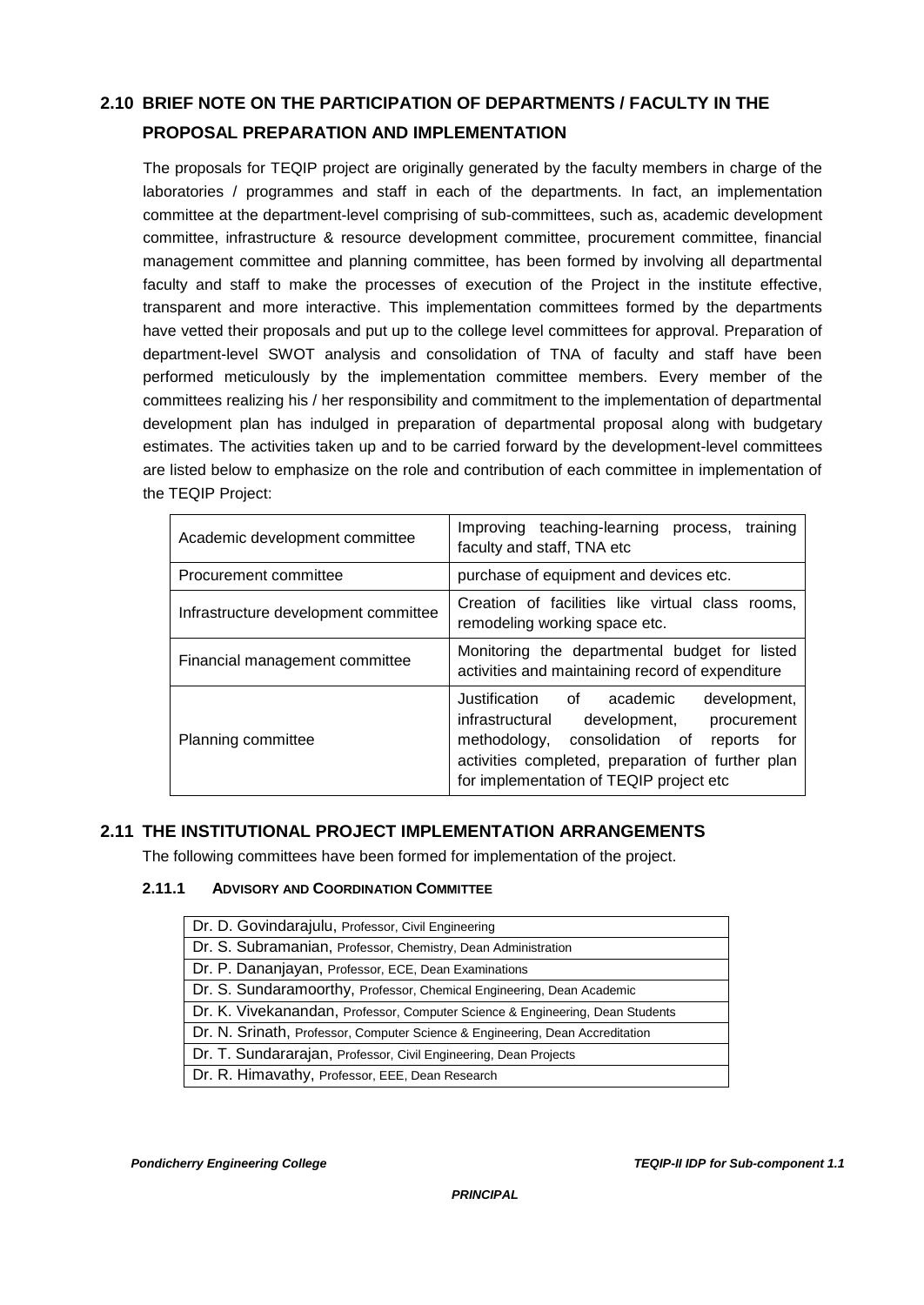#### **2.11.2 FINANCE COMMITTEE**

| Dr. D. Govindarajulu, Professor, Civil Engineering                  |
|---------------------------------------------------------------------|
| Dr. S. Subramanian, Professor, Chemistry, Dean Administration       |
| Dr. P. Dananjayan, Professor, ECE, Dean Examinations                |
| Dr. P. Sankar, Professor, Chemistry, Associate Dean, Administration |

#### **2.11.3 ACADEMIC COMMITTEE**

|  |  |  | Dr. S. Sundaramoorthy, Professor, Chemical Engineering (Nodal Officer) Dean Academic |  |  |  |
|--|--|--|--------------------------------------------------------------------------------------|--|--|--|
|--|--|--|--------------------------------------------------------------------------------------|--|--|--|

Dr. M. Ezhilarasan, Professor, IT, Associate Dean, Academic

Dr. R. Rajagopan, Associate Professor, Chemistry, Associate Dean, Academic

Dr. N. Alagumurthy, Professor, Mechanical Engineering

Dr. M. Tamilarasi, Professor, Electronics & Communication Engineering

Dr. K. Manivannan, Professor, Electrical & Electronics Engineering

Ms. M.Amirthavalli, Associate Professor, Electronics & Instrumentation Engineering

Dr. S. Kanmani, Professor, Information Technology

Dr. G. Srinivasan, Professor, Chemical Engineering

#### **2.11.4 Procurement Committee**

| Dr. R. Sandanalakshim, Assistant Professor, ECE       |
|-------------------------------------------------------|
| Dr. K. Subbarayudu, Professor, Mechanical Engineering |

Dr. G. F. Sudha, Professor, Electronics & Communication Engineering

Dr. N. Sreenath, Professor, Computer Science & Engineering

Dr. Alamelu Nachiappan, Professor, Electrical & Electronics Engineering

Dr. P. Rameshbabu, Professor, Electronics & Instrumentation Engineering

Mr. R. Srithar, Assistant Professor, Chemical Engineering

Dr. M. Ezhilarasan, Professor, Information Technology

#### **2.11.5 CIVIL WORKS AND ENVIRONMENT MANAGEMENT COMMITTEE**

| Dr. G. Ramakrishna, Professor, Civil Engineering (Nodal Officer)           |  |  |  |  |  |  |  |  |  |  |
|----------------------------------------------------------------------------|--|--|--|--|--|--|--|--|--|--|
| Dr. V. L. Narasimha, Professor, Civil Engineering                          |  |  |  |  |  |  |  |  |  |  |
| Dr. K. Palaniradja, Professor, Mechanical Engineering                      |  |  |  |  |  |  |  |  |  |  |
| Dr. L. Nithiyanandan, Professor, Electronics & Communication Engineering   |  |  |  |  |  |  |  |  |  |  |
| Dr. D. Loganathan, Computer Science & Engineering                          |  |  |  |  |  |  |  |  |  |  |
| Dr. R. Gnanadass, Professor, Electrical & Electronics Engineering          |  |  |  |  |  |  |  |  |  |  |
| Mr. S. Mourougapragash, Associate Professor, Electronics & Instrumentation |  |  |  |  |  |  |  |  |  |  |
| Engineering                                                                |  |  |  |  |  |  |  |  |  |  |
| Dr. G. Chandrasekhar, Professor, Chemical Engineering                      |  |  |  |  |  |  |  |  |  |  |
| Dr. P. Bhoobalan, Assistant Professor, Information Technology              |  |  |  |  |  |  |  |  |  |  |

#### **2.11.6 EQUITY ASSURANCE COMMITTEE**

| Dr. P. Revathi, Assistant Professor, Civil Engineering                               |
|--------------------------------------------------------------------------------------|
| Dr. M. A. Sivasanakaran, Professor, Civil Engineering                                |
| Dr. K. Mahadevan, Professor, Mechanical Engineering                                  |
| Dr. M. Sukumaran, Professor, Computer Science & Engineering                          |
| Dr. B. Ramireddy, Professor, Electrical & Electronics Engineering                    |
| Mr. R. Sundaramurthy, Assistant Professor, Electronics & Instrumentation Engineering |
| Ms. T. Pallavhee, Assistant Professor, Chemical Engineering                          |
| Mr. V. Govindaswami, Assistant Professor, Information Technology                     |

*Pondicherry Engineering College TEQIP-II IDP for Sub-component 1.1*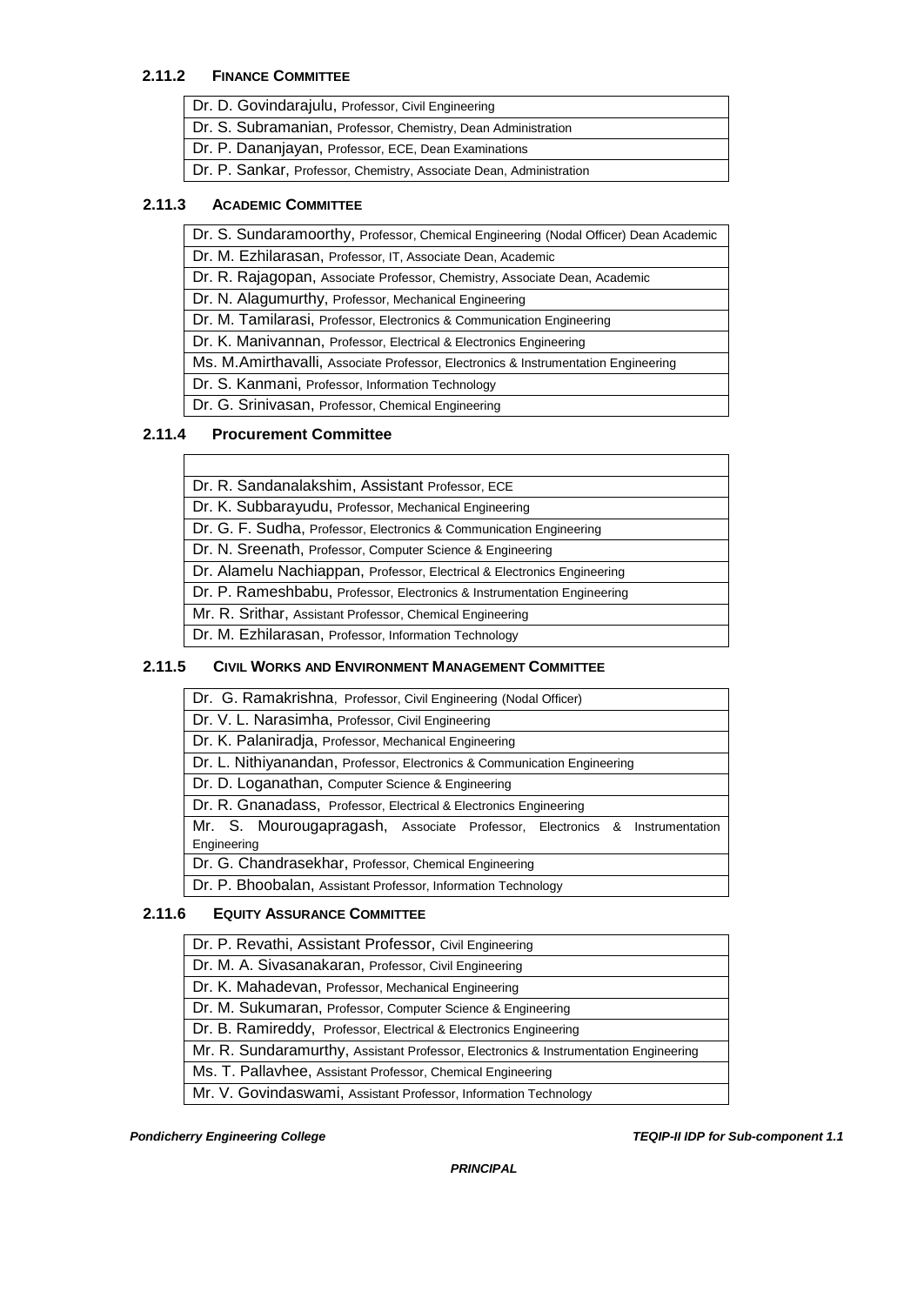### **2.12 INSTITUTIONAL PROJECT BUDGET**

### **Table – 29: INSTITUTIONAL PROJECT BUDGET FOR SUB-COMPONENT 1.1 (RUPEES IN LAKHS)**

| $\overline{\mathsf{s}}$ .<br>No. |                                                                                                                                   |                            |                          |                          | Project financial year |                          |         |         |         |  |  |
|----------------------------------|-----------------------------------------------------------------------------------------------------------------------------------|----------------------------|--------------------------|--------------------------|------------------------|--------------------------|---------|---------|---------|--|--|
|                                  | <b>Activities</b>                                                                                                                 | Project life<br>allocation | 2010-11                  | 2011-12                  | 2012-13                | 2013-14                  | 2014-15 | 2015-16 | 2016-17 |  |  |
| $\mathbf{1}$                     | Infrastructure improvements for teaching,<br>training and learning through                                                        |                            |                          |                          |                        |                          |         |         |         |  |  |
|                                  | Modernization and strengthening of<br>(i)<br>laboratories                                                                         | 240.00                     |                          |                          | 67.45                  | 5.54                     | 249.16  |         |         |  |  |
|                                  | Establishment of new laboratories for<br>(ii)<br>existing UG and PG programmes                                                    | 111.67                     |                          |                          |                        |                          |         |         |         |  |  |
|                                  | Modernization of class rooms<br>(iii)                                                                                             | 33.33                      |                          |                          |                        |                          |         |         |         |  |  |
|                                  | Updation of learning resources<br>(iv)                                                                                            | 16.67                      |                          |                          |                        |                          |         |         |         |  |  |
|                                  | Procurement of furniture<br>(v)                                                                                                   | 28.33                      |                          |                          | $\overline{a}$         | $\overline{\phantom{a}}$ | 8.39    | 242.49  |         |  |  |
|                                  | Establishment/Upgradation of central<br>(vi)<br>and departmental computer centres                                                 | 44.17                      |                          |                          |                        |                          |         |         |         |  |  |
|                                  | Modernization/Improvements of<br>(vii)<br>supporting departments                                                                  | 82.50                      |                          |                          |                        |                          |         |         |         |  |  |
|                                  | Modernization and strengthening of<br>(viii)<br>libraries and increasing access to<br>knowledge resources                         | 33.33                      |                          |                          |                        |                          | 9.55    |         |         |  |  |
|                                  | Refurbishment (Minor civil works)<br>(ix)                                                                                         | 16.67                      |                          |                          | 9.75                   |                          | 14.34   |         |         |  |  |
| 2                                | Providing teaching and research<br>assistantship to increase enrolment in<br>existing PG programmes in Engineering<br>disciplines | 87.50                      |                          |                          | 16.76                  | 31.55                    | 7.22    | 19.18   | 12.79   |  |  |
| 3                                | Enhancement of R&D and institutional<br>consultancy activities                                                                    | 16.67                      | $\overline{\phantom{a}}$ |                          |                        |                          |         | 10.00   | 6.67    |  |  |
| $\overline{4}$                   | Faculty and staff development for improved<br>competence based on TNA                                                             | 75.00                      |                          |                          | 10.41                  | 26.46                    | 5.75    | 19.43   | 12.95   |  |  |
| 5                                | Enhanced interaction with industry                                                                                                | 33.33                      |                          |                          |                        | 0.14                     | 0.17    | 10.26   | 6.84    |  |  |
| 6                                | <b>Institutional Management Capacity</b><br>Enhancement                                                                           | 22.50                      |                          |                          |                        | 5.14                     | 2.07    | 9.17    | 6.12    |  |  |
| $\overline{7}$                   | Implementation of institutional reforms                                                                                           | 16.67                      |                          |                          | 17.00                  | 2.10                     | 13.48   | 0.00    | 0.00    |  |  |
| 8                                | Academic support for weak students under<br>the aegis of finishing school                                                         | 25.00                      | $\blacksquare$           | $\overline{\phantom{a}}$ | 0.50                   | 3.07                     | ÷,      | 12.86   | 8.57    |  |  |
| 9                                | Technical assistance for procurement and<br>academic activities                                                                   | 16.67                      | $\blacksquare$           | $\overline{\phantom{a}}$ | $\blacksquare$         | ÷,                       | ÷,      | 10.00   | 6.67    |  |  |
| 10                               | <b>Incremental Operating Cost</b>                                                                                                 | 100.00                     | $\overline{\phantom{a}}$ | $\blacksquare$           | 1.75                   | 3.06                     | 4.60    | 54.35   | 36.24   |  |  |
|                                  | <b>TOTAL</b>                                                                                                                      | 1000.00                    |                          | ٠                        | 123.62                 | 77.06                    | 314.73  | 387.75  | 96.84   |  |  |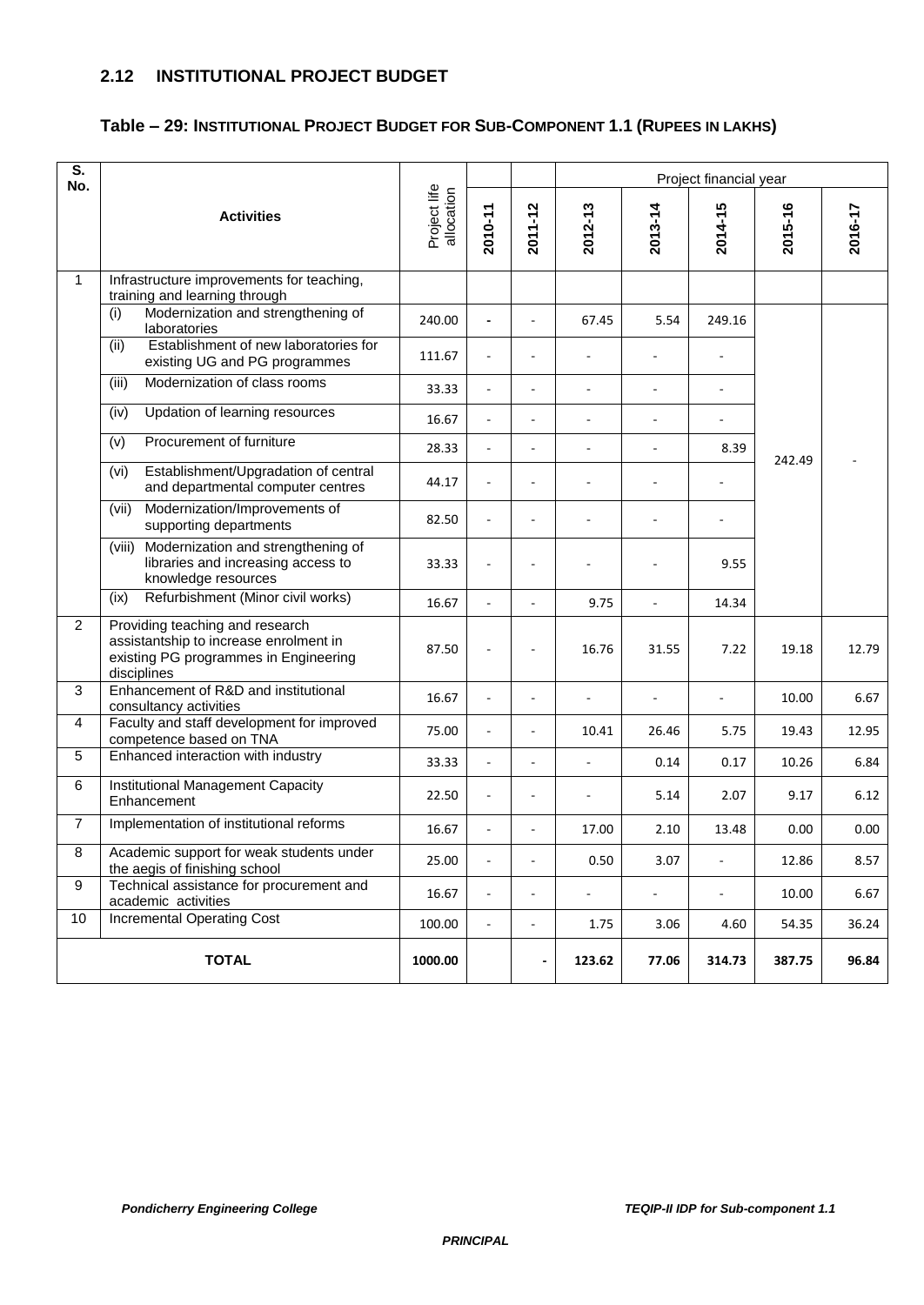### **2.13 THE TARGETS AGAINST THE DELIVERABLES**

#### **Table – 30: PROJECT TARGETS FOR INSTITUTION UNDER SUB-COMPONENT 1.1**

| S.             |                                                                                                                                                                        | <b>Baseline</b>               | Targets to be achieved                |                              |  |  |
|----------------|------------------------------------------------------------------------------------------------------------------------------------------------------------------------|-------------------------------|---------------------------------------|------------------------------|--|--|
| No.            | <b>Deliverables</b>                                                                                                                                                    | $(2009-10)$                   | At the end of 2 <sup>nd</sup><br>Year | By project<br>closing        |  |  |
| $\mathbf{1}$   | Number of students registered for<br>Masters in engineering programmme<br>(a)<br>Doctoral program in engineering<br>(b)                                                | 152(173 <sup>#</sup> )<br>118 | 173<br>150                            | 228<br>350                   |  |  |
| 2              | Revenue from externally funded R&D projects and<br>consultancies in total revenues (Rs. In lacs)                                                                       | 56.35                         | 80.0                                  | 100.00                       |  |  |
| 3              | Number of publications in refereed journals<br>National<br>(a)<br>International<br>(b)                                                                                 | 14<br>185                     | 20<br>200                             | 75<br>275                    |  |  |
| 4.             | IRG as percentage of total annual recurring expenditure                                                                                                                | 20.17%                        | 25%                                   | 30%                          |  |  |
| 5              | Number of co-authored publications in refereed journals<br>National<br>(a)<br>(b)<br>International                                                                     | 14<br>185                     | 20<br>200                             | 25<br>225                    |  |  |
| 6              | Students credentials<br>Campus placement rate of<br>(a)<br><b>UG</b> students<br><b>PG</b> students<br>Average salary of placement package for<br>(b)<br>(Rs. In lacs) | 57.55%<br>5.88%               | 65%<br>30%                            | 75%<br>60%                   |  |  |
|                | <b>UG</b> students<br><b>PG</b> students                                                                                                                               | 3.14<br>3.14                  | 3.45<br>3.60                          | 4.0<br>4.5                   |  |  |
| $\overline{7}$ | Number of collaborative programmes with industry                                                                                                                       | 02                            | 05                                    | 09                           |  |  |
| 8              | <b>Accreditation status</b>                                                                                                                                            | 01 UG                         | 08 UG (100%)                          | 08 UG (100%)<br>08 PG (100%) |  |  |
| 9              | Vacancy position for faculty (Total)                                                                                                                                   | 25/182                        | 18                                    | 0                            |  |  |
| 10             | Number of regular faculty having a Master degree or a<br>doctoral degree in engineering disciplines                                                                    | PG - 56<br>Ph D - 78          | $PG - 49$<br>Ph D - 90                | $PG - 47$<br>Ph D - 115      |  |  |
| 11             | Transit rate from $1st$ and $2nd$ year for the following                                                                                                               |                               |                                       |                              |  |  |
|                | All students<br>٠                                                                                                                                                      | 57.33%                        | 70%                                   | 85%                          |  |  |
|                | SC & ST students                                                                                                                                                       | 19.75%                        | 60%                                   | 75%                          |  |  |
|                | <b>OBC</b> students<br>٠                                                                                                                                               | 62.54%                        | 75%                                   | 85%                          |  |  |
|                | Women students<br>$\bullet$                                                                                                                                            | 71.18%                        | 80%                                   | 90%                          |  |  |
| 12             | Autonomy status                                                                                                                                                        | --                            | Yes                                   | Yes                          |  |  |
| 13             | Enrollment of faculty with only Bachelor degree for<br>qualification upgradation*                                                                                      | Nil                           | Nil                                   | Nil                          |  |  |
| 14             | Any other academic deliverables                                                                                                                                        |                               |                                       |                              |  |  |
| (i)            | Conducting national and international conferences                                                                                                                      | 3                             | 5                                     | 10                           |  |  |
| (ii)           | Training for other college faculty                                                                                                                                     | $\overline{2}$                | 5                                     | 10                           |  |  |
| (iii)          | Student conferences / workshops                                                                                                                                        | $\overline{2}$                | 6                                     | 8                            |  |  |

**\* -** All are Master Degree holders and No faculty having bachelor degree in enrolled

# - Sanctioned strength of PG students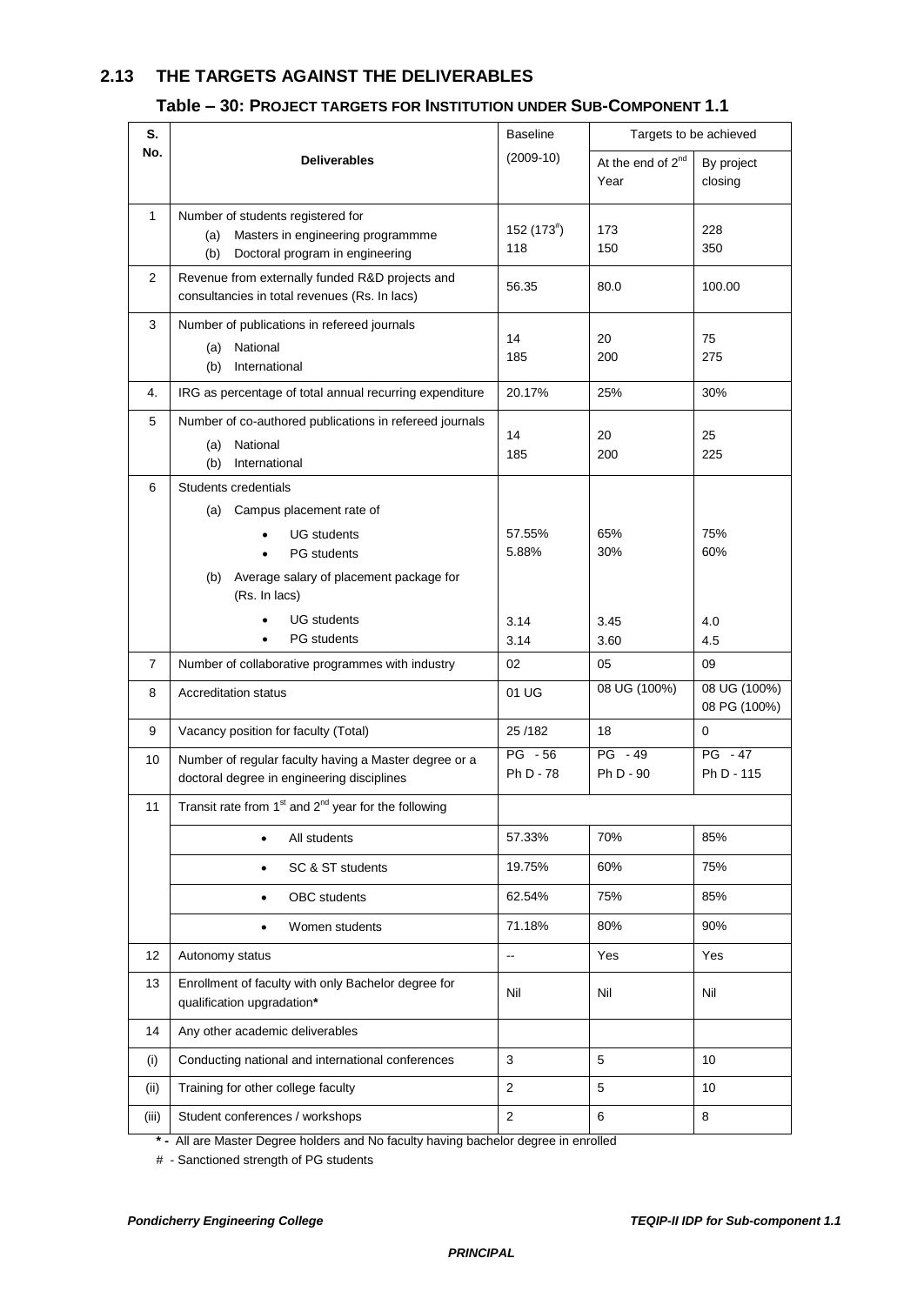### **2.14 THE ACTION PLAN TO ENSURE THAT THE PROJECT ACTIVITIES WOULD BE SUSTAINED AFTER THE END OF THE PROJECT**

#### **2.14.1 Plan for Utilization of Block Grant**

- $\triangleright$  The institute retains and utilizes all the revenue generated including 100% of tuition fees and other charges from the students without adjusting the revenue in non-plan grants
- $\geq$  The institute receives partial 'Block Grant' from the Government of Puducherry to meet recurring expenditure like Salary etc.
- $\geq$  The Head of the Institution has discretionary power for the utilization of the grant to special needs that deems fit.
- $\triangleright$  The concept of Block Grant funding for non-recurring expenditure is yet to be adopted by the Government of Puducherry.
- $\triangleright$  Once the full Block Grant funding is implemented the funds will be used effectively for developing new infrastructure and laboratory facilities in different departments of the college.

#### **2.14.2 Initiative for Non-Tuition Revenue**

- $\triangleright$  The institute is located in the capital city of Puducherry Union Territory, Puducherry, surrounded by industrial estates and software parks.
- $\triangleright$  This strategic location provides adequate possibilities to increase the Internal Revenue Generation (IRG) through consultancy, sponsored projects, short-term courses and training programmes for industrial personnel, orientation programmes for both governmental and non-governmental executives / employees.
- $\triangleright$  With the new equipment and facilities acquired with the TEQIP funding, the industrial interaction in terms of testing and consultancy services is expected to increase substantially.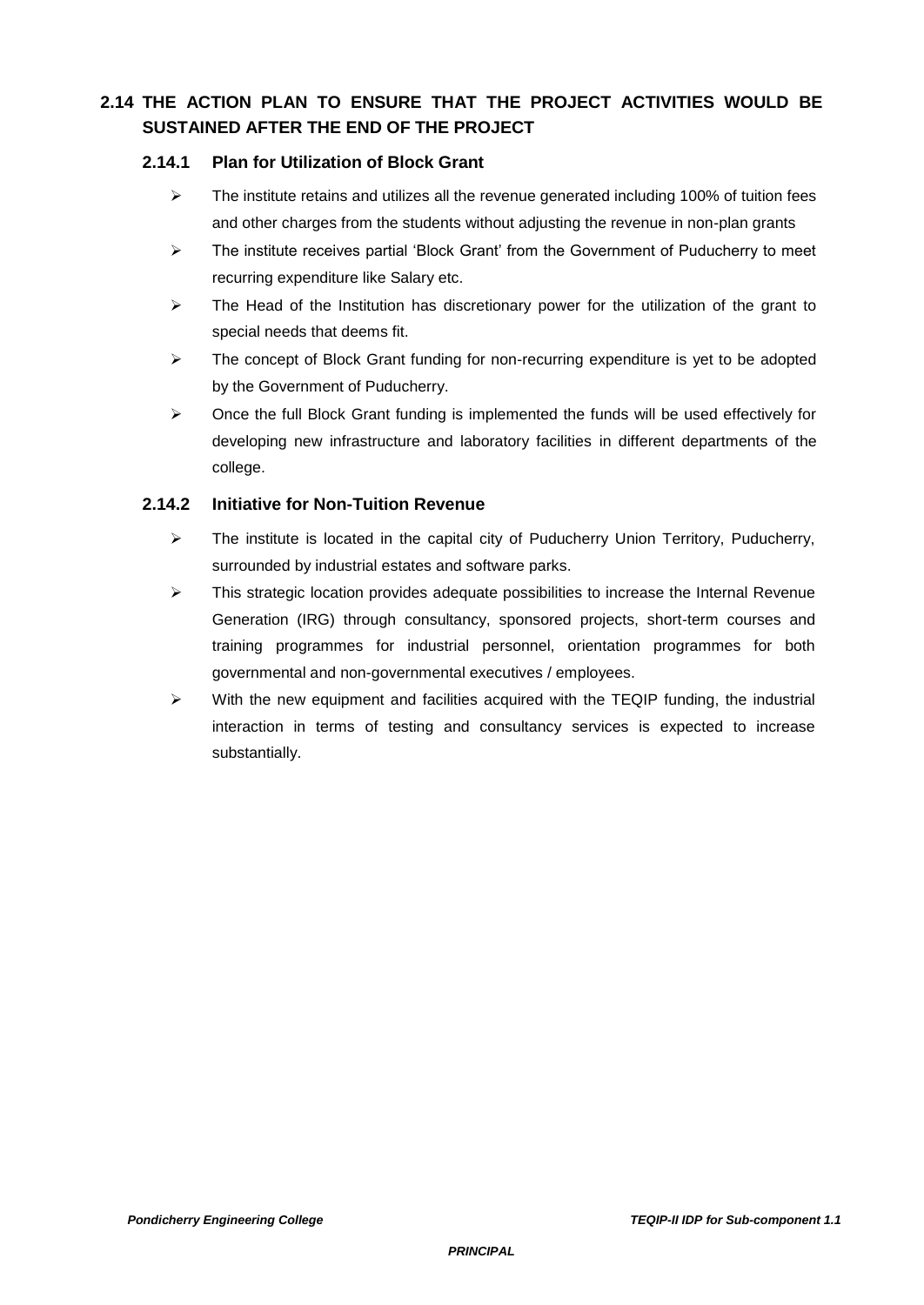### **2.15 PROCUREMENT PLAN FOR THE FIRST 18 MONTHS FOR GOODS / CIVIL WORKS IN TABLE – 31 AND CONSULTANCY SERVICES INCLUDING PEDAGOGICAL TRAINING IN TABLE – 32 WITH BUDGET AND TIME FRAME**

| Table - 31: 18 MONTHS PROCUREMENT PLAN FOR WORKS / GOODS FOR SUB-COMPONENT 1.1 |  |
|--------------------------------------------------------------------------------|--|
|--------------------------------------------------------------------------------|--|

|                |                                                  |                                    | $\overline{\mathsf{p}}$                        |                          |                                                 |                                            |                                       |                                                                 |                      | <b>Bids</b>            |                                |                                      |
|----------------|--------------------------------------------------|------------------------------------|------------------------------------------------|--------------------------|-------------------------------------------------|--------------------------------------------|---------------------------------------|-----------------------------------------------------------------|----------------------|------------------------|--------------------------------|--------------------------------------|
| SI.No.         | Department<br>Name of the                        | Estimated cost<br>(Rs. lin lakhs)  | (Rs. Iin lakhs)<br>Estimated cost<br>18 months | procurement<br>Method of | Design/specificatio<br>n finalization<br>(date) | sanctioned (date<br>and value)<br>Estimate | Preparation of bid<br>document (date) | Receipt of banks<br>document(date)<br>no objection to<br>biding | Invitation<br>(date) | Opening<br>(date)      | Contract Award<br>(date/value) | completion of<br>contract<br>Date of |
| $\mathbf{1}$   | $\overline{2}$                                   | 3<br>5<br>$\overline{7}$<br>6<br>4 |                                                | 8                        | 9                                               | 10                                         | 11                                    | 12                                                              | 13                   |                        |                                |                                      |
| $\mathbf{1}$   | Civil Engineering                                | 54.44                              | 38.10                                          |                          |                                                 |                                            |                                       |                                                                 |                      |                        |                                |                                      |
| 2              | <b>Mechanical Engineering</b>                    | 61.44                              | 43.00                                          |                          |                                                 |                                            |                                       |                                                                 |                      |                        |                                |                                      |
| 3              | <b>Electronics and Communication Engineering</b> | 55.00                              | 38.50                                          |                          |                                                 |                                            |                                       |                                                                 |                      |                        |                                |                                      |
| 4              | <b>Computer Science and Engineering</b>          | 71.00                              | 49.70                                          |                          |                                                 | one and<br>half<br>months                  | Two<br>months                         |                                                                 | Three<br>months      | Four<br>months         |                                | Eighteen<br>months<br>from the       |
| 5              | <b>Computer Applications</b>                     | 40.00                              | 28.00                                          |                          |                                                 |                                            |                                       |                                                                 |                      |                        | Four                           |                                      |
| 6              | <b>Information Technology</b>                    | 54.00                              | 37.80                                          |                          | One<br>month                                    |                                            |                                       |                                                                 |                      |                        | and<br>half                    |                                      |
| $\overline{7}$ | <b>Electrical and Electronics Engineering</b>    | 56.00                              | 39.20                                          |                          |                                                 |                                            |                                       |                                                                 |                      |                        | months<br>from                 |                                      |
| 8              | Electronics and Instrumentation Engineering      | 54.00                              | 37.80                                          | / NCB                    | Shopping<br>from the<br>receipt of              |                                            | from<br>the                           | $\frac{1}{2}$                                                   | from the<br>receipt  | from the<br>receipt of | the                            | receipt of                           |
| 9              | <b>Chemical Engineering</b>                      | 40.00                              | 28.00                                          |                          | grant                                           | receipt<br>of grant                        | receipt<br>of grant                   |                                                                 | of grant             | grant                  | receipt<br>of                  | grant                                |
| 10             | Mathematics                                      | 6.00                               | 4.20                                           |                          |                                                 |                                            |                                       |                                                                 |                      |                        | grant                          |                                      |
| 11             | Physics                                          | 19.00                              | 13.3                                           |                          |                                                 |                                            |                                       |                                                                 |                      |                        |                                |                                      |
| 12             | Chemistry                                        | 18.00                              | 12.6                                           |                          |                                                 |                                            |                                       |                                                                 |                      |                        |                                |                                      |
| 13             | Humanities and Social Sciences                   | 6.00                               | 4.20                                           |                          |                                                 |                                            |                                       |                                                                 |                      |                        |                                |                                      |
| 14             | Library and Administration                       | 20.00                              | 14.00                                          |                          |                                                 |                                            |                                       |                                                                 |                      |                        |                                |                                      |
|                | <b>Total</b>                                     | 554.88                             | 388.40                                         |                          |                                                 |                                            |                                       |                                                                 |                      |                        |                                |                                      |

**Pondicherry Engineering College College Terms** of the Text of Text of the Text of Teqs and *TEQIP-II IDP* for Sub-component 1.1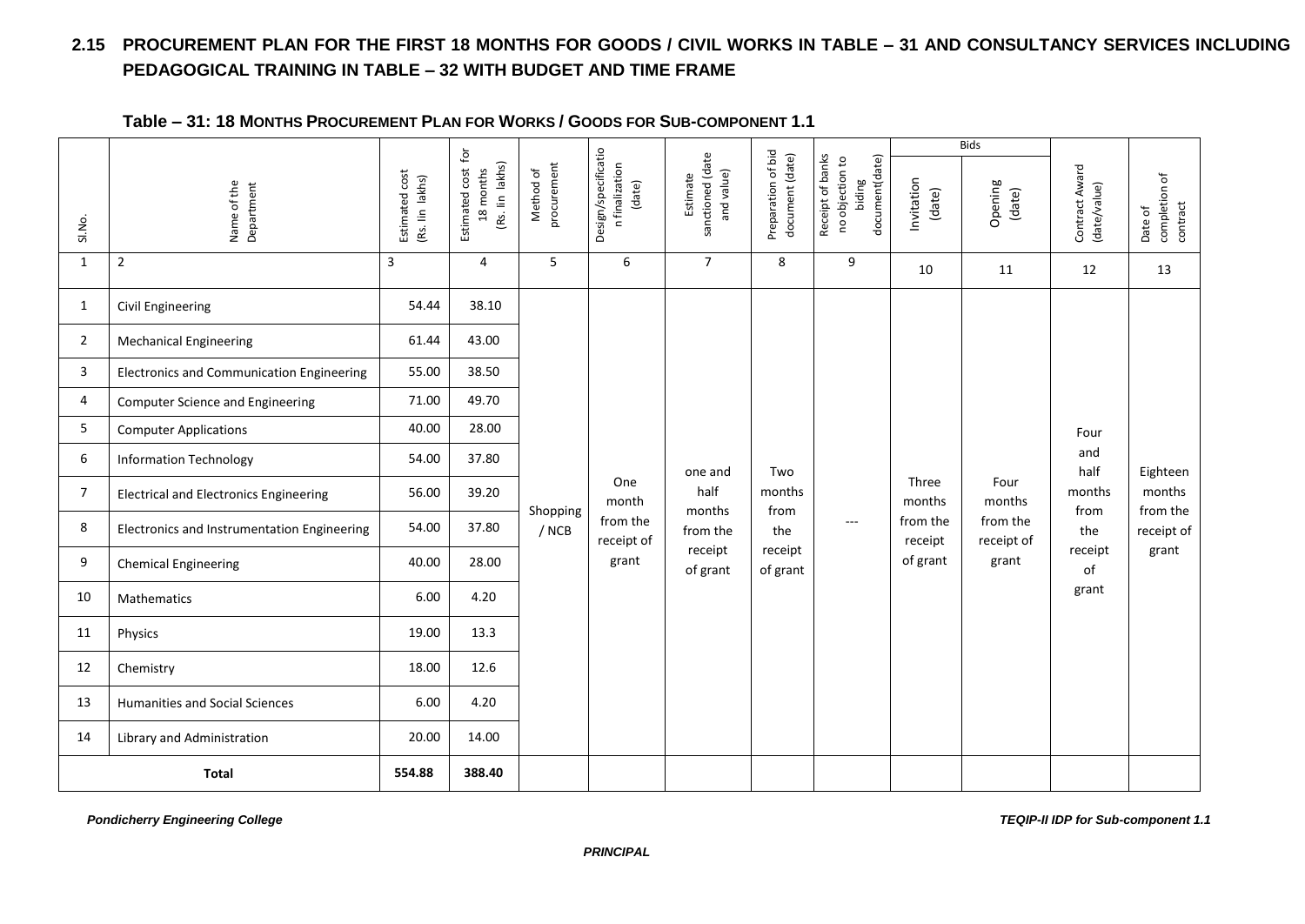| SI. No.     | Description of<br>Services           | (Rs. In lacs)<br>Estimated<br>Cost | Methods of<br>Selection | Finalization<br>(Date)<br>TOR                   | Advertisement<br>(Date)                                      | RPF final draft<br>forwarded to<br>the Bank<br>(Date)<br>to be | from Bank for<br>No Objection<br>RFP (Date) | issued<br>(Date)<br>R <sup>IP</sup> | Proposals<br>Received<br>(Date)                    | Evaluation<br>(Date)                           | No Objection<br>by the Bank<br>(Date) | Contract value<br>and Date of<br>award                           | Completion<br>(Date)<br>Contract             |
|-------------|--------------------------------------|------------------------------------|-------------------------|-------------------------------------------------|--------------------------------------------------------------|----------------------------------------------------------------|---------------------------------------------|-------------------------------------|----------------------------------------------------|------------------------------------------------|---------------------------------------|------------------------------------------------------------------|----------------------------------------------|
| $\mathbf 1$ | $\overline{2}$                       | 3                                  | 4                       | 5                                               | 6                                                            | $\overline{7}$                                                 | 8                                           | 9                                   | 10                                                 | 11                                             | 12                                    | 13                                                               | 14                                           |
| 1.          | Pedagogical<br>Training              | 20                                 | CQ                      | One<br>month<br>from the<br>receipt of<br>grant | One and<br>half<br>months<br>from the<br>receipt of<br>grant | ------                                                         | ------                                      | ------                              | Three<br>months<br>from the<br>receipt<br>of grant | Four months<br>from the<br>receipt of<br>grant | ------                                | 20 lacs<br>and five<br>months<br>from the<br>receipt of<br>grant | 18 months<br>from the<br>receipt of<br>grant |
| 2.          | Technical Skill<br>Training          | 12                                 | CQ                      | One<br>month<br>from the<br>receipt of<br>grant | One and<br>half<br>months<br>from the<br>receipt of<br>grant | ------                                                         | ------                                      | ------                              | Three<br>months<br>from the<br>receipt<br>of grant | Four months<br>from the<br>receipt of<br>grant | ------                                | 12 lacs<br>and five<br>months<br>from the<br>receipt of<br>grant | 18 months<br>from the<br>receipt of<br>grant |
| 3.          | Administration<br>Training<br>Office | 06                                 | CQ                      | One<br>month<br>from the<br>receipt of<br>grant | One and<br>half<br>months<br>from the<br>receipt of<br>grant |                                                                | ------                                      |                                     | Three<br>months<br>from the<br>receipt<br>of grant | Four months<br>from the<br>receipt of<br>grant | ------                                | 06 lacs<br>and five<br>months<br>from the<br>receipt of<br>grant | 18 months<br>from the<br>receipt of<br>grant |

### **Table – 32: 18 MONTHS PROCUREMENT PLAN FOR CONSULTANCY SERVICES FOR SUB-COMPONENT 1.1**